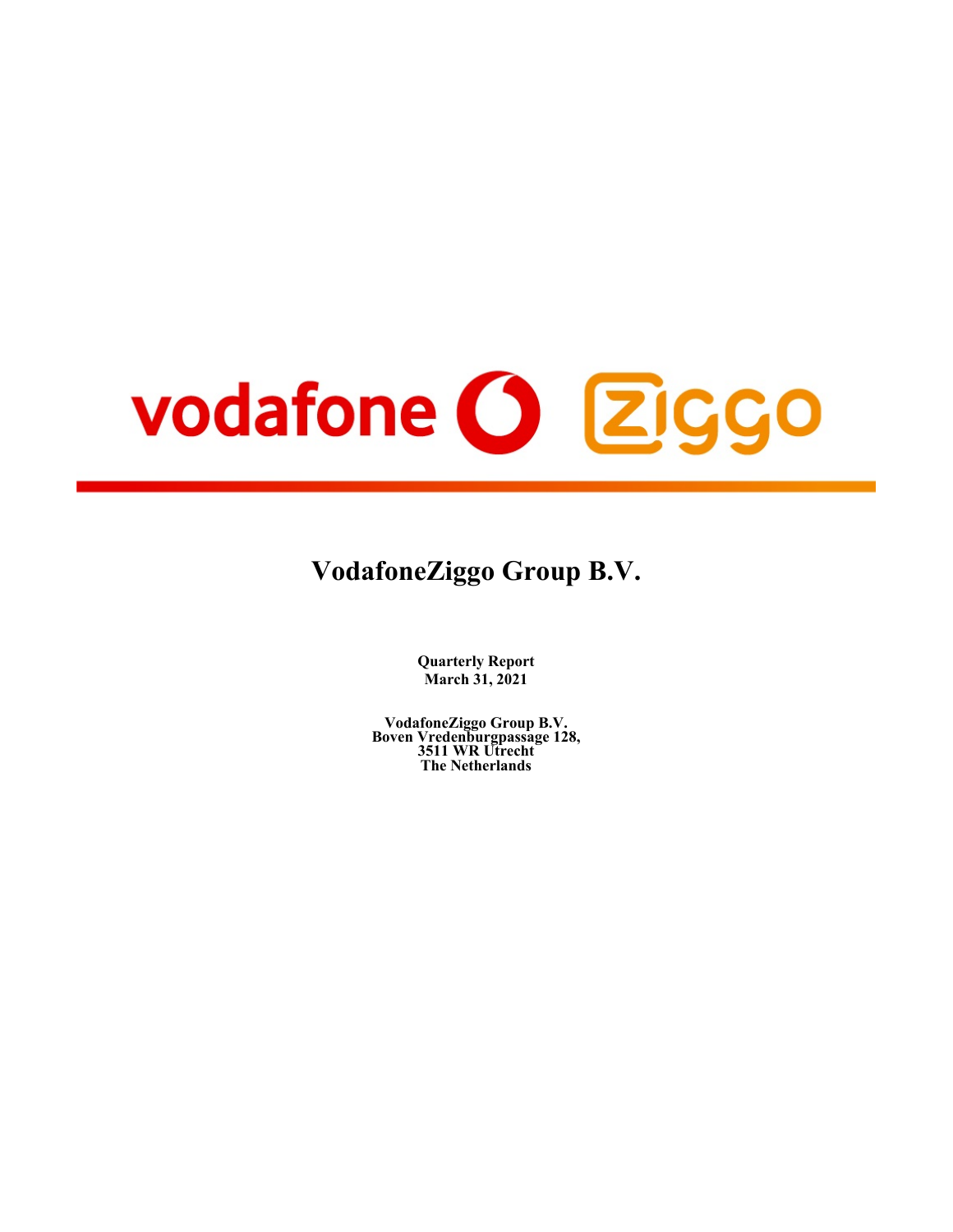# **VODAFONEZIGGO GROUP B.V. TABLE OF CONTENTS**

**Page Number**

| CONDENSED CONSOLIDATED FINANCIAL STATEMENTS                                                                            |   |
|------------------------------------------------------------------------------------------------------------------------|---|
| Condensed Consolidated Balance Sheets as of March 31, 2021 and December 31, 2020 (unaudited)<br><b>Service Service</b> |   |
|                                                                                                                        |   |
| Condensed Consolidated Statements of Operations for the Three Months Ended March 31, 2021 and 2020<br>(unaudited).     |   |
|                                                                                                                        |   |
| Condensed Consolidated Statement of Owner's Equity for the Three Months Ended March 31, 2021                           |   |
|                                                                                                                        |   |
| Condensed Consolidated Statements of Cash Flows for the Three Months Ended March 31, 2021 and 2020<br>(unaudited).     |   |
|                                                                                                                        |   |
|                                                                                                                        | 8 |
|                                                                                                                        |   |
| MANAGEMENT'S DISCUSSION AND ANALYSIS OF FINANCIAL CONDITION AND RESULTS OF<br><b>OPERATIONS.</b>                       |   |

# **CONDENSED CONSOLIDATED FINANCIAL STATEMENTS**

r.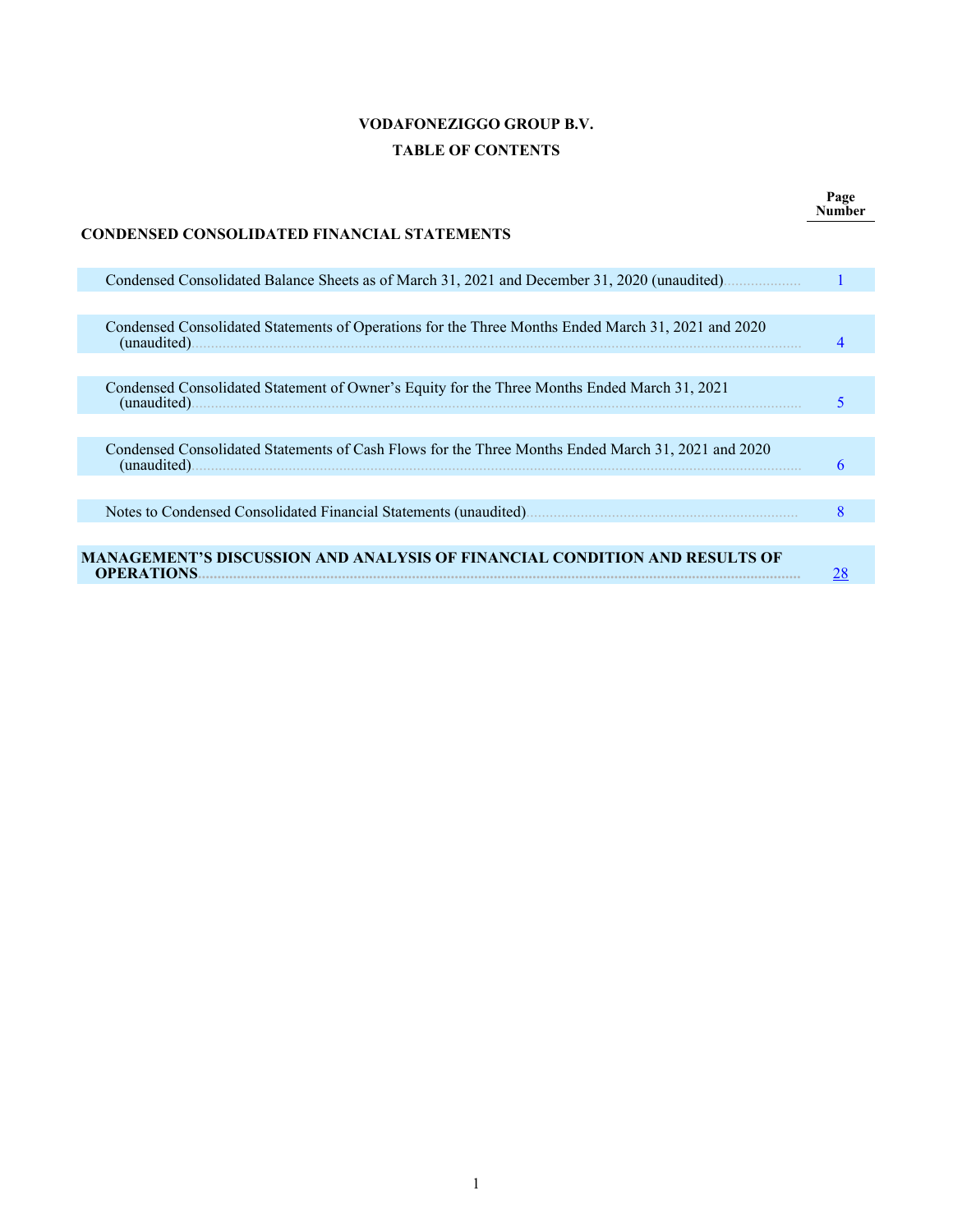# **CONDENSED CONSOLIDATED BALANCE SHEETS**

# **(unaudited)**

<span id="page-2-0"></span>

|                 | March 31,   | December 31, |          |
|-----------------|-------------|--------------|----------|
|                 | 2021        |              | 2020     |
|                 | in millions |              |          |
| <b>ASSETS</b>   |             |              |          |
| Current assets: |             |              |          |
|                 | 326.5 $\in$ |              | 300.9    |
|                 | 172.5       |              | 167.2    |
|                 | 45.0        |              | 33.6     |
|                 | 36.8        |              | 41.2     |
|                 | 50.0        |              | 51.1     |
|                 | 155.6       |              | 154.0    |
|                 | 117.7       |              | 124.9    |
|                 | 904.1       |              | 872.9    |
|                 | 4,846.4     |              | 4,877.3  |
|                 | 7,375.5     |              | 7,375.5  |
|                 | 5,594.8     |              | 5,586.4  |
|                 | 62.0        |              | 60.0     |
|                 | 525.8       |              | 556.2    |
|                 | 19,308.6    | €            | 19,328.3 |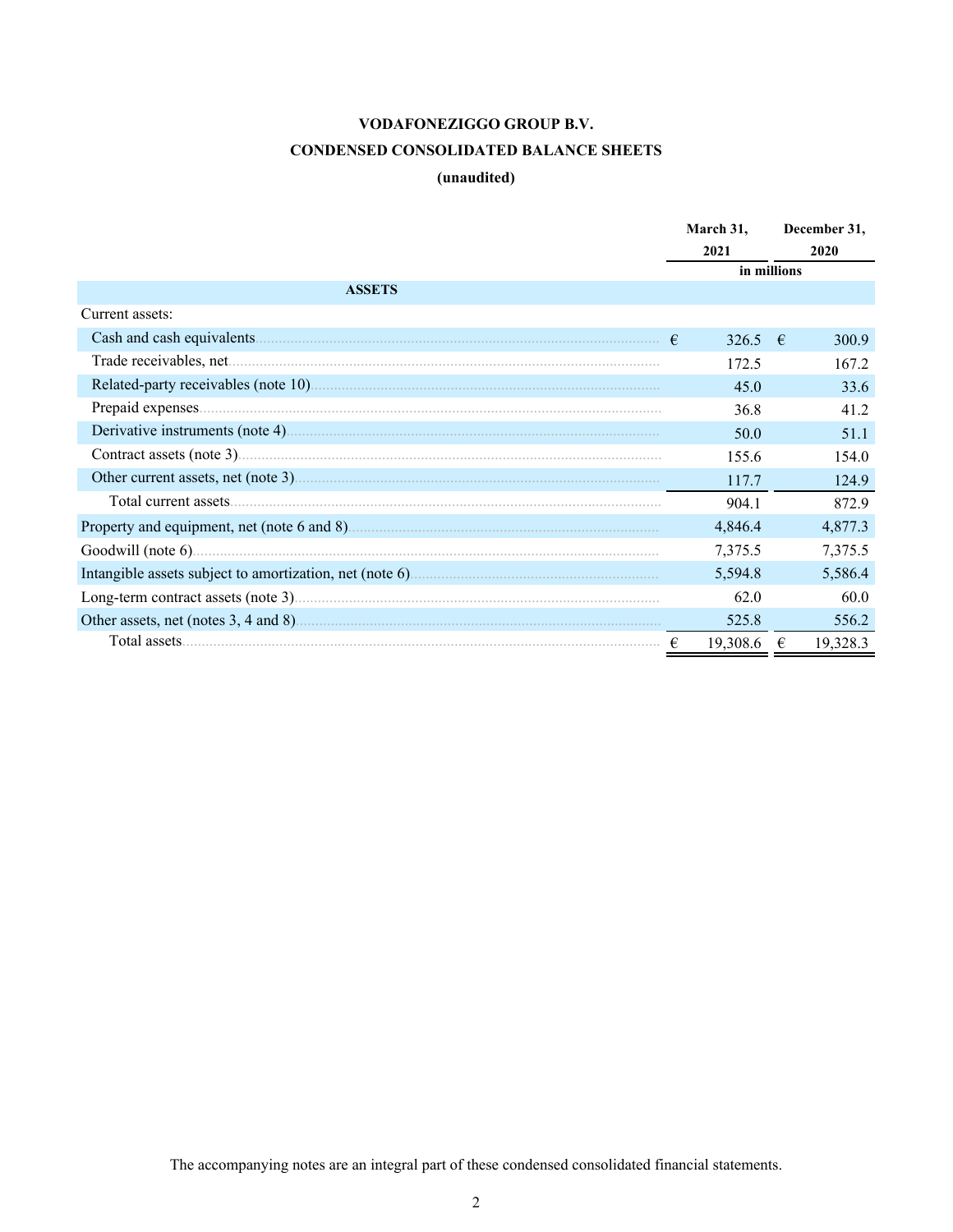# **CONDENSED CONSOLIDATED BALANCE SHEETS — (Continued)**

# **(unaudited)**

|                                                                                   |  | March 31,<br>2021<br>in millions |             | December 31, |
|-----------------------------------------------------------------------------------|--|----------------------------------|-------------|--------------|
|                                                                                   |  |                                  |             | 2020         |
| <b>LIABILITIES AND OWNER'S EQUITY</b>                                             |  |                                  |             |              |
| Current liabilities:                                                              |  |                                  |             |              |
|                                                                                   |  | 256.3                            | $-\epsilon$ | 312.5        |
| Accrued and other current liabilities (note 6, 8 and 10)                          |  | 626.9                            |             | 389.8        |
|                                                                                   |  | 208.9                            |             | 208.0        |
|                                                                                   |  | 143.7                            |             | 140.9        |
|                                                                                   |  | 87.4                             |             | 82.6         |
|                                                                                   |  | 91.2                             |             | 136.8        |
| Current portion of third-party debt and finance lease obligations (notes 7 and 8) |  | 1,082.7                          |             | 1,156.8      |
|                                                                                   |  | 2,497.1                          |             | 2,427.4      |
| Long-term debt and finance lease obligations (notes 7 and 8):                     |  |                                  |             |              |
|                                                                                   |  | 9,725.5                          |             | 9,508.5      |
|                                                                                   |  | 1,607.9                          |             | 1,607.9      |
|                                                                                   |  | 1,165.8                          |             | 1,173.9      |
|                                                                                   |  | 880.3                            |             | 1,165.3      |
|                                                                                   |  | 15,876.6                         |             | 15,883.0     |
|                                                                                   |  |                                  |             |              |
| Commitments and contingencies (notes 4, 10 and 11)                                |  |                                  |             |              |
|                                                                                   |  |                                  |             |              |
|                                                                                   |  | 3,432.0                          |             | 3,445.3      |
|                                                                                   |  | 19,308.6 €                       |             | 19,328.3     |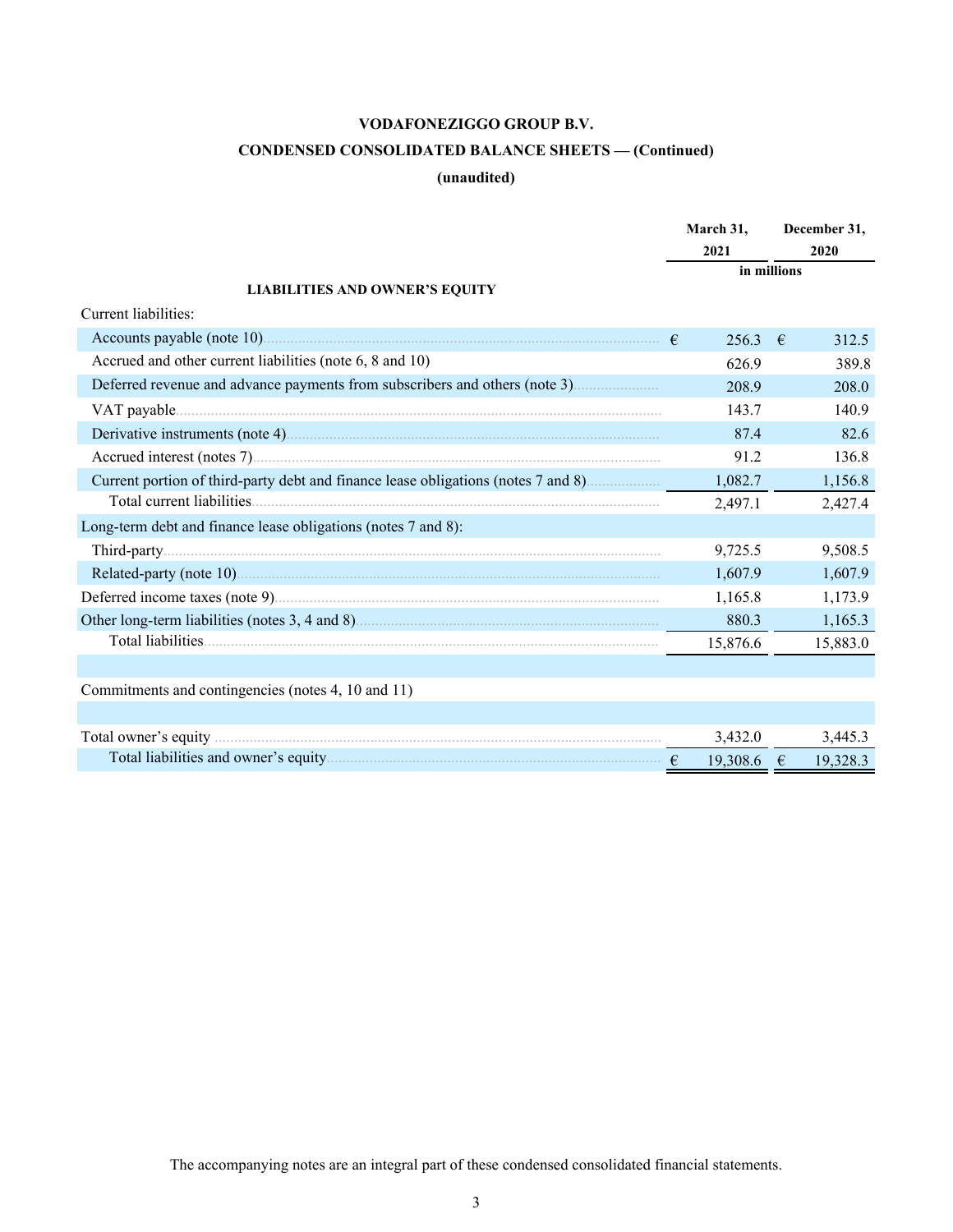# **CONDENSED CONSOLIDATED STATEMENTS OF OPERATIONS**

# **(unaudited)**

<span id="page-4-0"></span>

|                                                                                                       | Three months ended        |             |  |  |
|-------------------------------------------------------------------------------------------------------|---------------------------|-------------|--|--|
|                                                                                                       |                           | March 31,   |  |  |
|                                                                                                       | 2021                      | 2020        |  |  |
|                                                                                                       |                           | in millions |  |  |
|                                                                                                       | $\epsilon$<br>$1,009.5$ € | 991.9       |  |  |
| Operating costs and expenses (exclusive of depreciation and amortization, shown separately<br>below): |                           |             |  |  |
|                                                                                                       | 212.6                     | 209.2       |  |  |
|                                                                                                       | 121.8                     | 123.1       |  |  |
|                                                                                                       | 145.9                     | 144.0       |  |  |
|                                                                                                       | 60.3                      | 59.6        |  |  |
|                                                                                                       | 380.0                     | 380.0       |  |  |
|                                                                                                       | 2.3                       | 2.2         |  |  |
|                                                                                                       | 922.9                     | 918.1       |  |  |
|                                                                                                       | 86.6                      | 73.8        |  |  |
| Non-operating income (expense):                                                                       |                           |             |  |  |
| Interest expense:                                                                                     |                           |             |  |  |
|                                                                                                       | (103.9)                   | (118.1)     |  |  |
|                                                                                                       | (22.3)                    | (19.6)      |  |  |
|                                                                                                       | 237.6                     | 333.0       |  |  |
|                                                                                                       | (208.0)                   | (126.2)     |  |  |
|                                                                                                       | (7.6)                     | (29.6)      |  |  |
|                                                                                                       | (104.2)                   | 39.5        |  |  |
|                                                                                                       | (17.6)                    | 113.3       |  |  |
|                                                                                                       | 4.4                       | (22.9)      |  |  |
|                                                                                                       | $(13.2) \t∈$              | 90.4        |  |  |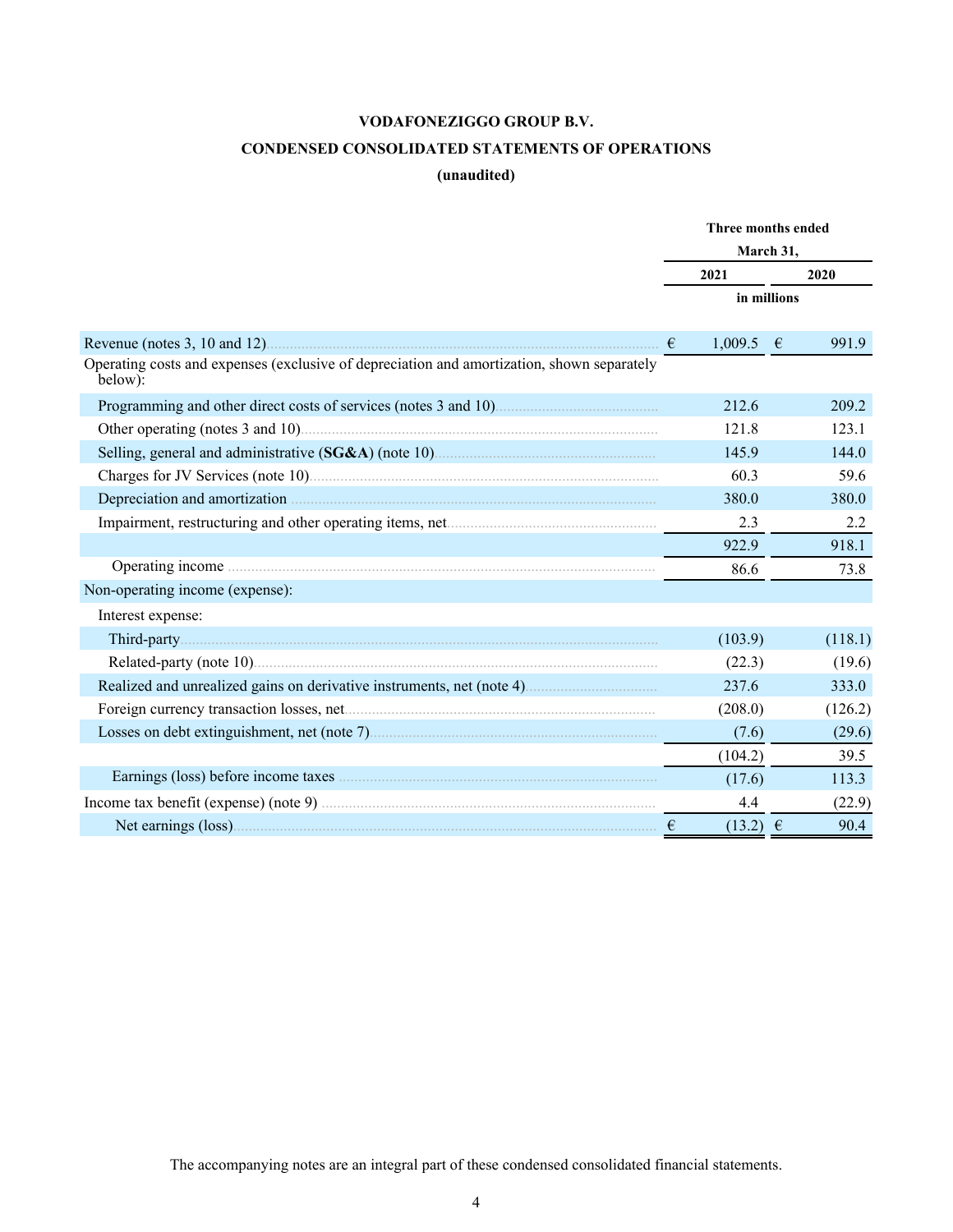# **CONDENSED CONSOLIDATED STATEMENT OF OWNER'S EQUITY**

# **(unaudited)**

<span id="page-5-0"></span>

|                                          | in millions |
|------------------------------------------|-------------|
| Total owner's equity at January 1, 2021. | 3 445 3     |
| Net loss                                 |             |
| Dther (                                  |             |
| Total owner's equity at March 31, 2021.  |             |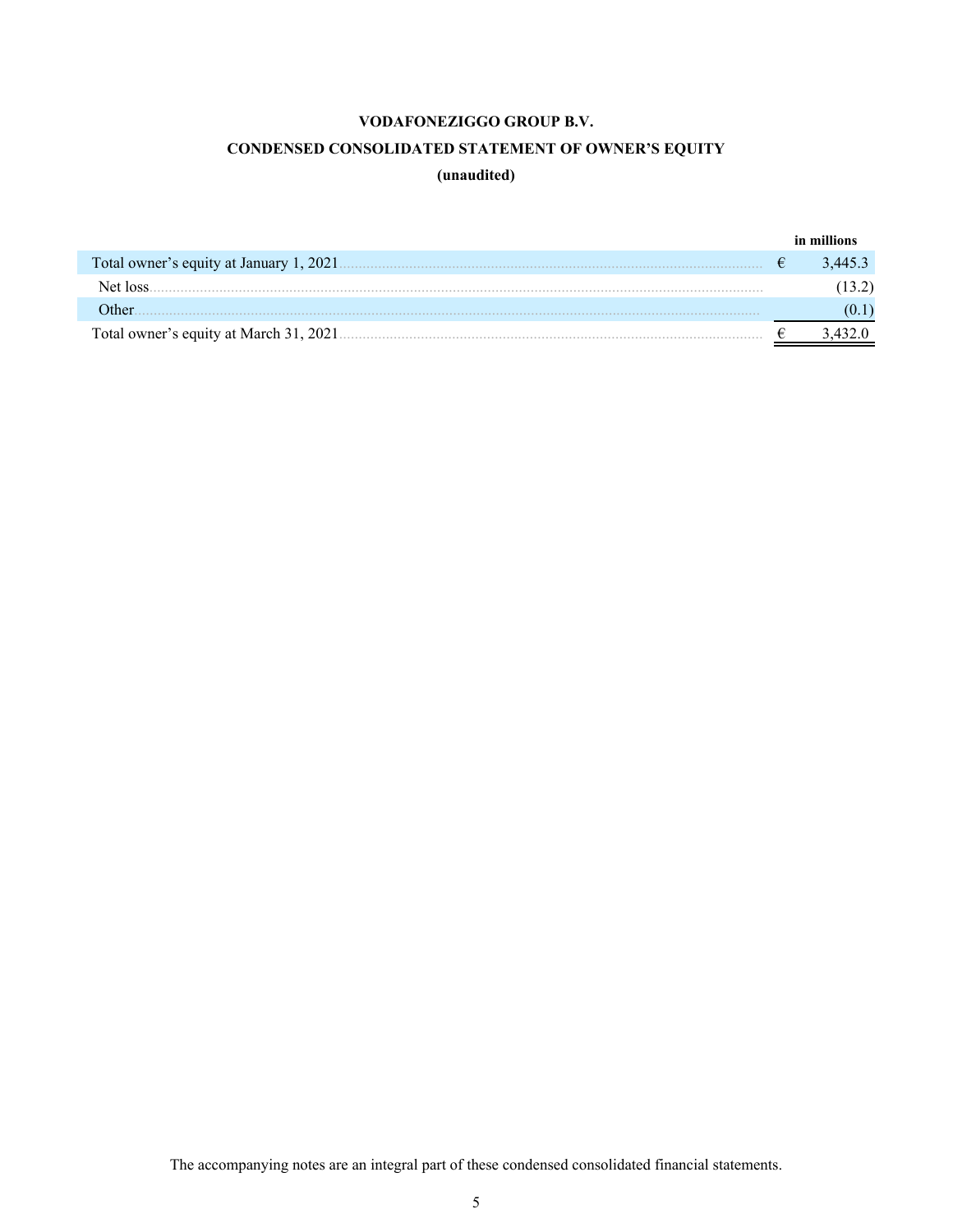# **CONDENSED CONSOLIDATED STATEMENTS OF CASH FLOWS**

# **(unaudited)**

<span id="page-6-0"></span>

|                                                                                            |            | Three months ended |         |
|--------------------------------------------------------------------------------------------|------------|--------------------|---------|
|                                                                                            |            | March 31,          |         |
|                                                                                            |            | 2021               | 2020    |
|                                                                                            |            | in millions        |         |
| Cash flows from operating activities:                                                      |            |                    |         |
|                                                                                            | $\epsilon$ | $(13.2) \t∈$       | 90.4    |
| Adjustments to reconcile net earnings (loss) to net cash provided by operating activities: |            |                    |         |
|                                                                                            |            |                    | 0.2     |
|                                                                                            |            | 380.0              | 380.0   |
|                                                                                            |            | 2.3                | 2.2     |
| Amortization of debt premiums, deferred financing costs and non-cash interest              |            | 2.1                | 2.1     |
| Realized and unrealized gains on derivative instruments, net                               |            | (237.6)            | (333.0) |
|                                                                                            |            | 208.0              | 126.2   |
|                                                                                            |            | 7.6                | 29.6    |
|                                                                                            |            | (8.1)              | 22.9    |
|                                                                                            |            | (25.9)             | (64.0)  |
|                                                                                            |            | 315.2              | 256.6   |
|                                                                                            |            |                    |         |
| Cash flows from investing activities:                                                      |            |                    |         |
|                                                                                            |            | (81.1)             | (94.2)  |
|                                                                                            |            | (0.2)              | 0.5     |
|                                                                                            |            | $(81.3) \in$       | (93.7)  |
|                                                                                            |            |                    |         |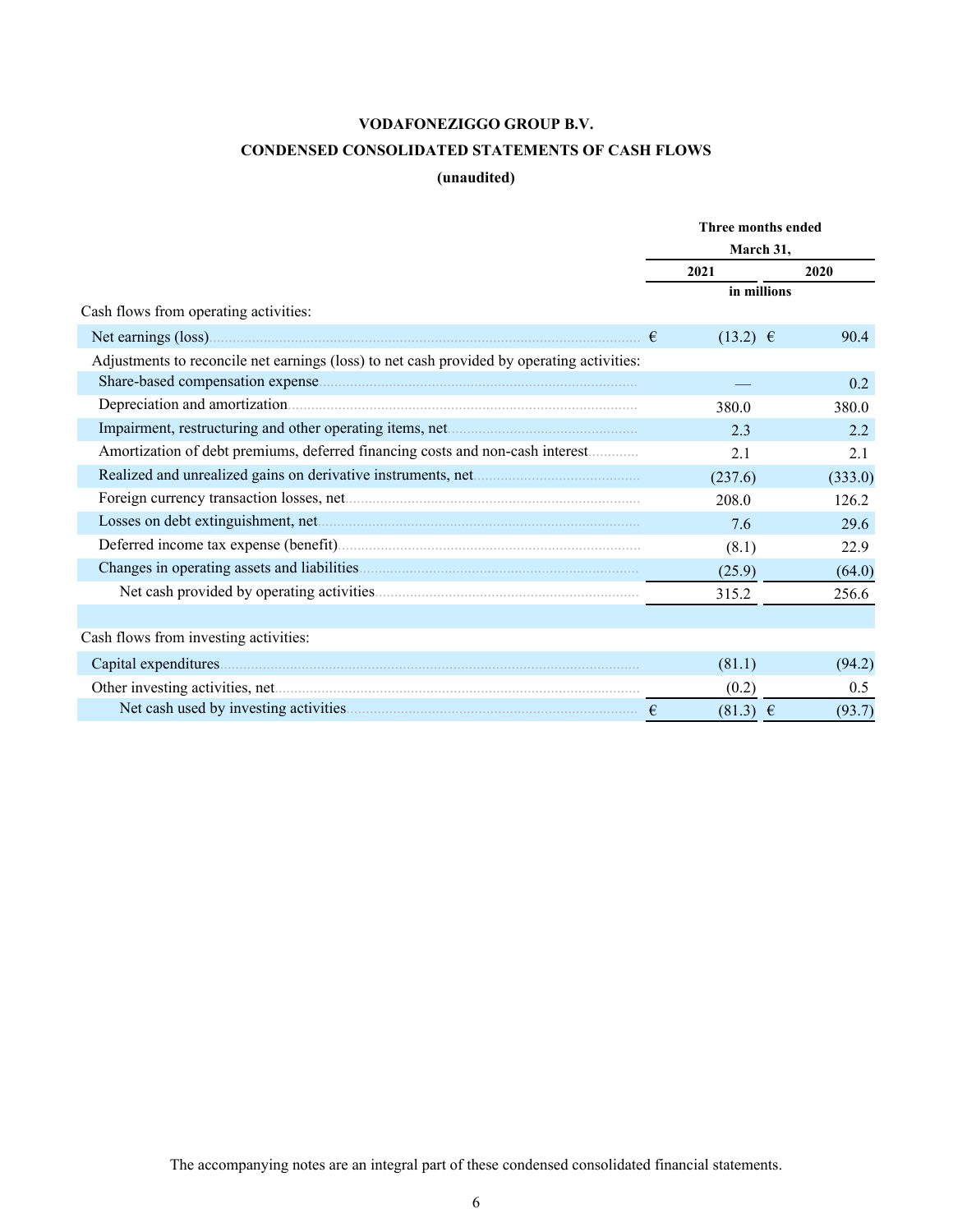# **CONDENSED CONSOLIDATED STATEMENTS OF CASH FLOWS — (Continued)**

# **(unaudited)**

|                                                                                  | Three months ended |                  |             |           |  |
|----------------------------------------------------------------------------------|--------------------|------------------|-------------|-----------|--|
|                                                                                  |                    | March 31,        |             |           |  |
|                                                                                  |                    | 2021             |             | 2020      |  |
|                                                                                  |                    |                  | in millions |           |  |
| Cash flows from financing activities:                                            |                    |                  |             |           |  |
| Repayments of third-party debt and finance lease obligations.                    |                    | $(391.0) \in$    |             | (2,181.2) |  |
|                                                                                  |                    | 184.5            |             | 1,979.0   |  |
|                                                                                  |                    | 0.6              |             | (53.3)    |  |
|                                                                                  |                    | (0.3)            |             | (0.8)     |  |
|                                                                                  |                    | (206.2)          |             | (256.3)   |  |
| Effect of exchange rate changes on cash and cash equivalents and restricted cash |                    | 0.1              |             | 2.6       |  |
|                                                                                  |                    | 27.8             |             | (90.8)    |  |
| Cash and cash equivalents and restricted cash:                                   |                    |                  |             |           |  |
|                                                                                  |                    | 302.1            |             | 207.1     |  |
| End of period                                                                    | €                  | 329.9 $\epsilon$ |             | 116.3     |  |
|                                                                                  |                    | 149.7            | $\epsilon$  | 171.1     |  |
|                                                                                  | €                  | 22.3             | €           | 19.6      |  |
| Details of end of period cash and cash equivalents and restricted cash:          |                    |                  |             |           |  |
|                                                                                  |                    | 326.5            | $\epsilon$  | 108.8     |  |
|                                                                                  |                    | 3.4              |             | 7.5       |  |
|                                                                                  |                    | 329.9            | $\epsilon$  | 116.3     |  |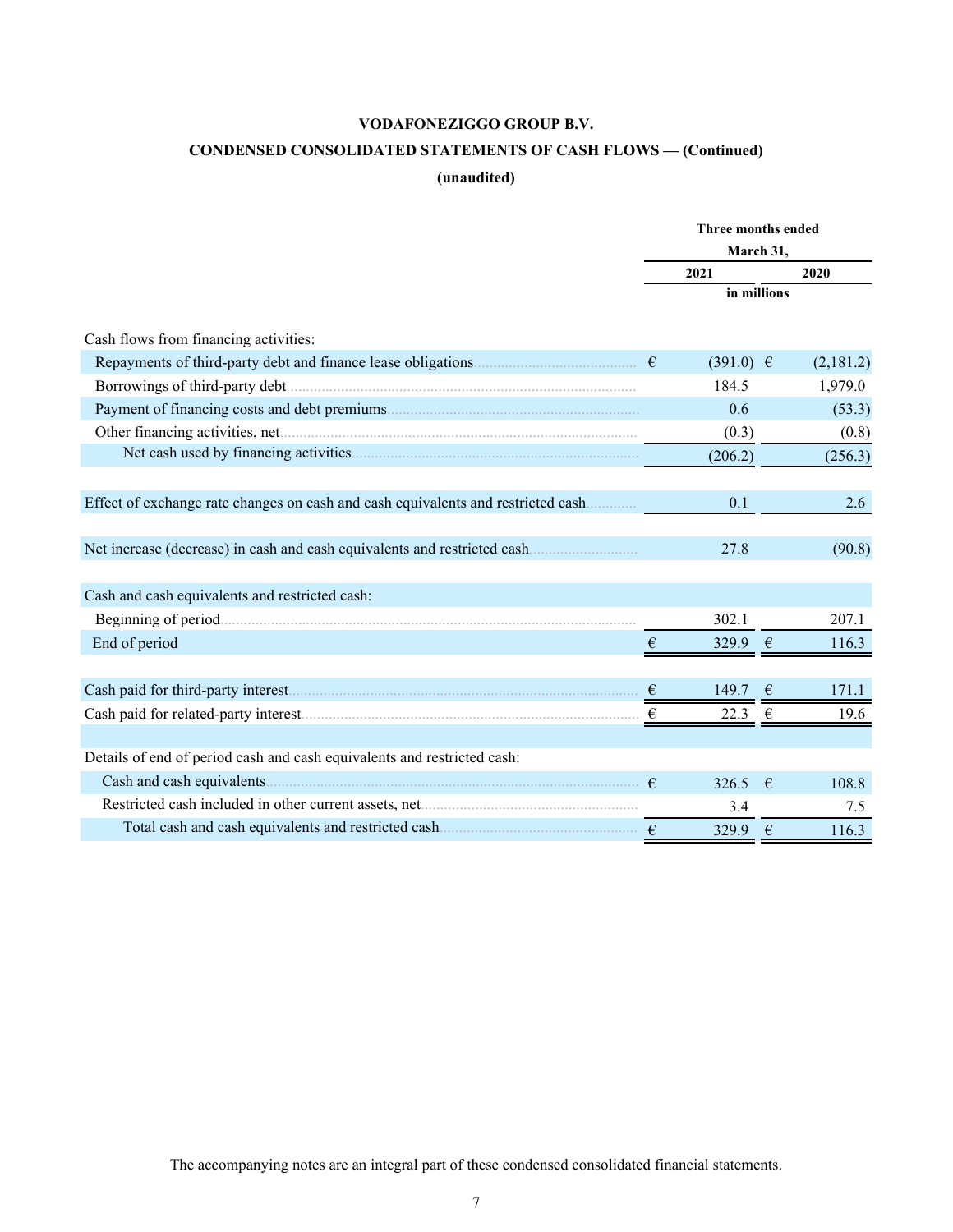# <span id="page-8-0"></span>**(1) Basis of Presentation**

VodafoneZiggo Group B.V. (**VodafoneZiggo**) provides video, broadband internet, fixed-line telephony and mobile services to residential and business-to-business (**B2B**) customers in the Netherlands. In these notes, the terms "we," "our," "our company" and "us" may refer, as the context requires, to VodafoneZiggo or collectively to VodafoneZiggo and its subsidiaries.

VodafoneZiggo is a wholly-owned subsidiary of VodafoneZiggo Group Holding B.V. (**VodafoneZiggo Group Holding**). VodafoneZiggo Group Holding is a 50:50 joint venture (the **VodafoneZiggo JV**) between Vodafone Group Plc (**Vodafone**) and Liberty Global plc (**Liberty Global**) (each a "**Shareholder**").

Our unaudited condensed consolidated financial statements have been prepared in accordance with accounting principles generally accepted in the United States (**GAAP**) and do not include all of the information required by GAAP for complete financial statements. In the opinion of management, these financial statements reflect all adjustments (consisting of normal recurring adjustments) necessary for a fair presentation of the results of operations for the interim periods presented. The results of operations for any interim period are not necessarily indicative of results for the full year. These unaudited condensed consolidated financial statements should be read in conjunction with our GAAP 2020 consolidated financial statements and notes thereto included in our 2020 annual report.

The preparation of financial statements in conformity with GAAP requires management to make estimates and assumptions that affect the reported amounts of assets and liabilities at the date of the financial statements and the reported amounts of revenue and expenses during the reporting period. Estimates and assumptions are used in accounting for, among other things, the valuation of acquisition-related assets and liabilities, allowances for uncollectible accounts, certain components of revenue, programming and copyright costs, deferred income taxes and related valuation allowances, loss contingencies, fair value measurements, impairment assessments, capitalization of internal costs associated with construction and installation activities, lease terms and useful lives of long-lived assets. Actual results could differ from those estimates.

Our functional currency is the euro (**€**). Unless otherwise indicated, convenience translations into euros are calculated as of March 31, 2021.

Certain prior period amounts have been reclassified to conform to the current period presentation.

These unaudited condensed consolidated financial statements reflect our consideration of the accounting and disclosure implications of subsequent events through May 21, 2021, the date of issuance.

### **(2) Accounting Changes and Recent Accounting Pronouncements**

### *Accounting Changes*

# *ASU 2019-12*

In December 2019, the Financial Accounting Standards Board (**FASB**) issued Accounting Standards Update (ASU) No. 2019-12, *Simplifying the Accounting for Income Taxes*, which is intended to improve consistency and simplify several areas of existing guidance. ASU 2019-12 removes certain exceptions to the general principles related to the approach for intraperiod tax allocation, the methodology for calculating income taxes in an interim period and the recognition of deferred tax liabilities for outside basis differences. The new guidance also clarifies the accounting for transactions that result in a step-up in the tax basis of goodwill. We adopted ASU 2019-12 on January 1, 2021, and such adoption did not have a significant impact on our condensed consolidated financial statements.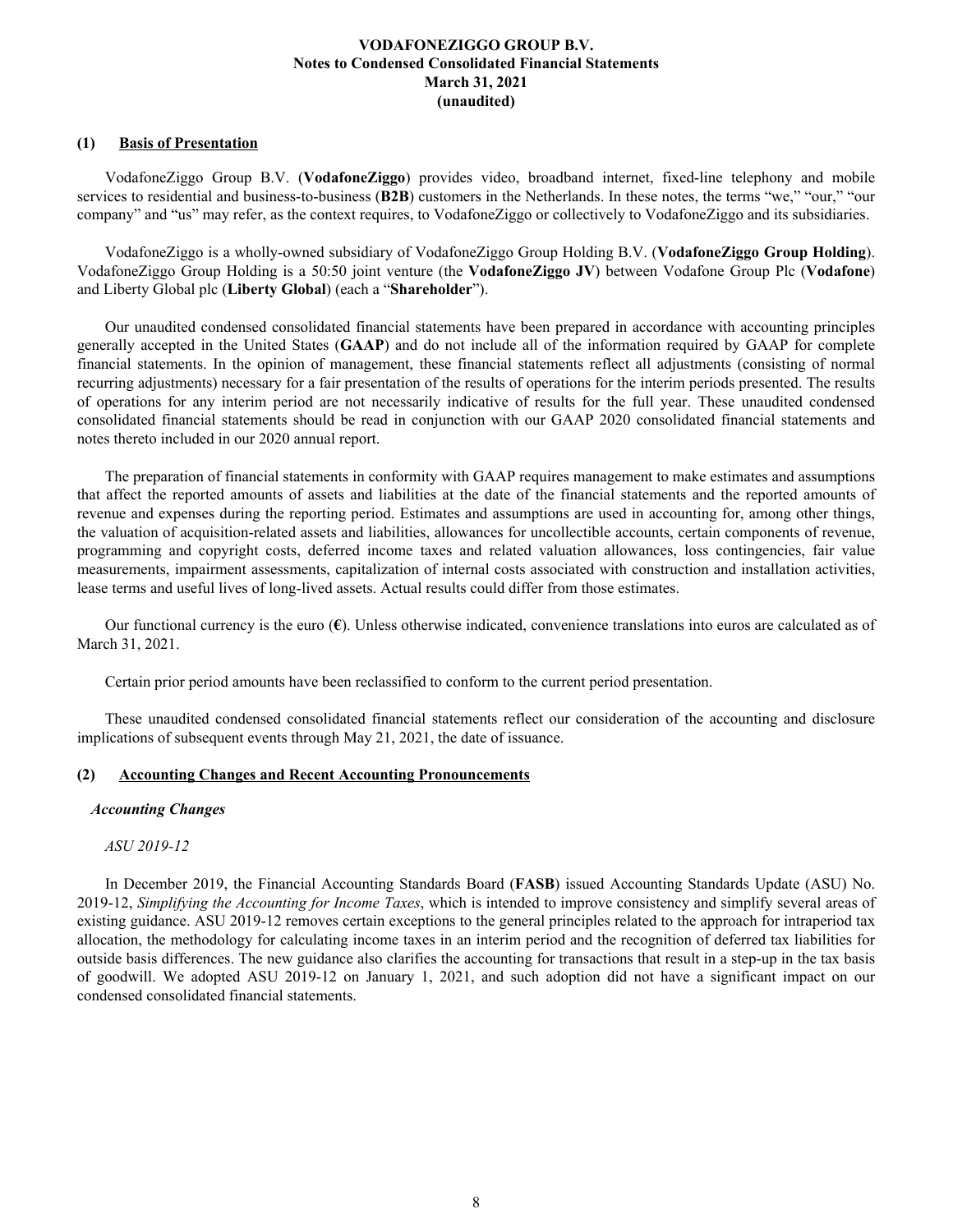# **(3) Revenue Recognition and Related Costs**

### *Contract Balances*

The timing of revenue recognition may differ from the timing of invoicing to our customers. We record a trade receivable when we have transferred goods or services to a customer but have not yet received payment. Our trade receivables are reported net of an allowance for doubtful accounts. Such allowance aggregated €30.9 million and €31.5 million at March 31, 2021, and December 31, 2020, respectively.

If we transfer goods or services to a customer but do not have an unconditional right to payment, we record a contract asset. Contract assets typically arise from the uniform recognition of introductory promotional discounts or the delivery of a handset that is paid for over the duration of the contract period. Our contract assets were  $\epsilon$ 217.6 million and  $\epsilon$ 214.0 million as of March 31, 2021, and December 31, 2020, respectively. Our contract assets are reported net of an allowance for doubtful accounts. Such allowance aggregated  $\epsilon$ 5.1 million and  $\epsilon$ 5.5 million at March 31, 2021, and December 31, 2020, respectively.

We record deferred revenue when we receive payment prior to transferring goods or services to a customer. We primarily defer revenue for (i) installation and other upfront services and (ii) other services that are invoiced prior to when services are provided. Our deferred revenue balances were  $\epsilon$ 201.0 million and  $\epsilon$ 199.0 million as of March 31, 2021, and December 31, 2020, respectively. The current and long-term portions of our deferred revenue balance are included within deferred revenue and advance payment from subscribers and others and other long-term liabilities, respectively, in our condensed consolidated balance sheets.

# *Contract Costs*

Our aggregate assets associated with incremental costs to obtain and fulfill our contracts were  $\epsilon$ 81.5 million and  $\epsilon$ 84.4 million at March 31, 2021, and December 31, 2020, respectively. The current and long-term portions of our assets related to contract costs are included within other current assets, net and other assets, net, respectively, in our condensed consolidated balance sheets. We recorded amortization of  $\epsilon$ 23.5 million and  $\epsilon$ 25.5 million during the three months ended March 31, 2021 and 2020, respectively, related to these assets, included in programming and other direct costs of service expenses and other operating expenses.

### *Unsatisfied Performance Obligations*

A large portion of our revenue is derived from customers who are not subject to contracts. Revenue from customers who are subject to contracts will be recognized over the term of such contracts, which is generally 12 or 24 months for our residential and mobile service contracts and one to five years for our B2B service contracts.

# **(4) Derivative Instruments**

In general, we enter into derivative instruments to protect against (i) increases in the interest rates on our variable-rate debt and (ii) foreign currency movements with respect to borrowings that are denominated in a currency other than our functional currency. In this regard, we have entered into various derivative instruments to manage interest rate exposure and foreign currency exposure with respect to the United States dollar (\$).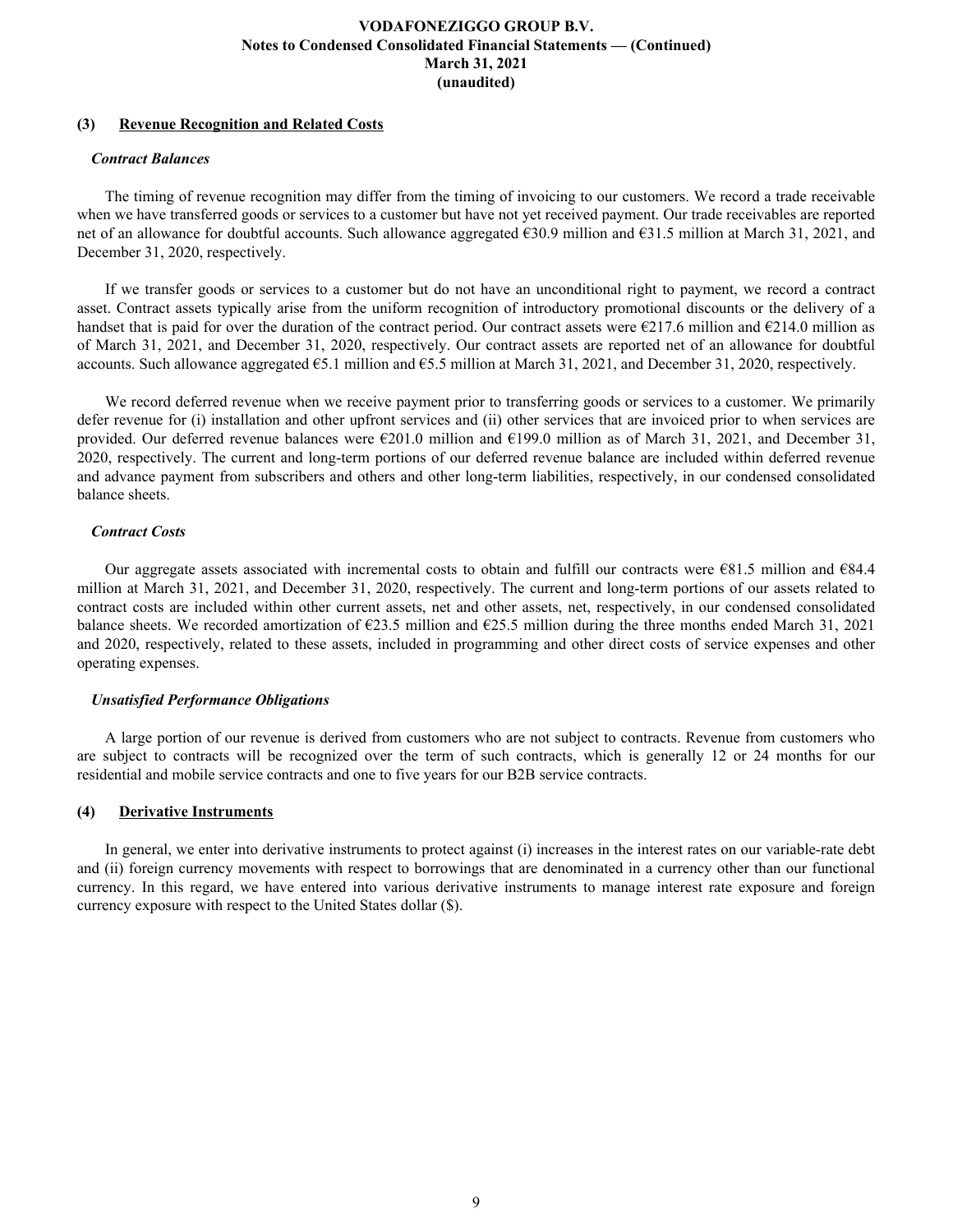**March 31, 2021 December 31, 2020 Current Long-term (a) Total Current Long-term (a) Total in millions** Assets: Cross-currency and interest rate derivative contracts (b)...............  $\epsilon$  50.0  $\epsilon$  57.3  $\epsilon$  107.3  $\epsilon$  51.1  $\epsilon$  95.0  $\epsilon$  146.1 Total ............................................. € 50.0 € 57.3 € 107.3 € 51.1 € 95.0 € 146.1 Liabilities: Cross-currency and interest rate derivative contracts (b)...................  $\epsilon$  87.2  $\epsilon$  455.2  $\epsilon$  542.4  $\epsilon$  81.8  $\epsilon$  726.9  $\epsilon$  808.7 Foreign currency forward contracts.................................... 0.2 — 0.2 0.8 — 0.8 Total ............................................. € 87.4 € 455.2 € 542.6 € 82.6 € 726.9 € 809.5

The following table provides details of the fair values of our derivative instrument assets and liabilities:

(a) Our long-term derivative assets and liabilities are included in other assets, net, and other long-term liabilities, respectively, in our condensed consolidated balance sheets.

(b) We consider credit risk relating to our and our counterparties' nonperformance in the fair value assessment of our derivative instruments. In all cases, the adjustments take into account offsetting liability or asset positions. The changes in the credit risk valuation adjustments associated with our cross-currency and interest rate derivative contracts resulted in a net gain (loss) of ( $\epsilon$ 20.0 million) and  $\epsilon$ 38.5 million during the three months ended March 31, 2021 and 2020, respectively. These amounts are included in realized and unrealized gains on derivative instruments, net, in our condensed consolidated statements of operations. For further information regarding our fair value measurements, see note 5.

The details of our realized and unrealized gains on derivative instruments, net, are as follows:

|       |           | Three months ended |  |       |
|-------|-----------|--------------------|--|-------|
|       | March 31, |                    |  |       |
|       |           | 2021               |  | 2020  |
|       |           | in millions        |  |       |
|       |           | 237.4 $\epsilon$   |  | 332.6 |
|       |           |                    |  |       |
|       |           | 02                 |  | (14)  |
| Total |           | 237                |  | 333 O |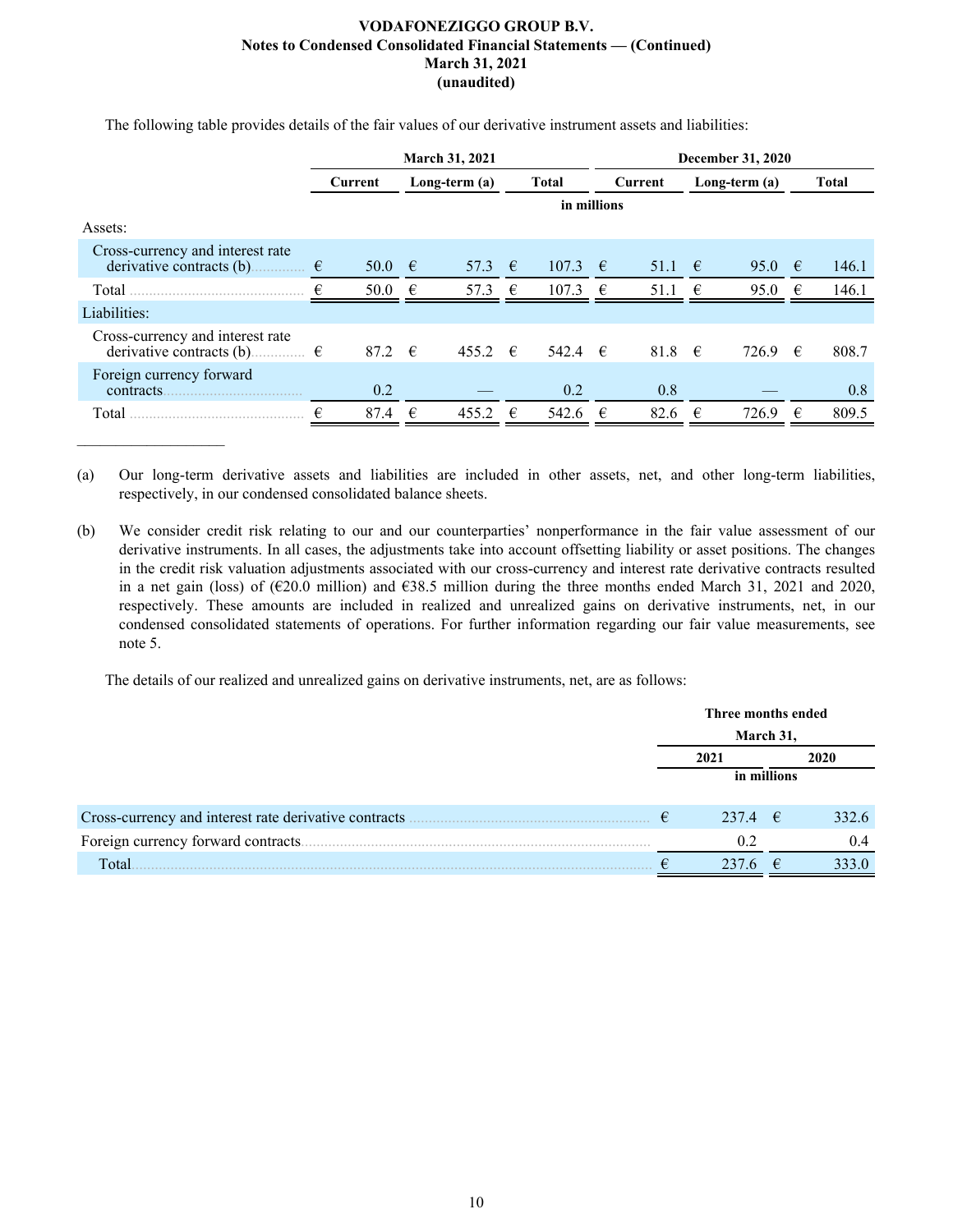The net cash received or paid related to our derivative instruments is classified as an operating, investing or financing activity in our condensed consolidated statements of cash flows based on the objective of the derivative instrument and the classification of the applicable underlying cash flows. For derivative contracts that are terminated prior to maturity, the cash paid or received upon termination that relates to future periods is classified as a financing activity. The classification of these net cash inflows (outflows) is as follows:

|                       | Three months ended |  |       |  |
|-----------------------|--------------------|--|-------|--|
|                       | March 31,          |  |       |  |
|                       | 2021               |  | 2020  |  |
|                       | in millions        |  |       |  |
|                       |                    |  |       |  |
| Operating activities. | 9.6 $\epsilon$     |  | 25.9  |  |
| Financing activities  | LV. 1              |  | (0.6) |  |
| Total                 | 9.5                |  |       |  |

### *Counterparty Credit Risk*

We are exposed to the risk that the counterparties to our derivative instruments will default on their obligations to us. We manage these credit risks through the evaluation and monitoring of the creditworthiness of and concentration of risk with the respective counterparties. In this regard, credit risk associated with our derivative instruments is spread across a relatively broad counterparty base of banks and financial institutions. Collateral is generally not posted by either party under our derivative instruments. At March 31, 2021, our exposure to counterparty credit risk included derivative assets with an aggregate fair value of  $\epsilon$ 0.2 million.

### **Details of our Derivative Instruments**

### *Cross-currency Swaps*

 $\mathcal{L}_\text{max}$  , where  $\mathcal{L}_\text{max}$  and  $\mathcal{L}_\text{max}$ 

We generally match the denomination of our borrowings with the functional currency of the supporting operations or, when it is more cost effective, we provide for an economic hedge against foreign currency exchange rate movements by using derivative instruments to synthetically convert unmatched debt into the applicable underlying currency. At March 31, 2021, substantially all of our debt was either directly or synthetically matched to our functional currency. The following table sets forth the total notional amounts and the related weighted average remaining contractual life of our cross-currency swap contracts at March 31, 2021:

| Notional amount due from counterparty (in millions) (a). | 8.433.5   |
|----------------------------------------------------------|-----------|
| Notional amount due to counterparty (in millions).       | 7.241.2   |
| Weighted average remaining life.                         | 5.3 years |

(a) Includes certain derivative instruments that do not involve the exchange of notional amounts at the inception and maturity of the instruments. Accordingly, the only cash flows associated with these derivative instruments are interestrelated payments and receipts. At March 31, 2021, the total euro equivalent of the notional amounts of these derivative instruments was €1,589.4 million.

### *Interest Rate Derivative Contracts*

As noted above, we enter into interest rate swaps to protect against increases in the interest rates on our variable-rate debt. Pursuant to these derivative instruments, we typically pay fixed interest rates and receive variable interest rates on specified notional amounts. At March 31, 2021, the notional amounts due from counterparties was €3,142.4 million and the related weighted average remaining contractual life of our interest rate swap contracts was 7.6 years.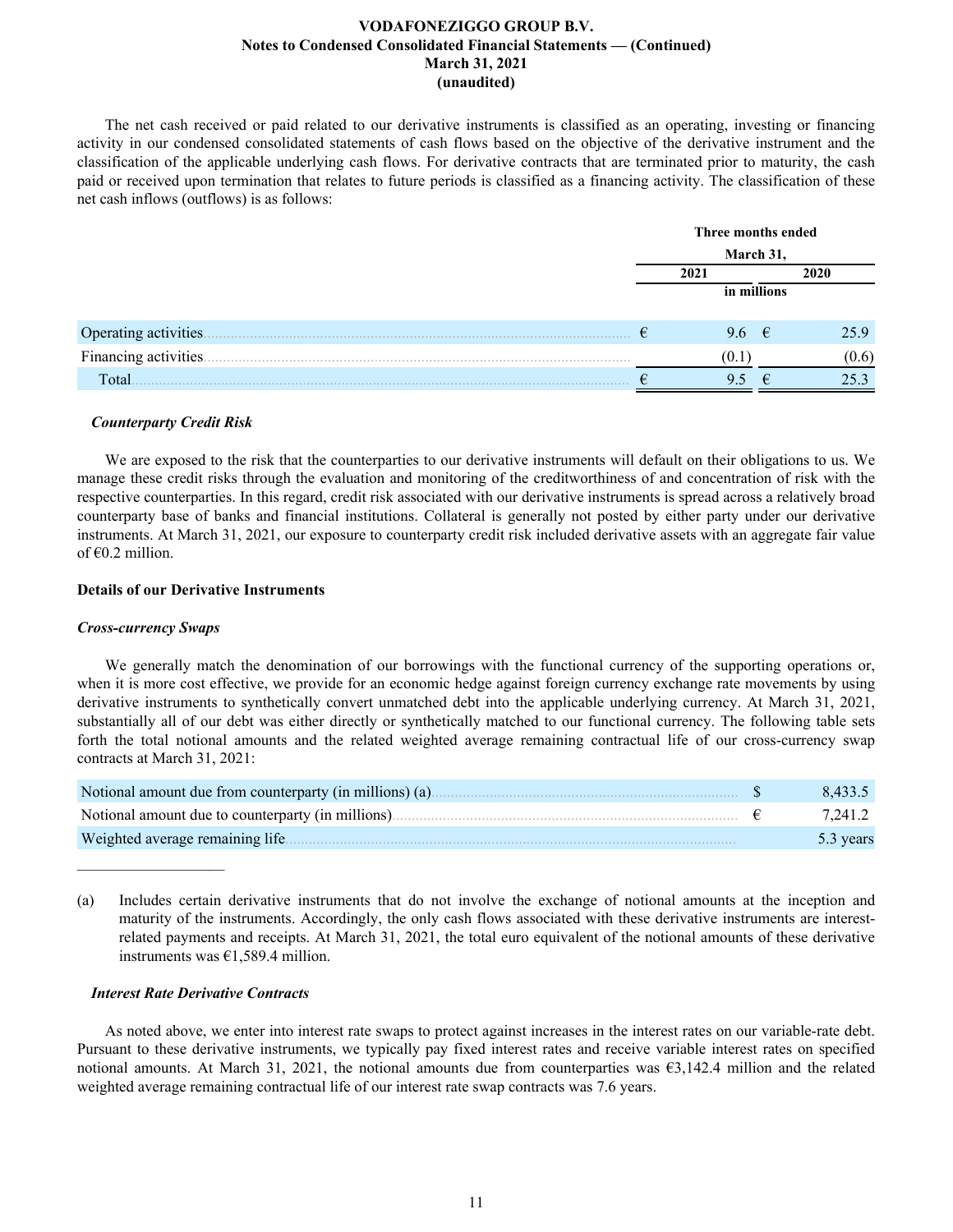### *Basis swaps*

Our basis swaps involve the exchange of attributes used to calculate our floating interest rates, including (i) the benchmark rate, (ii) the underlying currency and/or (iii) the borrowing period. We typically enter into these swaps to optimize our interest rate profile based on our current evaluations of yield curves, our risk management policies and other factors. At March 31, 2021, the euro equivalent of the notional amount due from the counterparty was  $\epsilon$ 2,148.9 million and the related weighted average remaining contractual life of our interest basis swap contracts was 0.4 years.

### *Interest Rate Caps, Floors and Collars*

From time to time, we enter into interest rate cap, floor and collar agreements that lock in a maximum interest rate if variable rates rise, but also allow our company to benefit, to a limited extent in the case of collars, from declines in market rates. Purchased interest rate floors protect us from interest rates falling below a certain level, generally to match a floating rate floor on a debt instrument. At March 31, 2021, we had no interest rate collar agreements, and the notional amounts of our interest rate caps and floors were  $\epsilon$ 205.0 million and  $\epsilon$ 3,952.1 million, respectively.

### *Foreign Currency Forwards*

We enter into foreign currency forward contracts with respect to non-functional currency exposure. At March 31, 2021, the euro equivalent of the notional amount of our foreign currency forward contracts was €3.2 million.

### *Impact of Derivative Instruments on Borrowing Costs*

The impact of the derivative instruments that mitigate our foreign currency and interest rate risk, as described above, was an increase of 35 basis points to our borrowing costs as of March 31, 2021.

### **(5) Fair Value Measurements**

We use the fair value method to account for our derivative instruments. The reported fair values of these derivative instruments as of March 31, 2021, are unlikely to represent the value that will be paid or received upon the ultimate settlement or disposition of these assets and liabilities.

GAAP provides for a fair value hierarchy that prioritizes the inputs to valuation techniques used to measure fair value into three broad levels. Level 1 inputs are quoted market prices in active markets for identical assets or liabilities that the reporting entity has the ability to access at the measurement date. Level 2 inputs are inputs other than quoted market prices included within Level 1 that are observable for the asset or liability, either directly or indirectly. Level 3 inputs are unobservable inputs for the asset or liability. We record transfers of assets or liabilities into or out of Levels 1, 2 or 3 at the beginning of the quarter during which the transfer occurred. During the three months ended March 31, 2021, no such transfers were made.

All of our Level 2 inputs (interest rate futures and swap rates) and certain of our Level 3 inputs (credit spreads) are obtained from pricing services. These inputs, or interpolations or extrapolations thereof, are used in our internal models to calculate, among other items, yield curves and forward interest and currency rates. In the normal course of business, we receive market value assessments from the counterparties to our derivative contracts. Although we compare these assessments to our internal valuations and investigate unexpected differences, we do not otherwise rely on counterparty quotes to determine the fair values of our derivative instruments. The midpoints of applicable bid and ask ranges generally are used as inputs for our internal valuations.

In order to manage our interest rate and foreign currency exchange risk, we have entered into various derivative instruments as further described in note 4. The recurring fair value measurements of these instruments are determined using discounted cash flow models. Most of the inputs to these discounted cash flow models consist of, or are derived from, observable Level 2 data for substantially the full term of these instruments. This observable data mostly includes interest rate futures and swap rates, which are retrieved or derived from available market data. Although we may extrapolate or interpolate this data, we do not otherwise alter this data in performing our valuations. We use a Monte Carlo based approach to incorporate a credit risk valuation adjustment in our fair value measurements to estimate the impact of both our own nonperformance risk and the nonperformance risk of our counterparties. Certain inputs used for our credit risk valuations, such as market correlations, represent our most significant Level 3 inputs, and these inputs are used to derive the credit risk valuation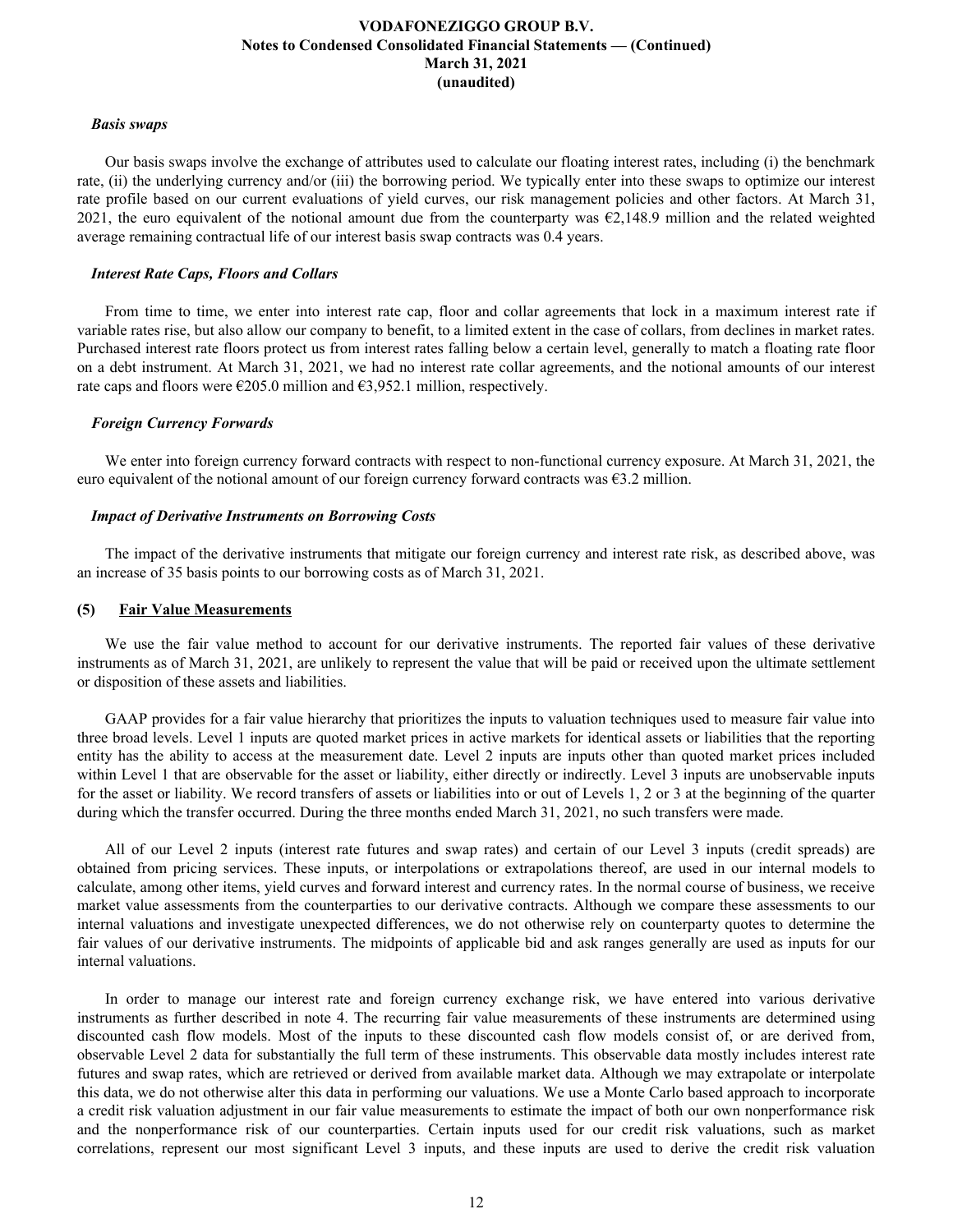adjustments with respect to these instruments. As we would not expect changes in these elements to have a significant impact on the valuations of these instruments, we have determined that these valuations fall under Level 2 of the fair value hierarchy. Our credit risk valuation adjustments with respect to our cross-currency and interest rate swaps are quantified and further explained in note 4.

Fair value measurements are also used in connection with nonrecurring valuations performed in connection with impairment assessments and acquisition accounting. We did not perform significant nonrecurring fair value measurements during the three months ended March 31, 2021.

A summary of our assets and liabilities that are measured at fair value on a recurring basis is as follows:

|                                                       | March 31,<br>2021(a) |             | December 31,<br>2020(a) |       |
|-------------------------------------------------------|----------------------|-------------|-------------------------|-------|
|                                                       | in millions          |             |                         |       |
| Assets:                                               |                      |             |                         |       |
| Cross-currency and interest rate derivative contracts | €                    | 107.3       | €                       | 146.1 |
| Total                                                 |                      | 107.3       | €                       | 146.1 |
| Liabilities:                                          |                      |             |                         |       |
|                                                       | €                    | 542.4 $\in$ |                         | 808.7 |
| Foreign currency forward contracts.                   |                      | 0.2         |                         | 0.8   |
| Total                                                 |                      | 542.6       | €                       | 809.5 |
|                                                       |                      |             |                         |       |

(a) At March 31, 2021 and December 31, 2020, we used significant other observable inputs (Level 2) to measure all of our fair value assets and liabilities.

### **(6) Long-lived Assets**

### *Property and Equipment, Net*

The details of our property and equipment and the related accumulated depreciation are set forth below:

|                                    | March 31,   |   | December 31, |
|------------------------------------|-------------|---|--------------|
|                                    | 2021        |   | 2020         |
|                                    | in millions |   |              |
|                                    |             |   |              |
| Distribution systems.              | 5,943.1 €   |   | 5,836.6      |
|                                    | 1,375.3     |   | 1,342.9      |
| Customer premises equipment.       | 931.0       |   | 966.7        |
|                                    | 8,249.4     |   | 8,146.2      |
| Accumulated depreciation.          | (3,403.0)   |   | (3,268.9)    |
| Total property and equipment, net. | 4,846.4     | € | 4,877.3      |

During the three months ended March 31, 2021 and 2020, we recorded non-cash increases to our property and equipment related to vendor financing arrangements of  $\epsilon$ 122.2 million and  $\epsilon$ 114.6 million, respectively, which exclude related value added taxes (VAT) of  $\epsilon$ 10.0 million and  $\epsilon$ 10.7 million, respectively, that were also financed by our vendors under these arrangements.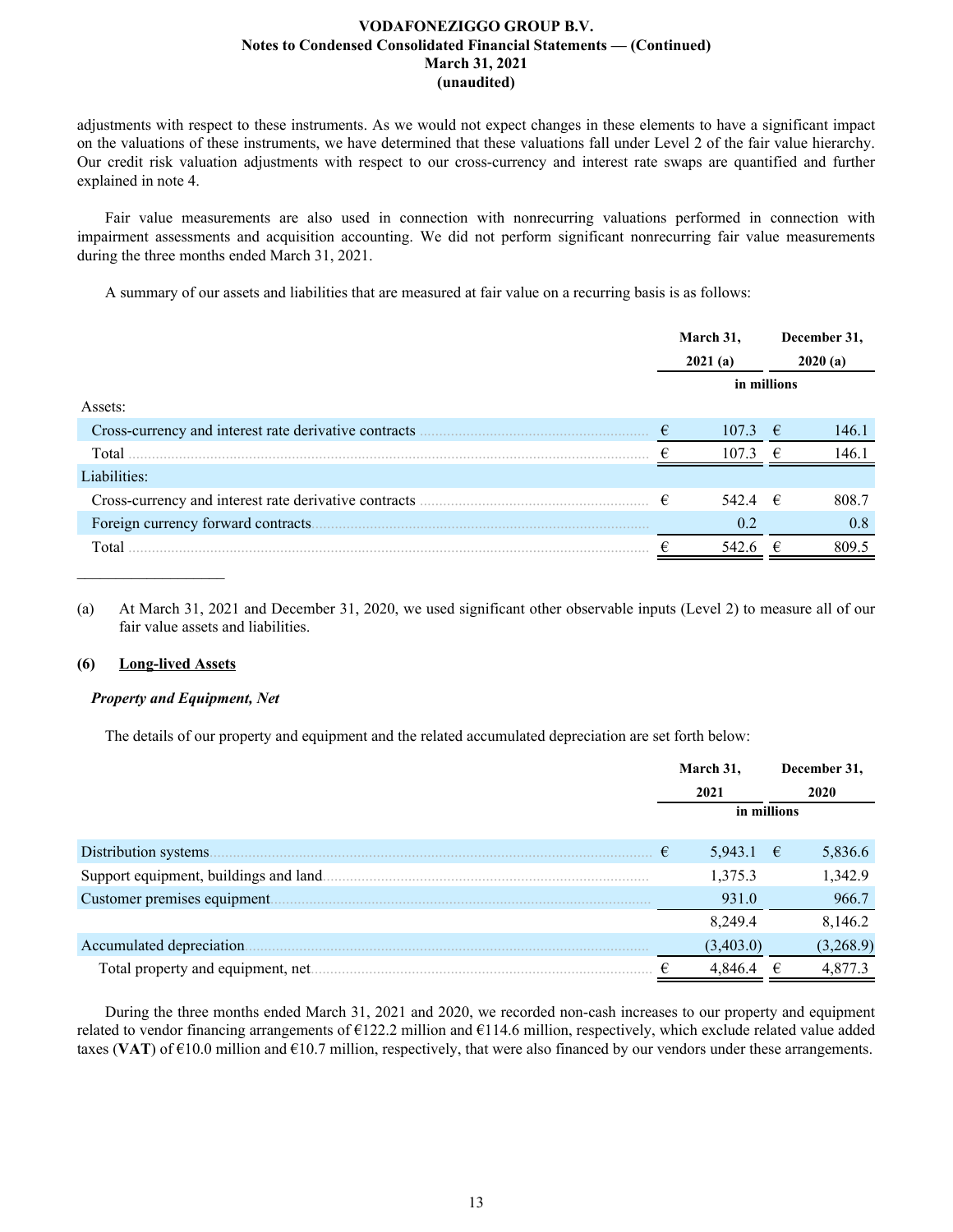# *Goodwill*

There were no changes in the carrying amount of our goodwill during the three months ended March 31, 2021.

If, among other factors, the adverse impact of economic competitive, regulatory or other factors were to cause our operations or cash flows to be worse than anticipated, we could conclude in future periods that impairment charges are required in order to reduce the carrying values of our goodwill, and, to a lesser extent, other long-lived assets. Any such impairment charges could be significant.

# *Intangible Assets Subject to Amortization, Net*

The details of our intangible assets subject to amortization are set forth below:

|                         | <b>March 31, 2021</b>       |   |                             |                                  |                                    | <b>December 31, 2020</b> |                             |  |                                  |  |
|-------------------------|-----------------------------|---|-----------------------------|----------------------------------|------------------------------------|--------------------------|-----------------------------|--|----------------------------------|--|
|                         | Gross<br>carrying<br>amount |   | Accumulated<br>amortization | <b>Net</b><br>carrying<br>amount | <b>Gross</b><br>carrying<br>amount |                          | Accumulated<br>amortization |  | <b>Net</b><br>carrying<br>amount |  |
|                         |                             |   |                             |                                  | in millions                        |                          |                             |  |                                  |  |
| Customer relationships. | 6,420.0                     | € |                             | $(2,167.0) \in 4,253.0$          | $\epsilon$ 6,420.0                 | €                        | $(2,039.6) \in$             |  | 4,380.4                          |  |
| Licenses $(a)$ .        | 1,470.9                     |   | (353.2)                     | 1,117.7                          | 1,331.2                            |                          | (352.0)                     |  | 979.2                            |  |
| Trade name              | 270.0                       |   | (45.9)                      | 224.1                            | 270.0                              |                          | (43.2)                      |  | 226.8                            |  |
| Total                   | 8,160.9                     | € | (2,566.1)                   | € 5,594.8                        | $\epsilon$ 8,021.2                 | €                        | (2,434.8)                   |  | € 5,586.4                        |  |

(a) During the first quarter of 2021, we recorded spectrum license additions of  $\epsilon$ 163.3 million associated with the renewal of our existing license in the 2100 MHz band. As of March 31, 2021, the full amount is unpaid and included within accrued and other current liabilities on our condensed consolidated balance sheets.

# **(7) Debt**

 $\mathcal{L}_\text{max}$  , where  $\mathcal{L}_\text{max}$  and  $\mathcal{L}_\text{max}$ 

The euro equivalents of the components of our debt are as follows:

|                                                                                                            | <b>March 31, 2021</b>                       |                                     | <b>Principal amount</b> |                             |  |  |
|------------------------------------------------------------------------------------------------------------|---------------------------------------------|-------------------------------------|-------------------------|-----------------------------|--|--|
|                                                                                                            | Weighted<br>average<br>interest rate<br>(a) | Unused<br>borrowing<br>capacity (b) | March 31,<br>2021       | December 31,<br><b>2020</b> |  |  |
|                                                                                                            |                                             |                                     | in millions             |                             |  |  |
| Senior and Senior Secured Notes.                                                                           | 4.65 % €                                    | $ \epsilon$                         | 5,185.0                 | 5,062.0<br>$\epsilon$       |  |  |
| Credit Facilities (c) (d).                                                                                 | 2.80%                                       | 800.0                               | 4,476.6                 | 4,466.8                     |  |  |
| Vendor financing (e).                                                                                      | $1.83\%$                                    |                                     | 999.3                   | 999.4                       |  |  |
| Other debt.                                                                                                | $0.29 \%$                                   |                                     | 174.9                   | 173.4                       |  |  |
| Total principal amount of third-party debt before<br>premiums, discounts and deferred financing costs (f). | 3.56 % $\in$                                | 800.0                               | 10,835.8<br>$-\epsilon$ | 10,701.6<br>€               |  |  |

<sup>(</sup>a) Represents the weighted average interest rate in effect at March 31, 2021 for all borrowings outstanding pursuant to each debt instrument, including any applicable margin. The interest rates presented represent stated rates and do not include the impact of derivative instruments, deferred financing costs, original issue premiums or discounts and commitment fees, all of which affect our overall cost of borrowing. Including the effects of derivative instruments, original issue premiums or discounts and commitment fees, but excluding the impact of deferred financing costs, the weighted average interest rate on our aggregate third-party variable- and fixed-rate indebtedness was 4.2% at March 31, 2021. For information regarding our derivative instruments, see note 4.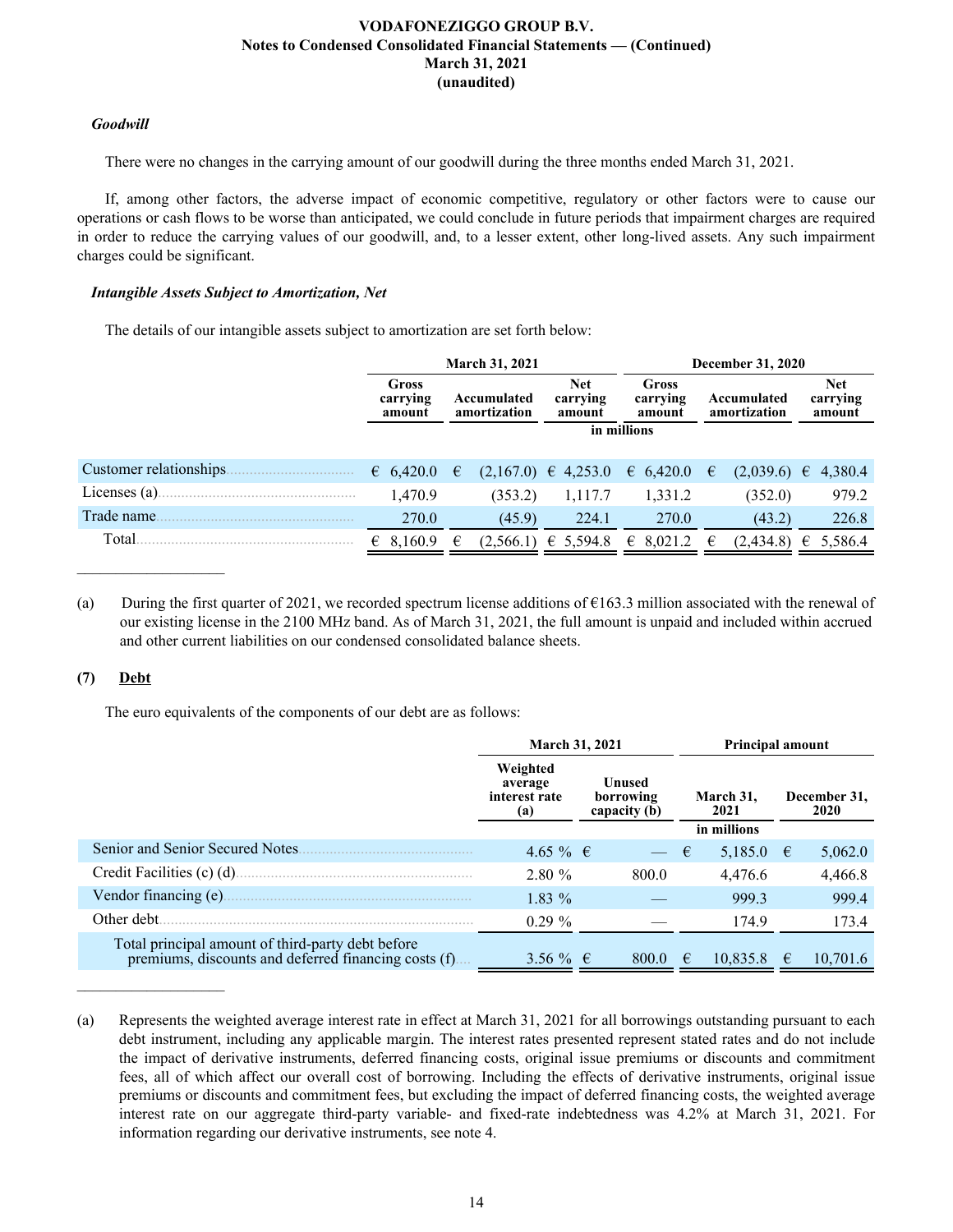- (b) The Credit Facilities include a revolving facility with a maximum borrowing capacity of €800.0 million, which was undrawn at March 31, 2021. Unused borrowing capacity represents the maximum availability under the Credit Facilities at March 31, 2021 without regard to covenant compliance calculations or other conditions precedent to borrowing. At March 31, 2021, based on the most restrictive applicable leverage covenants and leverage-based restricted payment tests, the full €800.0 million of unused borrowing capacity was available to be borrowed and there were no additional restrictions on our ability to make loans or distributions from this availability. Upon completion of the relevant March 31, 2021 compliance reporting requirements and based on the most restrictive applicable leverage covenants and leverage-based restricted payment tests, we expect that the full amount of unused borrowing capacity will continue to be available to be borrowed and that there will be no additional restrictions with respect to loans or distributions from this availability. Our above expectations do not consider any actual or potential changes in our borrowing levels or any amounts loaned or distributed subsequent to March 31, 2021, or the impact of additional amounts that may be available to borrow, loan or distribute under certain defined baskets under the Credit Facilities.
- (c) Principal amounts include  $\epsilon$ 77.7 million and  $\epsilon$ 151.4 million at March 31, 2021 and December 31, 2020, respectively, of borrowings pursuant to an excess cash facility under the Credit Facilities. These borrowings are owed to a nonconsolidated special purpose financing entity that has issued notes to finance the purchase of receivables due from our company to certain other third parties for amounts that we and our subsidiaries have vendor financed. To the extent that the proceeds from these notes exceed the amount of vendor financed receivables available to be purchased, the excess proceeds are used to fund this excess cash facility.
- (d) The Revolving Facility bears interest at a rate of EURIBOR plus 2.75% (subject to a margin ratchet) and has a fee on unused commitments of 40% of such margin per year.
- (e) Represents amounts owed to various creditors pursuant to interest-bearing vendor financing arrangements that are used to finance certain of our property and equipment additions and operating expenses. These arrangements extend our repayment terms beyond a vendor's original due dates (e.g. extension beyond a vendor's customary payment terms, which are generally 90 days or less) and as such are classified outside of accounts payable on our condensed consolidated balance sheet. These obligations are generally due within one year and include VAT that was also financed under these arrangements. Repayments of vendor financing obligations are included in repayments of third-party debt and finance lease obligations in our condensed consolidated statements of cash flows.
- (f) At March 31, 2021 and December 31, 2020, our third party debt had an estimated fair value of  $\text{\textsterling}11.0$  billion and  $\text{\textsterling}10.9$ billion, respectively. The estimated fair values of our debt instruments are generally determined using the average of applicable bid and ask prices (mostly Level 1 of the fair value hierarchy) or, when quoted market prices are unavailable or not considered indicative of fair value, discounted cash flow models (mostly Level 2 of the fair value hierarchy). The discount rates used in the cash flow models are based on the market interest rates and estimated credit spreads, to the extent available, and other relevant factors. For additional information regarding fair value hierarchies, see note 5.

### *Financing Transactions*

Below we provide summary descriptions of any financing transactions completed during the first three months of 2021. A portion of our financing transactions may include non-cash borrowings and repayments. During the three months ended March 31, 2021 and 2020, non-cash borrowings and repayments aggregated  $\epsilon$ 173.0 million and  $\epsilon$ 2,324.9 million, respectively. Unless otherwise noted, the terms and conditions of any new notes and/or credit facilities are largely consistent with those of existing notes and credit facilities with regard to covenants, events of default and change of control provisions, among other items. For information regarding the general terms and conditions of our debt and capitalized terms not defined herein, see note 8 to the consolidated financial statements included in our 2020 annual report.

*2021 Financing Transactions.* In March 2021, pursuant to a private placement, we issued \$200.0 million (€170.2 million) principal amount of 2030 Dollar Senior Secured Notes at an issue price of 104.25% of par. The net proceeds from the issuance of these notes were used to redeem 10% of the original aggregate principal amount of our 2027 Dollar Senior Secured Notes at a premium of 3%.

In connection with this transaction, we recognized a net loss on debt extinguishment of  $\epsilon$ 7.6 million related to (i) the payment of  $\epsilon$ 5.0 million of redemption premiums and (ii) the write-off of  $\epsilon$ 2.6 million of fair value adjustments and unamortized deferred financing costs.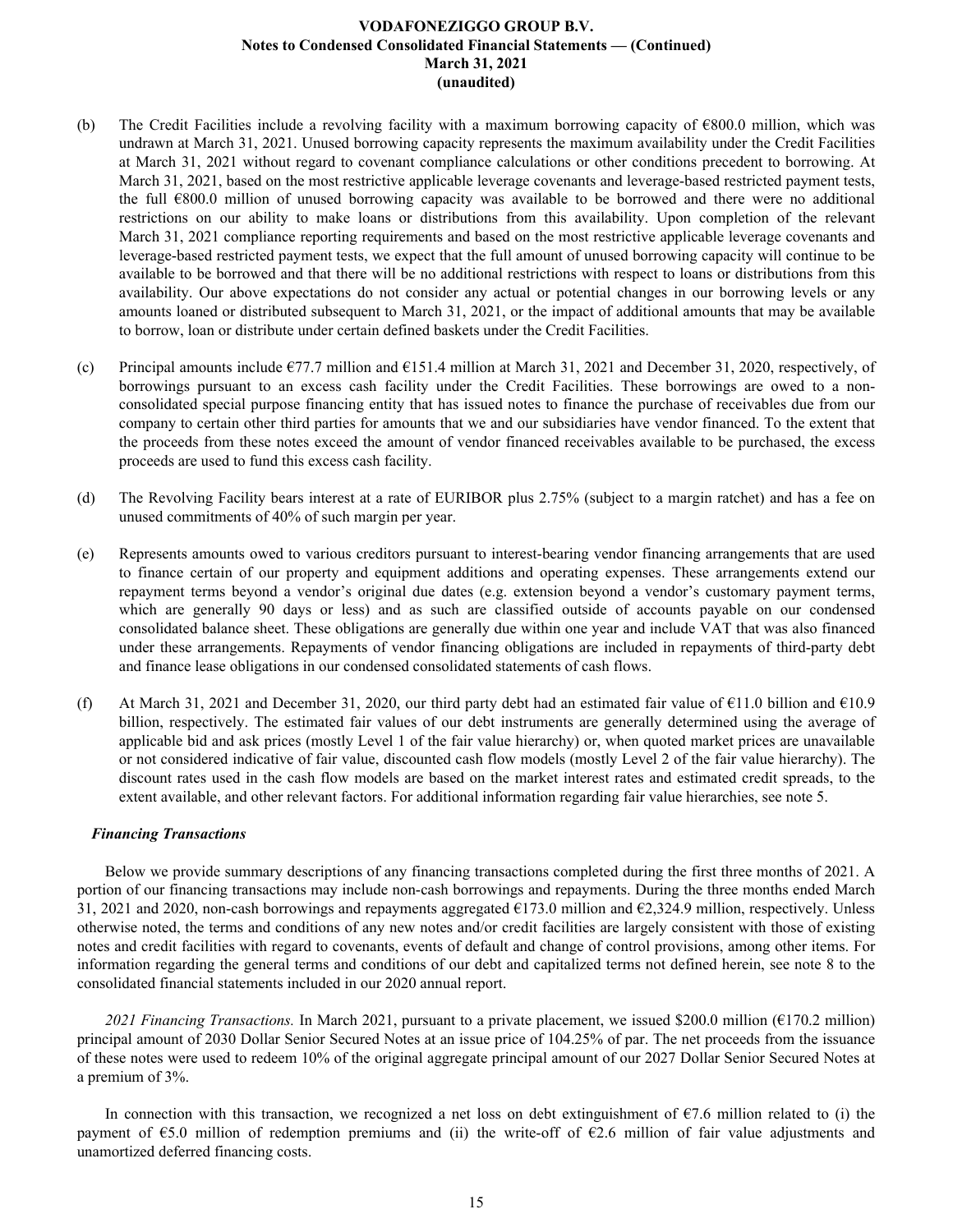The following table provides a reconciliation of total third-party debt before premiums, discounts and deferred financing costs to total debt and finance lease obligations:

|                                                                                                        |   | March 31,<br>2021 |   | December 31,<br><b>2020</b> |
|--------------------------------------------------------------------------------------------------------|---|-------------------|---|-----------------------------|
|                                                                                                        |   | in millions       |   |                             |
| Total principal amount of third-party debt before deferred financing costs, discounts and<br>premiums. | € | $10,835.8$ €      |   | 10,701.6                    |
|                                                                                                        |   | (49.9)            |   | (58.5)                      |
|                                                                                                        |   | 10,785.9          |   | 10,643.1                    |
|                                                                                                        |   | 22.3              |   | 22.2                        |
| Total third-party debt and finance lease obligations.                                                  |   | 10,808.2          |   | 10,665.3                    |
|                                                                                                        |   | 1,607.9           |   | 1,607.9                     |
| Total debt and finance lease obligations                                                               |   | 12,416.1          |   | 12,273.2                    |
| Current maturities of debt and finance lease obligations.                                              |   | (1,082.7)         |   | (1,156.8)                   |
| Long-term debt and finance lease obligations.                                                          |   | 11,333.4          | € | 11,116.4                    |

# *Maturities of Debt*

 $\mathcal{L}_\text{max}$  , where  $\mathcal{L}_\text{max}$  and  $\mathcal{L}_\text{max}$ 

The euro equivalents of the maturities of our debt as of March 31, 2021 are presented below:

|                                                       |   | Third-party<br>(a) |   | Related-<br>party |   | <b>Total</b> |
|-------------------------------------------------------|---|--------------------|---|-------------------|---|--------------|
|                                                       |   |                    |   | in millions       |   |              |
| Year ending December 31:                              |   |                    |   |                   |   |              |
| 2021 (remainder of year) (a).                         | € | 984.0              | € |                   | € | 984.0        |
| $2022$ (a) (b).                                       |   | 265.4              |   |                   |   | 265.4        |
| 2023                                                  |   |                    |   |                   |   |              |
| 2024                                                  |   |                    |   |                   |   |              |
| 2025                                                  |   |                    |   |                   |   |              |
| 2026.                                                 |   |                    |   |                   |   |              |
| Thereafter.                                           |   | 9,586.4            |   | 1,607.9           |   | 11,194.3     |
| Total debt maturities.                                |   | 10,835.8           |   | 1,607.9           |   | 12,443.7     |
| Deferred financing costs, discounts and premiums, net |   | (49.9)             |   |                   |   | (49.9)       |
| Total debt.                                           |   | 10,785.9           |   | 1,607.9           | € | 12,393.8     |
| Current portion                                       | € | 1,074.6            | € |                   | € | 1,074.6      |
|                                                       | € | 9,711.3            | € | 1.607.9           | € | 11,319.2     |

(a)Third-party amounts include vendor financing obligations of €999.3 million, as set forth below (in millions):

| Year ending December 31: |  |
|--------------------------|--|
|                          |  |
|                          |  |
|                          |  |
|                          |  |
| Noncurrent portion.      |  |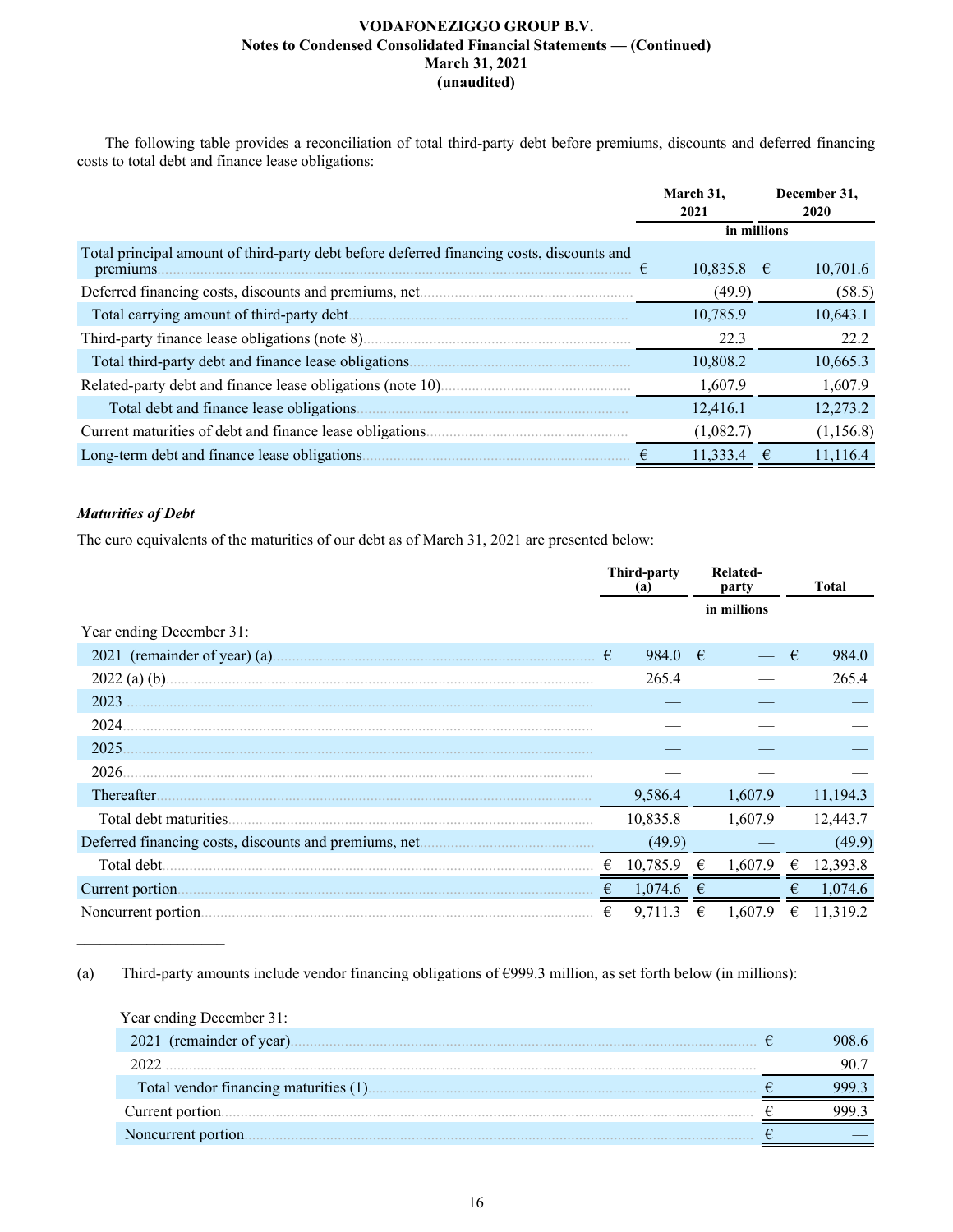- (1) VZ Vendor Financing II B.V. (**VZ Vendor Financing II**), a third-party special purpose financing entity that is not consolidated by VodafoneZiggo, has issued an aggregate  $\epsilon$ 700.0 million in notes maturing in January 2029 (the **Vendor Financing II Notes**). The net proceeds from the Vendor Financing II Notes are used by VZ Vendor Financing II to purchase from various third parties certain vendor-financed receivables owed by our company. To the extent that the proceeds from the Vendor Financing II Notes exceed the amount of vendor-financed receivables available to be purchased, the excess proceeds are used to fund the Financing Facility. As additional vendor-financed receivables become available for purchase, VZ Vendor Financing II can request that we repay any amounts made available under the Financing Facility.
- (b) Includes the handset facility obligations of  $\epsilon$ 174.8 million. Amortizing repayments of the facility will start in 2022 and the facility is due to be repaid in full in 2024.

# **(8) Leases**

 $\frac{1}{2}$  ,  $\frac{1}{2}$  ,  $\frac{1}{2}$  ,  $\frac{1}{2}$  ,  $\frac{1}{2}$  ,  $\frac{1}{2}$  ,  $\frac{1}{2}$  ,  $\frac{1}{2}$  ,  $\frac{1}{2}$  ,  $\frac{1}{2}$  ,  $\frac{1}{2}$ 

# *General*

We enter into operating and finance leases for network equipment, real estate, mobile site sharing and vehicles. We provide residual value guarantees on certain of our vehicle leases.

# *Lease Balances*

 $\mathcal{L}_\text{max}$  , where  $\mathcal{L}_\text{max}$  and  $\mathcal{L}_\text{max}$ 

A summary of our right-of-use (**ROU**) assets and lease liabilities is set forth below:

|                          |            | March 31,<br>2021 |   | December 31,<br>2020 |
|--------------------------|------------|-------------------|---|----------------------|
|                          |            | in millions       |   |                      |
| ROU assets:              |            |                   |   |                      |
| Operating leases (a).    | $\epsilon$ | $409.5 \t∈$       |   | 412.8                |
| Finance leases (b)       |            | 21.9              |   | 21.9                 |
| Total ROU assets.        |            | 431               | € | 434.7                |
|                          |            |                   |   |                      |
| Lease liabilities:       |            |                   |   |                      |
| Operating leases (c)     | $\epsilon$ | $403.9$ €         |   | 419.8                |
| Finance leases (d)       |            | 22.3              |   | 22.2                 |
| Total lease liabilities. |            | 426.2             | € | 442.0                |

<sup>(</sup>a) Our operating lease ROU assets are included in other assets, net, on our condensed consolidated balance sheets. At March 31, 2021, the weighted average remaining lease term for operating leases was 7.4 years and the weighted average discount rate was 3.3%. During the three months ended March 31, 2021 and 2020, we recorded additions to our operating lease ROU assets of  $\epsilon$ 3.8 million and  $\epsilon$ 8.8 million, respectively.

(c) The current and long-term portions of our operating lease liabilities are included within other accrued and current liabilities and other long-term liabilities, respectively, on our condensed consolidated balance sheets.

<sup>(</sup>b) Our finance lease ROU assets are included in property and equipment, net, on our condensed consolidated balance sheets. At March 31, 2021, the weighted average remaining lease term for finance leases was 3.0 years and the weighted average discount rate was 3.7%. During the three months ended March 31, 2021 and 2020, we recorded additions to our finance lease ROU assets of  $\epsilon$ 0.7 million and  $\epsilon$ 1.5 million, respectively.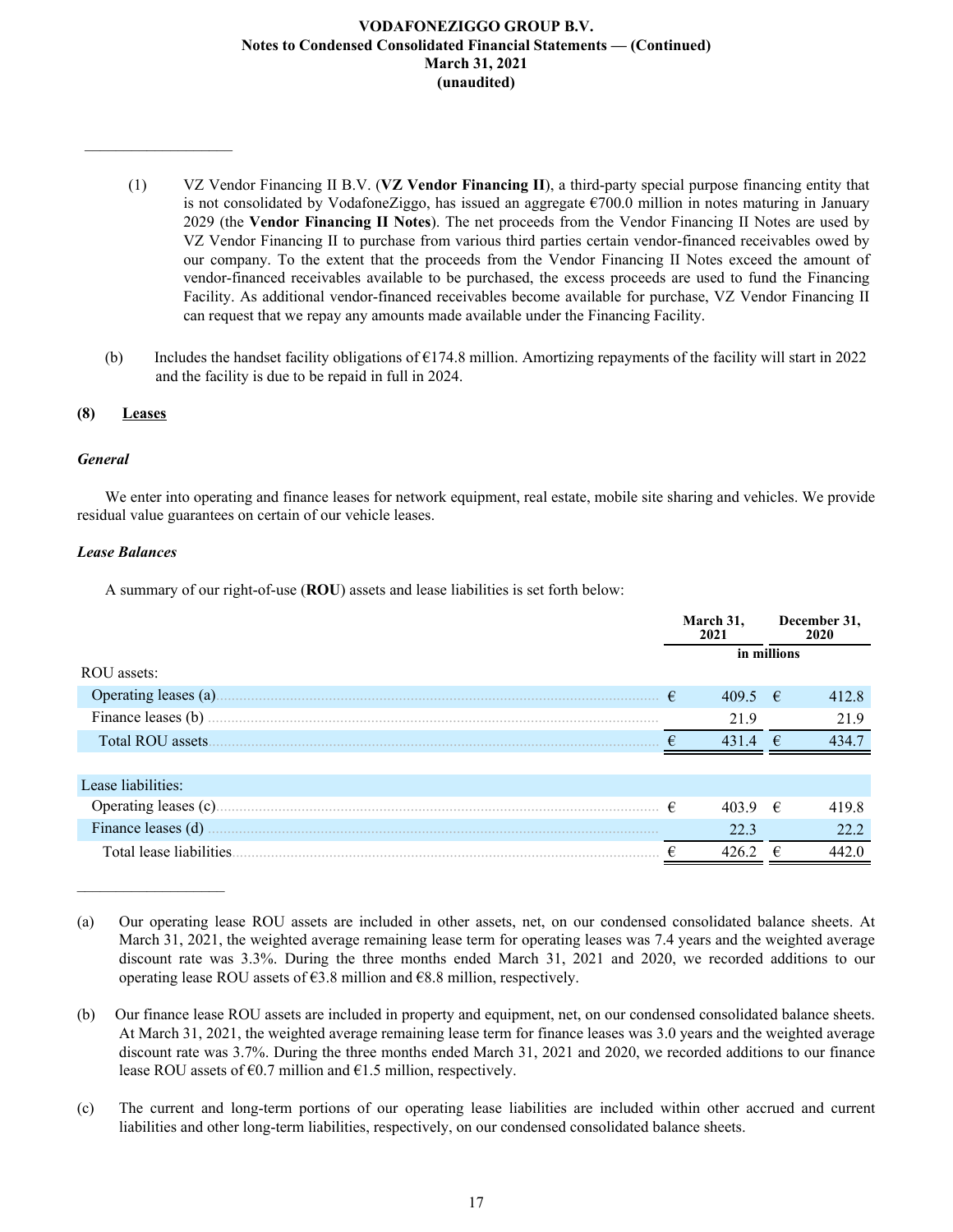(d) The current and long-term portions of our finance lease obligations are included within current portion of debt and finance lease obligations and long-term debt and finance lease obligations, respectively, on our condensed consolidated balance sheets.

A summary of our aggregate lease expense is set forth below:

 $\mathcal{L}_\text{max}$  , where  $\mathcal{L}_\text{max}$  and  $\mathcal{L}_\text{max}$ 

|                                 | Three months ended March 31, |             |  |       |
|---------------------------------|------------------------------|-------------|--|-------|
|                                 | 2021                         |             |  | 2020  |
|                                 |                              | in millions |  |       |
| Finance lease expense:          |                              |             |  |       |
| Depreciation and amortization.  | €                            | 23 €        |  | 24    |
| Interest expense                |                              | $0^{\circ}$ |  |       |
| Total finance lease expense.    |                              | 24          |  |       |
|                                 |                              | 19.8        |  | 21 1  |
| Variable lease expense, net (b) |                              | (0.2)       |  | (0.2) |
| Total lease expense.            |                              |             |  |       |

(a) Our operating lease expense is included in other operating expenses and SG&A expenses in our condensed consolidated statements of operations.

(b) Variable lease expense represents payments made to a lessor during the lease term that vary because of a change in circumstance that occurred after the lease commencement date. Variable lease payments are expensed as incurred and are included in other operating expenses in our condensed consolidated statements of operations.

A summary of our cash outflows from operating and finance leases is set forth below:

|                                                                         | Three months ended March 31, |             |   |      |
|-------------------------------------------------------------------------|------------------------------|-------------|---|------|
|                                                                         |                              | 2021        |   | 2020 |
|                                                                         |                              | in millions |   |      |
| Cash paid for amounts included in the measurement of lease liabilities: |                              |             |   |      |
| Operating cash outflows from operating leases                           |                              | 32.9 $\in$  |   | 36.0 |
| Operating cash outflows from finance leases                             |                              | 0.1         |   | 0.1  |
| Financing cash outflows from finance leases                             |                              | 1.8         |   |      |
| Total cash outflows from operating and finance leases                   |                              | 34.8        | € | 38.4 |
|                                                                         |                              |             |   |      |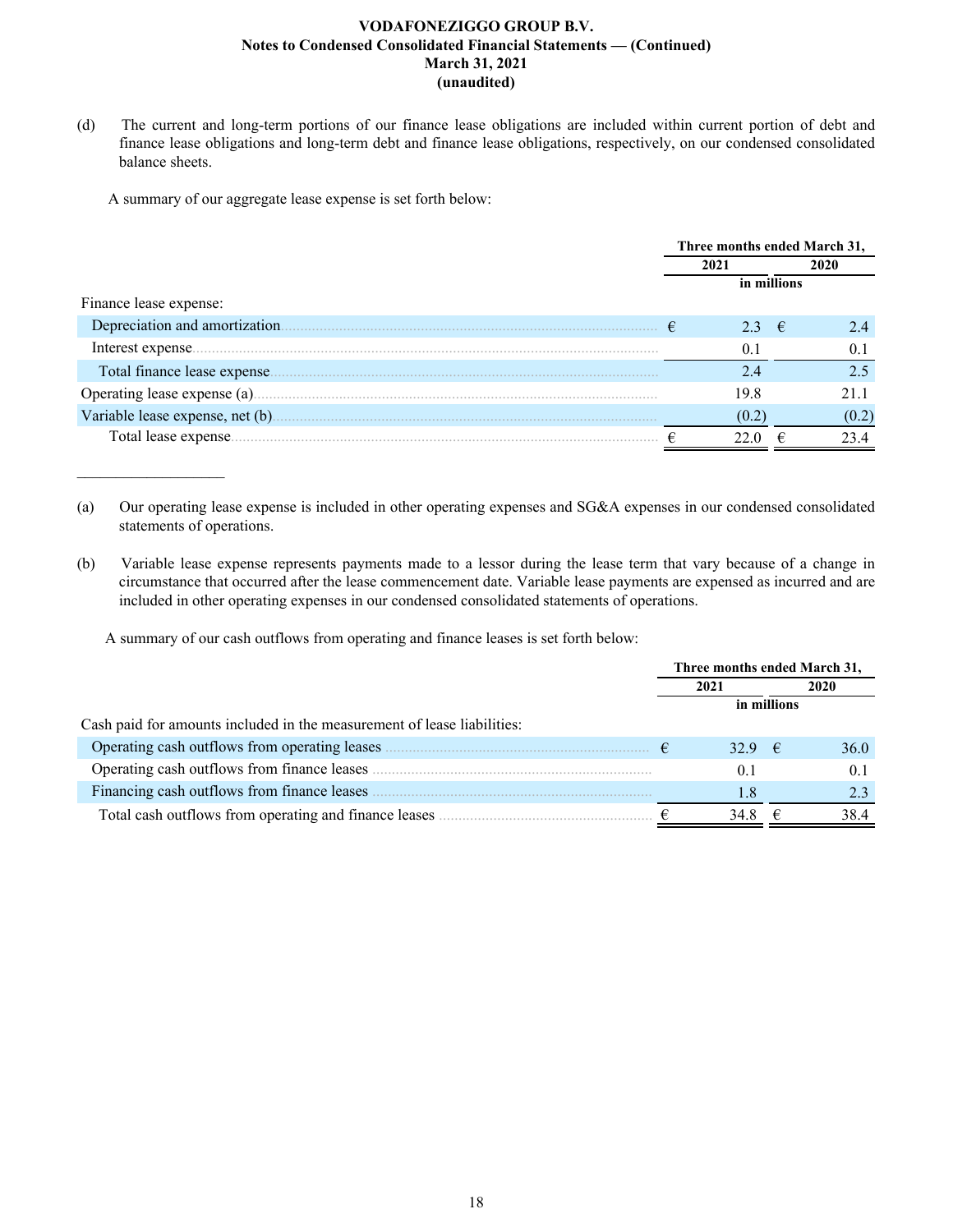The euro equivalents of the maturities of our operating and finance lease obligations as of March 31, 2021 are presented below:

|                              | Operating<br>leases |                 |  | <b>Finance</b><br>leases |
|------------------------------|---------------------|-----------------|--|--------------------------|
|                              | in millions         |                 |  |                          |
| Year ending December 31:     |                     |                 |  |                          |
| 2021 (remainder of year).    | €                   | 47.7 $\epsilon$ |  | 6.7                      |
| 2022                         |                     | 78.7            |  | 7.5                      |
| 2023                         |                     | 74.2            |  | 5.0                      |
| 2024.                        |                     | 71.6            |  | 3.0                      |
| 2025                         |                     | 42.1            |  | 0.9                      |
| 2026.                        |                     | 35.0            |  |                          |
| Thereafter.                  |                     | 114.3           |  |                          |
|                              |                     | 463.6           |  | 23.1                     |
| Less: present value discount |                     | (59.7)          |  | (0.8)                    |
|                              | €                   | 403.9           |  | 22.3                     |
| Current portion.             |                     | 67.1            |  | 8.1                      |
| Noncurrent portion.          |                     | 336.8           |  | 14.2                     |

# **(9) Income Taxes**

Our condensed consolidated financial statements include the income taxes of VodafoneZiggo and its subsidiaries.

The VodafoneZiggo Fiscal Unity, established on the level of VodafoneZiggo Group Holding, is one taxpayer for the period of time subsequent to the closing of the JV Transaction. The income taxes of VodafoneZiggo are recorded in our condensed consolidated financial statements on a separate return basis. Current income taxes payable or receivable, if any, are presented as current positions with the tax authorities. VodafoneZiggo Group Holding did not implement a tax-sharing agreements and no cash payments will be made between VodafoneZiggo entities and VodafoneZiggo Group Holding related to the Dutch tax attributes. Accordingly, related-party tax allocations, if any, are reflected as adjustments in our consolidated statement of owner's equity.

On December 23, 2020 the Dutch Government enacted legislation regarding the yearly changes to the tax legislation (i.e., "Belastingplan 2021"). One of the most important changes within these legislative plans of the government has been an adjustment of the corporate income tax rate change enacted in 2020. The highest tax rate in the Netherlands will remain at 25% as opposed to the previously enacted rate of 21.7%. As a result of the enactment of these plans VodafoneZiggo recalculated the deferred tax balances and recorded a corporate income tax rate change expense as a result of the increase of the net deferred tax liability in the fourth quarter of 2020. During three months ended March 31, 2021, there were no adjustments to the rate used to calculate the deferred tax balances of VodafoneZiggo.

Income tax benefit (expense) attributable to our loss before income taxes differs from the amounts computed using the Dutch income tax rate of 25.0% as a result of the following: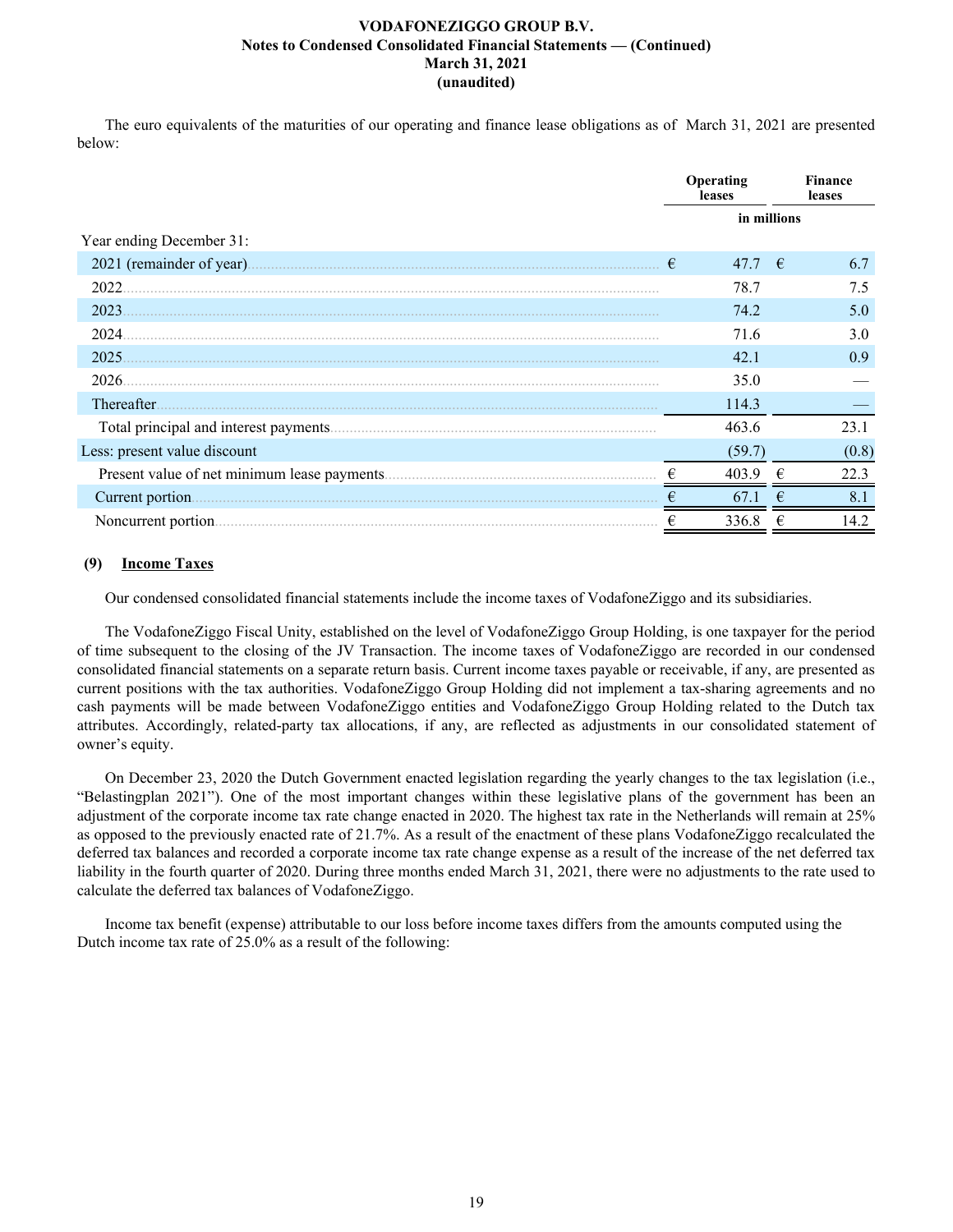|                                            | Three months ended |             |    |       |  |
|--------------------------------------------|--------------------|-------------|----|-------|--|
|                                            | March 31,          |             |    |       |  |
|                                            | 2021               |             |    | 2020  |  |
|                                            |                    | in millions |    |       |  |
| Computed "expected" tax benefit (expense). | €                  |             | −€ |       |  |
| Enacted tax law and rate changes.          |                    |             |    | 3.0   |  |
| Non-deductible expenses                    |                    |             |    | (0.3) |  |
| Other, net                                 |                    |             |    |       |  |
| Total income tax benefit (expense).        |                    |             |    |       |  |

**Three months ended**

# **(10) Related-party Transactions**

Our related-party transactions are set forth below:

|                              |   | т нгее пюнию списи<br>March 31, |            |        |  |
|------------------------------|---|---------------------------------|------------|--------|--|
|                              |   | 2021                            |            | 2020   |  |
|                              |   | in millions                     |            |        |  |
| Revenue                      | € | 3.3                             | €          | 3.7    |  |
|                              |   | (5.8)                           |            | (6.9)  |  |
|                              |   | 4.1                             |            | 3.3    |  |
|                              |   |                                 |            | (0.2)  |  |
| Charges for JV Services:     |   |                                 |            |        |  |
| Charges from Liberty Global: |   |                                 |            |        |  |
|                              |   | (20.2)                          |            | (17.9) |  |
|                              |   | (6.9)                           |            | (7.3)  |  |
|                              |   | (27.1)                          |            | (25.2) |  |
| Charges from Vodafone:       |   |                                 |            |        |  |
|                              |   | (25.7)                          |            | (26.9) |  |
|                              |   | (7.5)                           |            | (7.5)  |  |
|                              |   | (33.2)                          |            | (34.4) |  |
|                              |   | (60.3)                          |            | (59.6) |  |
|                              |   | (58.7)                          |            | (59.7) |  |
|                              |   | (22.3)                          |            | (19.6) |  |
|                              |   | (81.0)                          | $\epsilon$ | (79.3) |  |
|                              | € | 37.3                            | €          | 54.7   |  |

<sup>(</sup>a) Represents amounts charged for technology and other services, which are included in the calculation of the "EBITDA" metric specified by our debt agreements (**Covenant EBITDA**).

<sup>(</sup>b) Represents amounts charged for capital expenditures made by Liberty Global related to assets that we use or will otherwise benefit our company. These charges are not included in the calculation of Covenant EBITDA.

<sup>(</sup>c) Represents amounts charged by Vodafone for technology and other services, a portion of which are included in the calculation of Covenant EBITDA.

<sup>(</sup>d) Represents amounts charged for our use of the Vodafone brand name. These charges are not included in the calculation of Covenant EBITDA.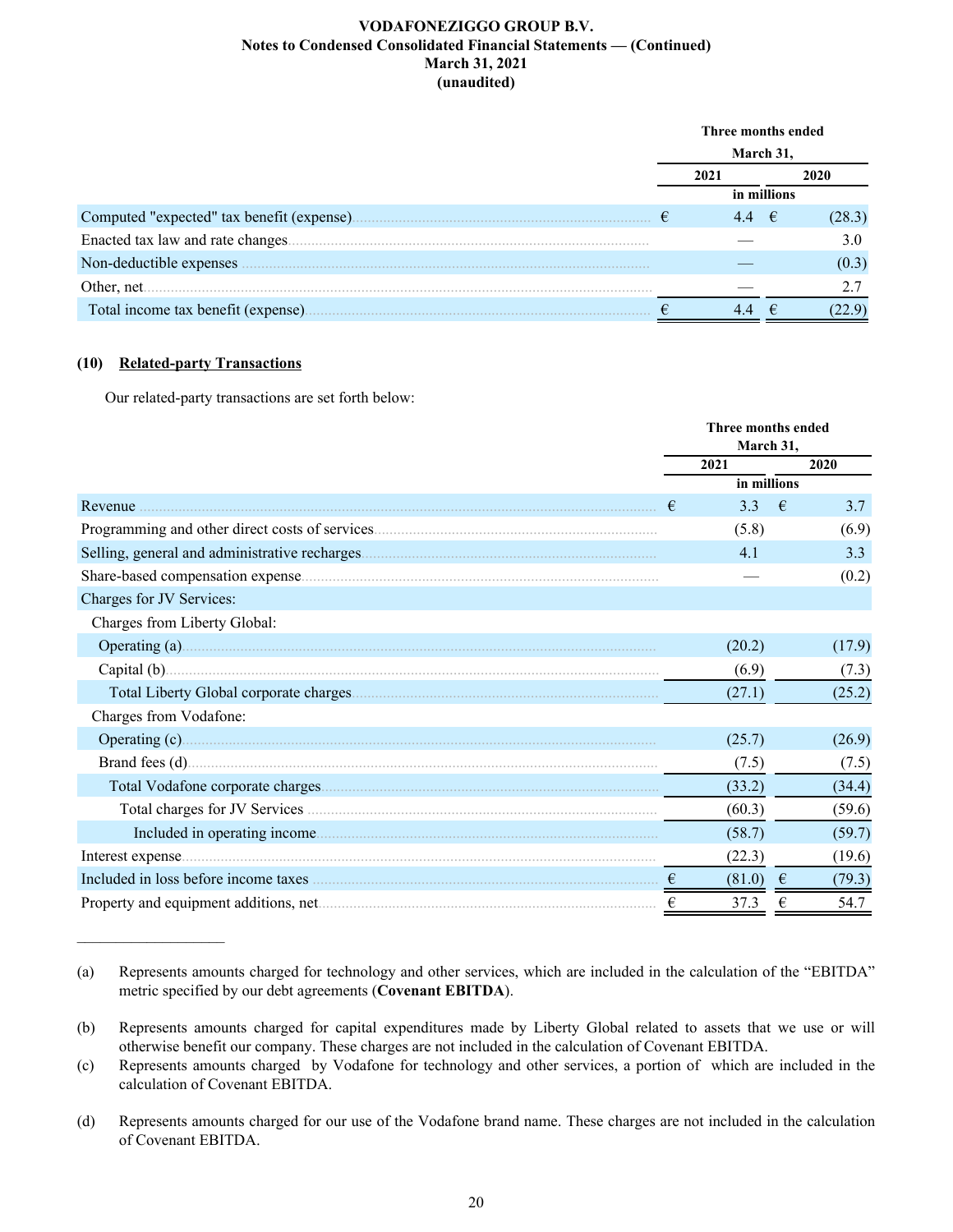*Revenue.* Amount represents interconnect fees charged by us to certain subsidiaries of Vodafone.

*Programming and other direct costs of services.* Amount represents interconnect fees charged to us by certain subsidiaries of Vodafone*.*

*Selling, general and administrative recharges.* Amount represents recharges for certain personnel services provided to Vodafone and Liberty Global.

*Share-based compensation expense.* Amounts relate to charges to our company by Liberty Global and Vodafone for sharebased incentive awards held by certain employees of our subsidiaries associated with ordinary shares of Liberty Global and Vodafone. Share-based compensation expense is included within SG&A in our condensed consolidated statements of operations.

*Charges for JV Services - Framework and Trade Mark Agreements*

Pursuant to a framework and a trade name agreement (collectively, the **JV Service Agreements**) entered into in connection with the formation of the VodafoneZiggo JV, Liberty Global and Vodafone charge us fees for certain services provided to us by the respective subsidiaries of the Shareholders (collectively, the **JV Services)**. The JV Services are provided to us on a transitional or ongoing basis. Pursuant to the terms of the JV Service Agreements, the ongoing services will be provided for a period of four to six years depending on the type of service, while transitional services will be provided for a period of not less than 12 months after which the Shareholders or VodafoneZiggo will be entitled to terminate based on specified notice periods. The JV Services provided by the respective subsidiaries of the Shareholders consist primarily of (i) technology and other services, (ii) capital-related expenditures for assets that we use or otherwise benefit us and (iii) brand name and procurement fees. The fees that Liberty Global and Vodafone charge us for the JV Services, as set forth in the table above, include both fixed and usage-based fees.

*Interest expense*. Amount relates to the Liberty Global Notes and the Vodafone Notes, as defined and described below.

*Property and equipment additions, net.* These amounts, which are cash settled, represent customer premises and networkrelated equipment acquired from certain Liberty Global and Vodafone subsidiaries, which subsidiaries centrally procure equipment on behalf of our company.

The following table provides details of our related-party balances:

 $\mathcal{L}_\text{max}$  , where  $\mathcal{L}_\text{max}$ 

|                                |   | March 31,<br>2021 |            | December 31,<br>2020 |  |
|--------------------------------|---|-------------------|------------|----------------------|--|
|                                |   | in millions       |            |                      |  |
| Assets:                        |   |                   |            |                      |  |
| Related-party receivables (a). |   | 45.0              | $\epsilon$ | 33.6                 |  |
|                                |   |                   |            |                      |  |
| Liabilities:                   |   |                   |            |                      |  |
|                                | € | 49.6 $\in$        |            | 103.9                |  |
|                                |   | 42.2              |            | 17.7                 |  |
| Debt $(c)$ :                   |   |                   |            |                      |  |
| Liberty Global Note.           |   | 803.9             |            | 803.9                |  |
| Vodafone Note                  |   | 803.9             |            | 803.9                |  |
|                                |   | 0.7               |            | 2.5                  |  |
|                                | € | 1.700.3           | €          | 1.731.9              |  |

<sup>(</sup>a) Represents non-interest bearing receivables from certain Liberty Global and Vodafone subsidiaries.

<sup>(</sup>b) Represents non-interest bearing payables, accrued capital expenditures and other accrued liabilities related to transactions with certain Liberty Global and Vodafone subsidiaries that are cash settled.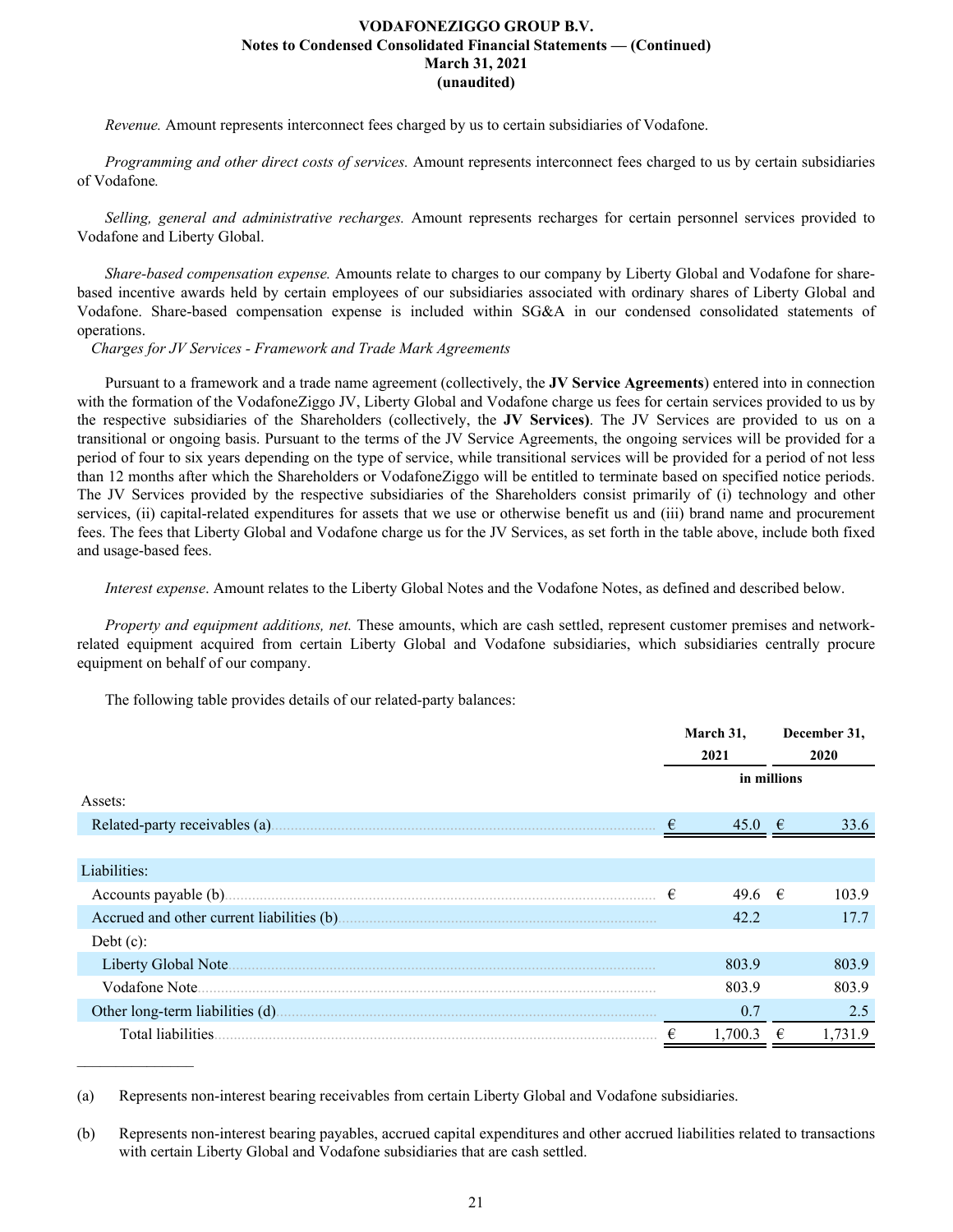- (c) Represents debt obligations, as further described below.
- (d) Represents operating lease liabilities related to Vodafone.

# *Related-party Debt*

# *Liberty Global Notes*

 The Liberty Global Notes comprise (i) a euro-denominated note payable to a subsidiary of Liberty Global with a principal amount of €700.0 million at March 31, 2021 (the **Liberty Global Note Payable I**) and (ii) a euro-denominated note payable to a subsidiary of Liberty Global entered into during the third quarter of 2020 with a principal amount of  $\epsilon$ 103.9 million at March 31, 2021 (the **Liberty Global Note Payable II**, and, together with the Liberty Global Note Payable I, the **Liberty Global Notes Payable**). The Liberty Global Note Payable I, as amended in June 2020, and the Liberty Global Note Payable II each bear interest at a fixed rate of 5.55% and have a final maturity date of December 31, 2030. During the three months ended March 31, 2021, interest accrued on the Liberty Global Notes Payable was €11.2 million, all of which has been cash settled.

# *Vodafone Notes*

The Vodafone Notes comprise (i) a euro-denominated note payable to a subsidiary of Vodafone with a principal amount of €700.0 million at March 31, 2021 (the **Vodafone Note Payable I**) and (ii) a euro-denominated note payable to a subsidiary of Vodafone entered into during the third quarter of 2020 with a principal amount of €103.9 million at March 31, 2021 (the **Vodafone Note Payable II**, and, together with the Vodafone Note Payable I, the **Vodafone Notes Payable**). The Vodafone Note Payable I, as amended in July 2020, and the Vodafone Note Payable II each bear interest at a fixed rate of 5.55% and have a final maturity date of December 31, 2030. During the three months ended March 31, 2021, interest accrued on the Vodafone Notes Payable was  $\epsilon$ 11.2 million, all of which has been cash settled.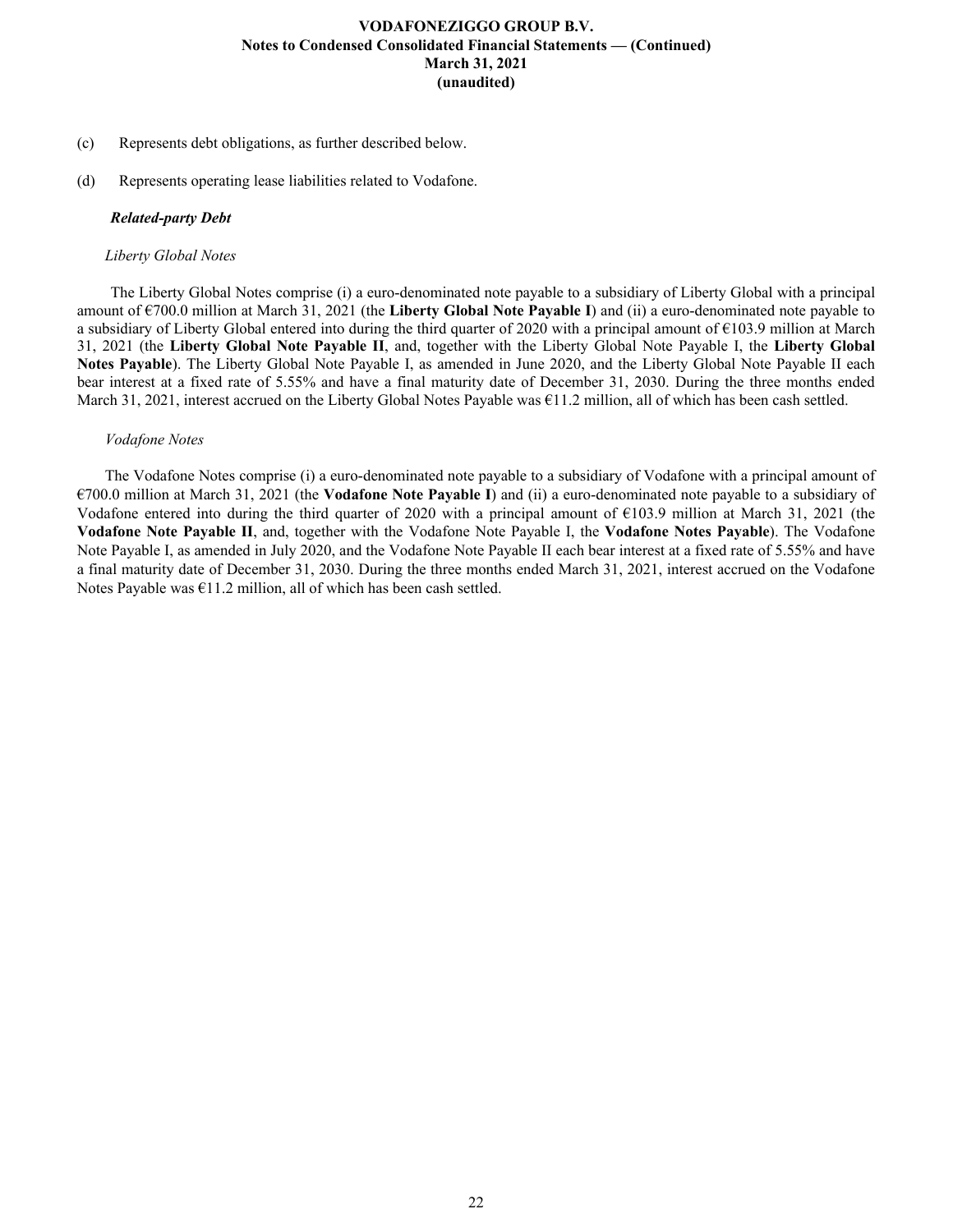# **(11) Commitments and Contingencies**

### *Commitments*

 $\mathcal{L}_\text{max}$  , where  $\mathcal{L}_\text{max}$  and  $\mathcal{L}_\text{max}$ 

As further described in note 10, we have commitments related to the JV Service Agreements. Additionally, in the normal course of business, we have entered into agreements that commit our company to make cash payments in future periods with respect to programming contracts, purchases of customer premises and other equipment and services and other items. The following table sets forth these commitments as of March 31, 2021:

|                                      | <b>Payments due during:</b> |             |        |                 |                    |             |                   |            |  |  |  |  |
|--------------------------------------|-----------------------------|-------------|--------|-----------------|--------------------|-------------|-------------------|------------|--|--|--|--|
|                                      | Remainder<br>of 2021        | 2022        | 2023   | 2024            | 2025               | 2026        | <b>Thereafter</b> | Total      |  |  |  |  |
|                                      |                             | in millions |        |                 |                    |             |                   |            |  |  |  |  |
| Programming commitments.             | €<br>121.7                  | €118.2      | €109.6 | $\epsilon$ 80.7 |                    | $\epsilon$  |                   | €<br>473.5 |  |  |  |  |
| JV Service Agreements (a)            | 117.6                       | 117.1       | 32.8   | 30.6            | $\in$ 43.3<br>30.4 | $ \epsilon$ |                   | 328.5      |  |  |  |  |
| Purchase commitments.                | 219.2                       | 76.3        | 3.6    | 1.5             | 1.0                | 0.8         |                   | 302.4      |  |  |  |  |
| Network and connectivity commitments | 12.5                        | 8.5         | 0.2    |                 |                    |             |                   | 21.2       |  |  |  |  |
| Other commitments                    | 14.3                        | 16.4        | 8.9    | 1.8             | 1.8                | 1.6         | 1.8               | 46.6       |  |  |  |  |
| Total (b).                           | 485.3<br>€                  | €336.5      | €155.1 | €114.6          | 76.5<br>€          | €<br>2.4    | €<br>1.8          | €1,172.2   |  |  |  |  |

- (a) Amounts represent fixed minimum charges from Liberty Global and Vodafone pursuant to the JV Service Agreements. In addition to the fixed minimum charges, the JV Service Agreements provide for certain JV Services to be charged to us based upon usage of the services received. The fixed minimum charges set forth in the table above exclude fees for the usage-based services as these fees will vary from period to period. Accordingly, we expect to incur charges in addition to those set forth in the table above for usage-based services. For additional information regarding fees related to the JV Service Agreements, see note 10.
- (b) The commitments included in this table do not reflect any liabilities that are included in our March 31, 2021, condensed consolidated balance sheet.

Programming commitments consist of obligations associated with certain of our programming contracts that are enforceable and legally binding on us as we have agreed to pay minimum fees without regard to (i) the actual number of subscribers to the programming services or (ii) whether we terminate service to a portion of our subscribers or dispose of a portion of our distribution systems. In addition, programming commitments do not include increases in future periods associated with contractual inflation or other price adjustments that are not fixed. Accordingly, the amounts reflected in the above table with respect to these contracts are significantly less than the amounts we expect to pay in these periods under these contracts. Historically, payments to programming vendors have represented a significant portion of our operating costs, and we expect that this will continue to be the case in future periods. In this regard, during the three months ended March 31, 2021, and 2020, the programming and copyright costs incurred by our operations aggregated  $\epsilon$ 79.5 million and  $\epsilon$ 77.6 million, respectively.

Purchase commitments include unconditional and legally binding obligations related to the purchase of customer premises equipment, other equipment and mobile handsets.

Network and connectivity commitments include commitments associated with certain operating costs associated with our leased networks.

Other commitments primarily include sponsorships and certain fixed minimum contractual commitments.

In addition to the commitments set forth in the table above, we have commitments under (i) derivative instruments and (ii) multiemployer defined benefit plans, pursuant to which we expect to make payments in future periods. For information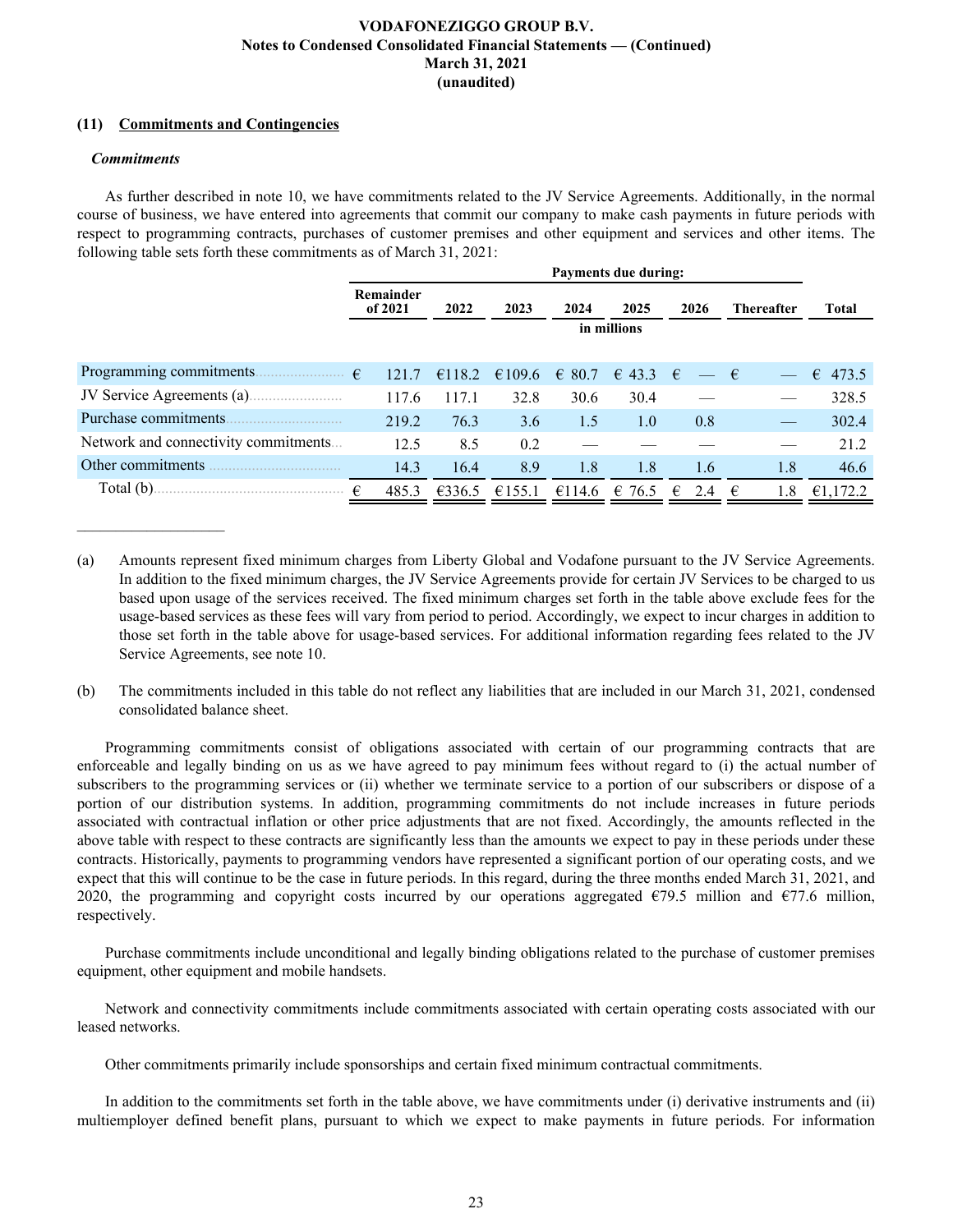regarding our derivative instruments, including the net cash paid or received in connection with these instruments during 2021, see note 4.

### *Guarantees and Other Credit Enhancements*

In the ordinary course of business, we may provide (i) indemnifications to our lenders, our vendors and certain other parties and (ii) performance and/or financial guarantees to local municipalities, our customers and vendors. Historically, these arrangements have not resulted in our company making any material payments and we do not believe that they will result in material payments in the future.

### *Regulations and Contingencies*

.

*Koninklijke KPN N.V (KPN) appeals against European Commission (EC) merger decisions for Ziggo Acquisition and VodafoneZiggo Joint Venture*. In July 2015, KPN, one of our competitors in the Netherlands, lodged an appeal against the EC decision clearing the acquisition of the Ziggo business by Liberty Global with the General Court (**GC**). The VodafoneZiggo JV was not a party to these proceedings. On October 26, 2017, the GC ruled that the EC did not state sufficient reasons for not analyzing the possible vertical anti-competitive effects on the market for premium pay TV sports channels and consequently annulled the EC decision. Article 10 (5) of the Merger Regulation provides in such a case that transaction shall be re-examined by the EC with a view to adopting a new decision. In April 2018 we filed a formal re-notification of this merger with the EC. On May 30, 2018, the EC again cleared the acquisition of the Ziggo business by Liberty Global. The earlier agreed commitments from Old Ziggo that were transferred to our company, have been extended to May 2026. On November 22, 2018, KPN lodged a pro-forma appeal with the GC against the May 30, 2018, clearance decision of the EC. On February 15, 2019, we have, together with our shareholders, filed a request to intervene in these proceedings with the GC and we submitted our statement in June 2019. The oral hearing was held on September 15, 2020. On January 27, 2021, the General Court dismissed KPN's appeal and the EC decision is therefore upheld. KPN decided not to appeal this verdict.

*ACM Local Loop Unbundling Decision.* On February 27, 2018, the ACM published a draft decision in its Local Loop Unbundling market analysis, now referred to as Wholesale Fixed Access (**WFA**) in which it aims to regulate VodafoneZiggo by imposing an obligation to offer wholesale cable access in addition to continuing existing regulation on KPN. Following a market consultation, the ACM notified the draft decision to the EC. On August 31, 2018, the EC responded, making a number of critical comments, but not rejecting the ACM's proposals (no serious doubts). The ACM then published a final decision on September 28, 2018, which entered into force October 1, 2018. We appealed ACM's decision and complied with the first obligation on VodafoneZiggo, namely to publish a reference offer before January 1, 2019. Our appeal of ACM's decision turned out successful and on March 17, 2020, the Court annulled ACM's decision. The Court's verdict is final. As a result, VodafoneZiggo is not obligated to offer cable access. Also, KPN is no longer obligated to offer regulated access. KPN has announced it will continue offering access under commercial conditions. During the third quarter of 2020, ACM announced to start a new market analysis of the fixed consumer market. We expect more clarity on the outcome of that analysis over the course of 2021. Within a similar timeframe, we expect clarity on the possible application of symmetric access regulation. This a new tool, introduced via the European Electronic Communications Code **(**EECC) and available to the ACM since December 21, 2020, based on which ACM could, under certain conditions, impose access obligations.

*Data Protection*. On May 25, 2018, the E.U. General Data Protection Regulation (**GDPR**), that replaces the European Data Protection Directive, came into force. The GDPR has direct effect in the Netherlands with additional data protection obligations relevant to our operations that include: (i) clear explanation and transparency of personal data usage to customers and employees, and maintaining an internal data processing register, (ii) affirmative consent from users for profiling by automated means, (iii) stronger privacy rights for users and (iv) application of privacy by design/default to data processes.

In June 2018, the European Parliament and the Council reached an overall political agreement on the EECC and BEREC Regulation, with formal adoption finalized in December 2018. This means that member states must have completed transposition into national law by the end of 2020. This deadline has not been met in the Netherlands, except for three topics that have gone through the parliamentary process already. These are switching, symmetrical access and geographical mapping. The transposition of the rest of the EECC is expected in 2021.

On January 10, 2017, a draft ePrivacy Regulation (**ePR**) was proposed by the EC to replace the ePrivacy Directive. The EU member states, after four years, reached an agreement, on February 10, 2021, on a common position regarding the ePR. The trilogue between EC, EP and member states is expected to begin in the second quarter of 2021.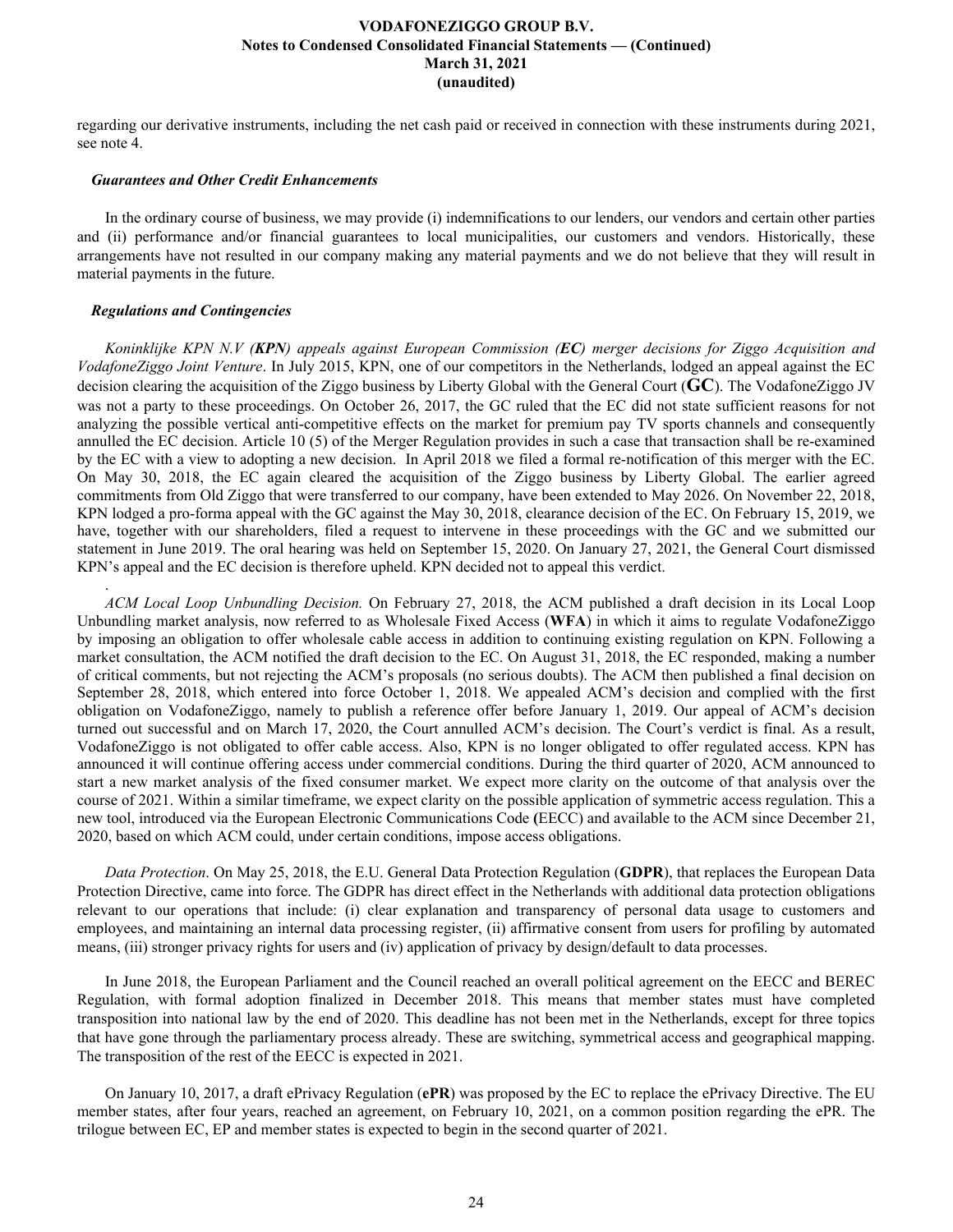*Digital Services Act, Digital Markets Act*. Amending the current eCommerce Directive, the EC published its proposal on the Digital Services Act (DSA) on December 15, 2020. The DSA aims to set obligations and accountability rules for providers of network infrastructure (such as Internet access providers), hosting service providers, and online platforms for the content provided by their users. Specific obligations would apply to very large online platforms which have at least 45 million monthly active users in the EU. Rules would also apply to non-EU established providers that provide services to EU citizens. The proposal contains full-fledged oversight and enforcement rules with the ability to set fines of up to 6% of the global annual turnover of platforms.

 Also on December 15, 2020, the EC published a proposal on the Digital Markets Act (DMA). This act would establish an ex ante framework for digital platforms designated as gatekeepers. These platforms, with "considerable market power", exert substantial control over access to digital markets. The DMA's overall objective is to address market failures and unfair conduct by gatekeeper platforms to promote a fair and contestable online platform environment. Both the DSA and the DMA would complement each other and (both have status of regulation) will be directly applicable in the member states' legal order without the need for transposition.

*Other Regulatory Issues.* Video distribution, broadband internet, fixed-line telephony, mobile and content businesses are subject to significant regulation and supervision by various regulatory bodies in the Netherlands, including Dutch and EU authorities. Adverse regulatory developments could subject our businesses to a number of risks. Regulation, including conditions imposed on us by competition or other authorities as a requirement to close acquisitions or dispositions, could limit growth, revenue and the number and types of services offered and could lead to increased operating costs and property and equipment additions. In addition, regulation may restrict our operations and subject them to further competitive pressure, including pricing restrictions, interconnect and other access obligations, and restrictions or controls on content, including content provided by third parties. Failure to comply with current or future regulation could expose our businesses to various penalties.

*VAT.* Our application of VAT with respect to certain mobile revenue generating activities has been challenged by the Dutch tax authorities. The Dutch tax authorities challenged the multipurpose character of certain mobile subscriptions that we entered into during 2017 and 2018. No amounts have been accrued by our company as the likelihood of loss is not considered to be probable. The asserted claimed amount is approximately  $\epsilon$  33.4 million.

In addition to the foregoing item, we have contingent liabilities related to matters arising in the ordinary course of business including (i) legal proceedings, (ii) issues involving VAT and wage, property and other tax issues and (iii) disputes over interconnection, programming, copyright and channel carriage fees. While we generally expect that the amounts required to satisfy these contingencies will not materially differ from any estimated amounts we have accrued, no assurance can be given that the resolution of one or more of these contingencies will not result in a material impact on our results of operations, cash flows or financial position in any given period. Due, in general, to the complexity of the issues involved and, in certain cases, the lack of a clear basis for predicting outcomes, we cannot provide a meaningful range of potential losses or cash outflows that might result from any unfavorable outcomes.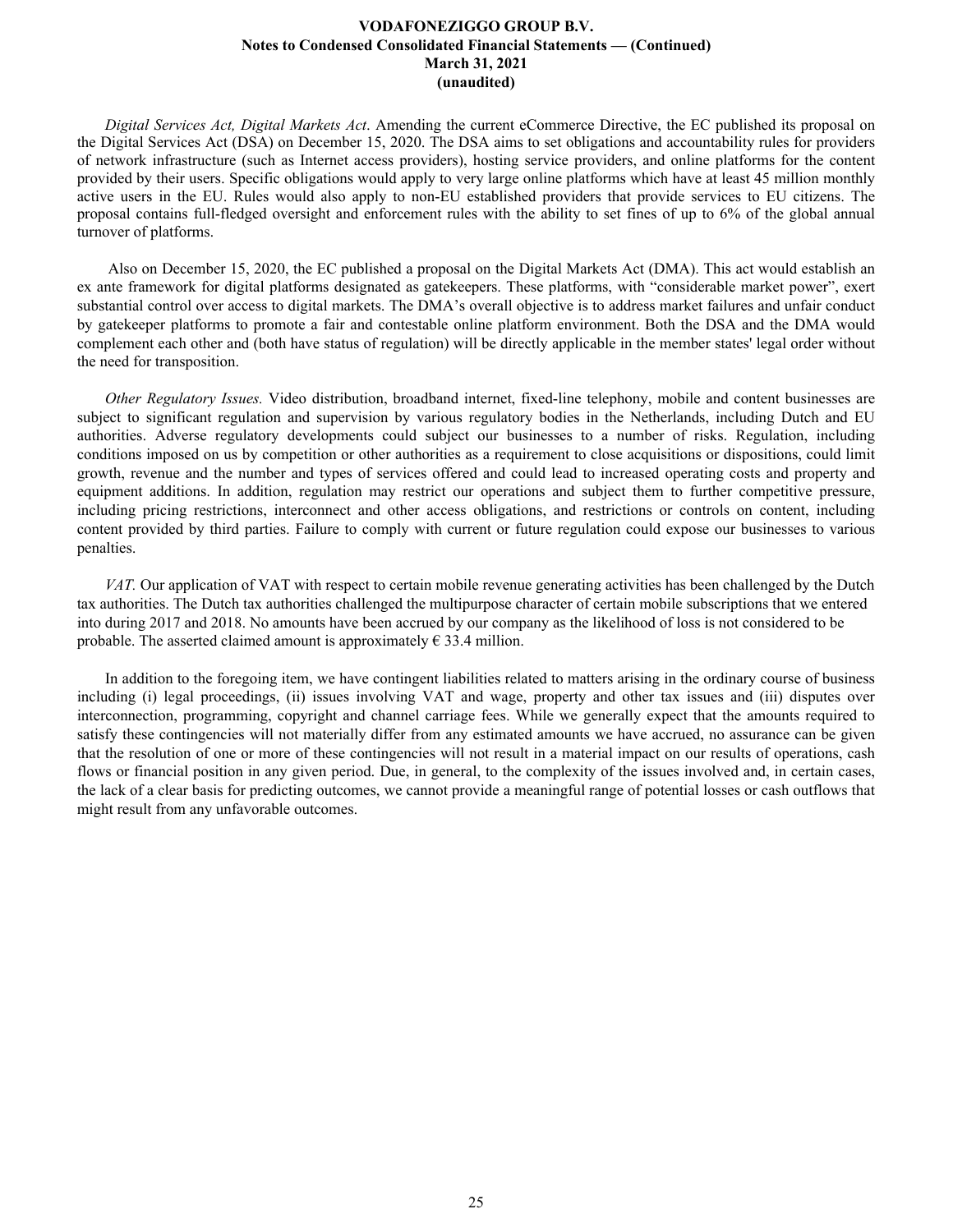# **(12) Segment Reporting**

 $\mathcal{L}_\text{max}$  , where  $\mathcal{L}_\text{max}$  and  $\mathcal{L}_\text{max}$ 

We have one reportable segment that provides video, broadband internet, fixed-line telephony and mobile services to residential and business customers in the Netherlands.

Our revenue by major category is set forth below:

|                              | Three months ended<br>March 31, |             |       |
|------------------------------|---------------------------------|-------------|-------|
|                              | 2021                            |             | 2020  |
|                              |                                 | in millions |       |
| Consumer cable revenue (a):  |                                 |             |       |
|                              | 521.5 $\in$<br>$\epsilon$       |             | 512.4 |
|                              | 8.2                             |             | 4.6   |
|                              | 529.7                           |             | 517.0 |
| Consumer mobile revenue (b): |                                 |             |       |
|                              | 156.7                           |             | 157.1 |
|                              | 60.1                            |             | 60.5  |
|                              | 216.8                           |             | 217.6 |
| Total consumer revenue       | 746.5                           |             | 734.6 |
| B2B cable revenue (c):       |                                 |             |       |
|                              | 128.5                           |             | 115.3 |
|                              | 3.7                             |             | 3.9   |
|                              | 132.2                           |             | 119.2 |
| B2B mobile revenue (d):      |                                 |             |       |
|                              | 90.9                            |             | 98.1  |
|                              | 29.7                            |             | 31.1  |
|                              | 120.6                           |             | 129.2 |
|                              | 252.8                           |             | 248.4 |
|                              | 10.2                            |             | 8.9   |
| Total.                       | 1,009.5                         | €           | 991.9 |

<sup>(</sup>a) Consumer cable revenue is classified as either subscription revenue or non-subscription revenue. Consumer cable subscription revenue includes revenue from subscribers for ongoing broadband internet, video, and voice services offered to residential customers and the amortization of installation fee. Consumer cable non-subscription revenue includes, among other items, interconnect, channel carriage fees and late fees. Subscription revenue from subscribers who purchase bundled services at a discounted rate is generally allocated proportionally to each service based on the stand-alone price for each individual service. As a result, changes in the stand-alone pricing of our cable and mobile products or the composition of bundles can contribute to changes in our product revenue categories from period to period.

<sup>(</sup>b) Consumer mobile revenue is classified as either service revenue or non-service revenue. Consumer mobile service revenue includes revenue from ongoing mobile and data services offered under postpaid and prepaid arrangements to residential customers. Consumer mobile non-service revenue includes, among other items, interconnect revenue, mobile handset and accessories sales, and late fees.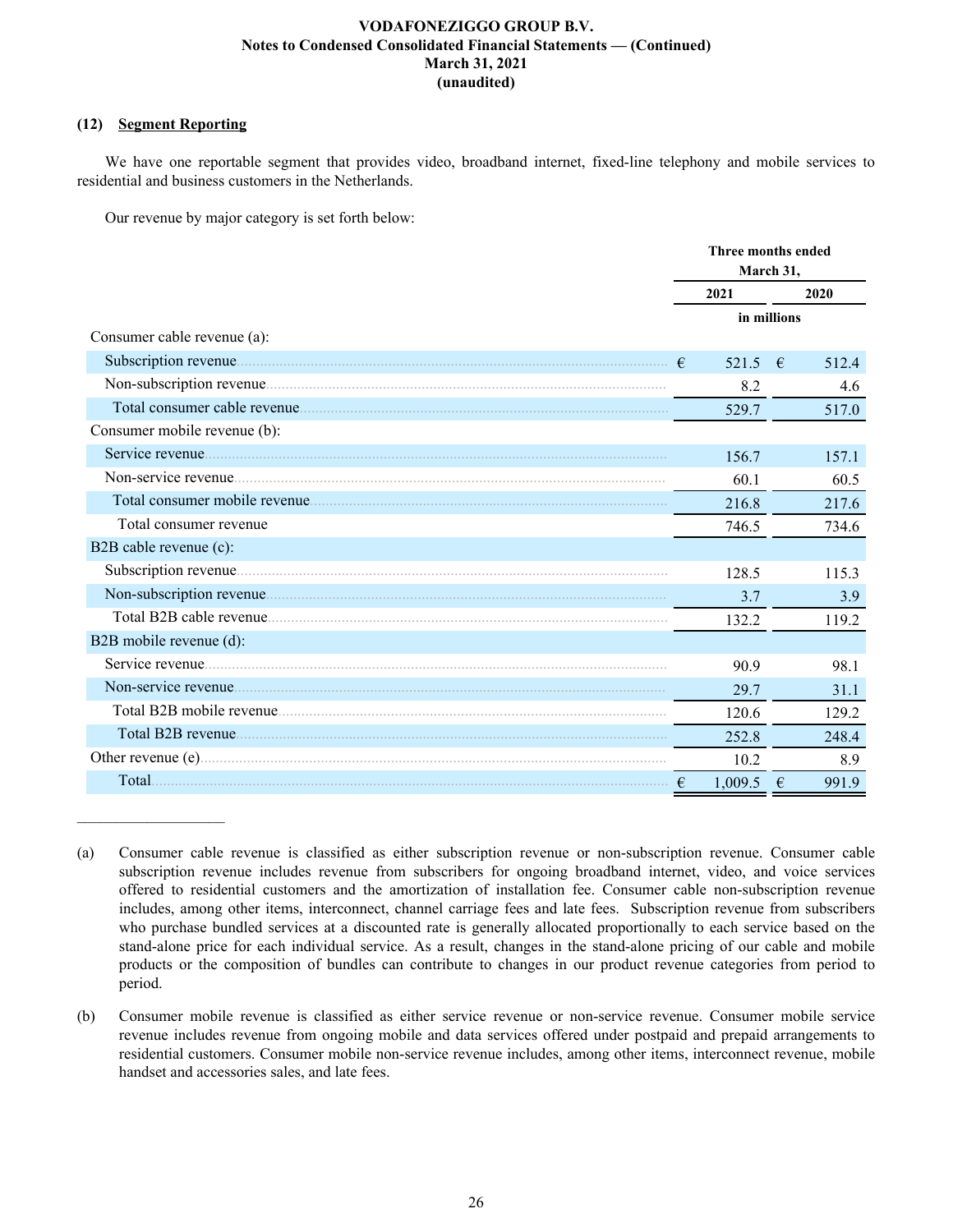- (c) B2B cable revenue is classified as either subscription revenue or non-subscription revenue. B2B cable subscription revenue includes revenue from business broadband internet, video, voice, and data services, offered to small or home office (**SOHO**) customers and small and medium to large enterprises. B2B cable non-subscription revenue includes, among other items, revenue from hosting services, installation fees, carriage fees and interconnect.
- (d) B2B mobile revenue is classified as either service revenue or non-service revenue. B2B mobile service revenue includes revenue from ongoing mobile and data services offered to SOHO, small and medium to large enterprise customers as well as wholesale customers. B2B mobile non-service revenue includes, among other items, interconnect (including visitor) revenue, mobile handset and accessories sales, and late fees.
- (e) Other revenue includes, among other items, programming, advertising and site sharing revenue.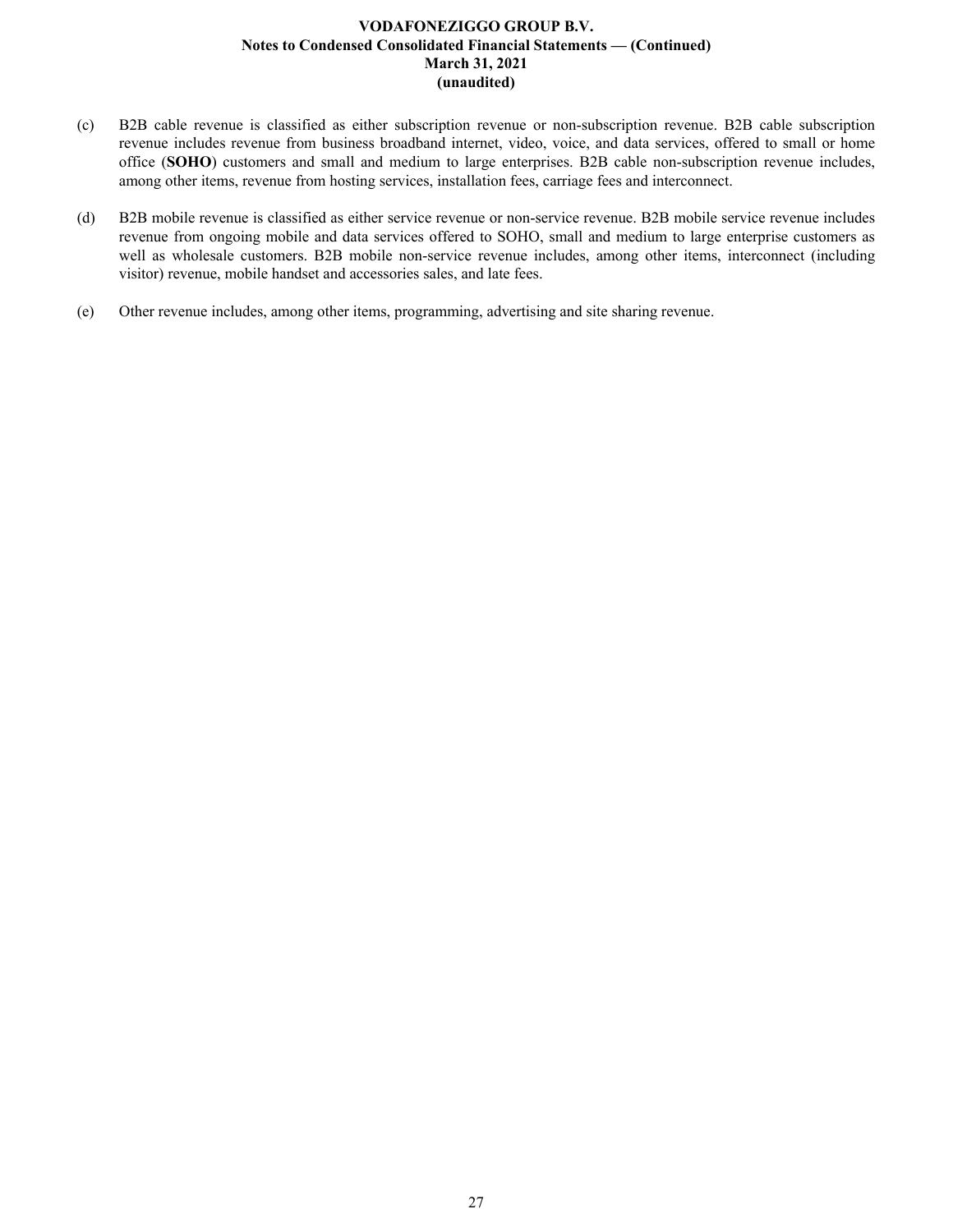# <span id="page-28-0"></span>**MANAGEMENT'S DISCUSSION AND ANALYSIS OF FINANCIAL CONDITION AND RESULTS OF OPERATIONS**

The following discussion and analysis, which should be read in conjunction with our condensed consolidated financial statements and the discussion and analysis included in our 2020 annual report, is intended to assist in providing an understanding of our results of operations and financial condition and is organized as follows:

- *• Forward-looking Statements.* This section provides a description of certain factors that could cause actual results or events to differ materially from anticipated results or events.
- *• Overview.* This section provides a general description of our business and recent events.
- *Material Changes in Results of Operations.* This section provides an analysis of our results of operations for the three months ended March 31, 2021 and 2020.
- *Material Changes in Financial Condition.* This section provides an analysis of our corporate and subsidiary liquidity, condensed consolidated statements of cash flows and contractual commitments.

The capitalized terms used below have been defined in the notes to our condensed consolidated financial statements. In the following text, the terms "we," "our," "our company" and "us" may refer, as the context requires, to VodafoneZiggo or collectively to VodafoneZiggo and its subsidiaries.

Unless otherwise indicated, convenience translations into euros are calculated, and operational data (including subscriber statistics) is presented, as of March 31, 2021.

### **Forward-looking Statements**

Certain statements in this quarterly report constitute forward-looking statements. To the extent that statements in this quarterly report are not recitations of historical fact, such statements constitute forward-looking statements, which, by definition, involve risks and uncertainties that could cause actual results to differ materially from those expressed or implied by such statements. In particular, statements under *Management's Discussion and Analysis of Financial Condition and Results of Operations* may contain forward-looking statements, including statements regarding our business, product, foreign currency and finance strategies, subscriber growth and retention rates, competitive, regulatory and economic factors, the timing and impacts of proposed transactions, the maturity of our market, the potential impact of COVID-19 on our company, the anticipated impacts of new legislation (or changes to existing rules and regulations), anticipated changes in our revenue, costs or growth rates, our liquidity, credit risks, foreign currency risks, target leverage levels, our future projected contractual commitments and cash flows and other information and statements that are not historical fact. Where, in any forward-looking statement, we express an expectation or belief as to future results or events, such expectation or belief is expressed in good faith and believed to have a reasonable basis, but there can be no assurance that the expectation or belief will result or be achieved or accomplished. In evaluating these statements, you should consider the risks and uncertainties in the following list, and those described herein, as some but not all of the factors that could cause actual results or events to differ materially from anticipated results or events:

- economic and business conditions and industry trends in the Netherlands;
- the competitive environment in the Netherlands for both the fixed and mobile markets, including competitor responses to our products and services for our residential and business customers;
- fluctuations in currency exchange rates and interest rates;
- instability in global financial markets, including sovereign debt issues and related fiscal reforms;
- consumer disposable income and spending levels, including the availability and amount of individual consumer debt;
- changes in consumer television viewing preferences and habits;
- changes in consumer mobile usage behavior;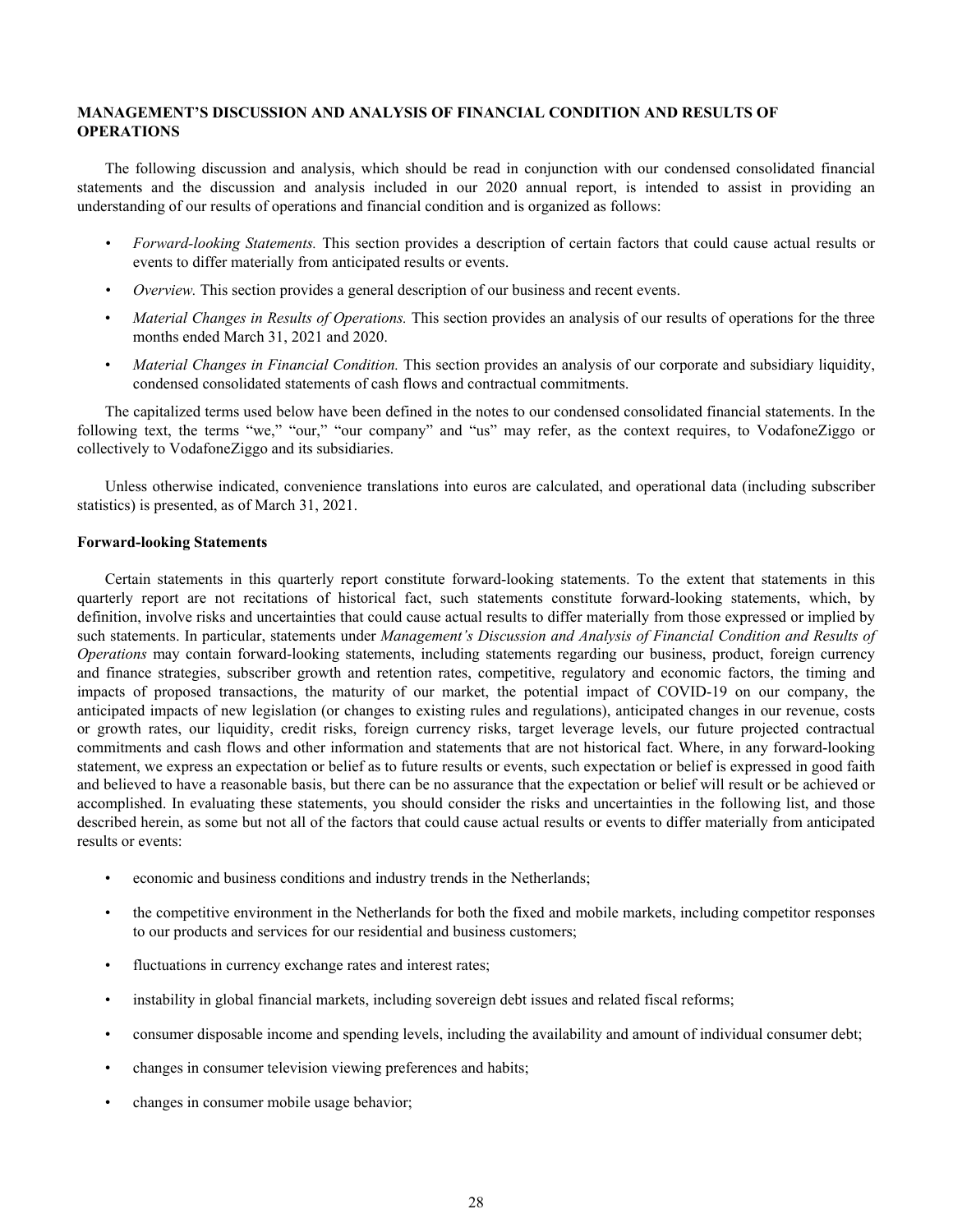- customer acceptance of our existing service offerings, including our cable television, broadband internet, fixed-line telephony, mobile and business service offerings, and of new technology, programming alternatives and other products and services that we may offer in the future;
- the outcome of governmental requests for proposals related to contracts for B2B communication services;
- our ability to manage rapid technological changes;
- our ability to maintain or increase the number of subscriptions to our cable television, broadband internet, fixed-line telephony and mobile service offerings and our average revenue per household;
- our ability to provide satisfactory customer service, including support for new and evolving products and services;
- our ability to maintain or increase rates to our subscribers or to pass through increased costs to our subscribers;
- the impact of our future financial performance, or market conditions generally, on the availability, terms and deployment of capital;
- changes in, or failure or inability to comply with, applicable laws and/or government regulations in the Netherlands and adverse outcomes from regulatory proceedings, including regulation related to interconnect rates;
- government and/or regulatory intervention that requires opening our broadband distribution network to competitors, and/or other regulatory interventions;
- our ability to obtain regulatory approval and satisfy other conditions necessary to close acquisitions and dispositions and the impact of conditions imposed by competition and other regulatory authorities in connection with acquisitions;
- our ability to successfully acquire new businesses and, if acquired, to integrate, realize anticipated efficiencies from, and implement our business plan with respect to the businesses we have acquired;
- changes in laws or treaties relating to taxation, or the interpretation thereof, in the Netherlands;
- changes in laws and government regulations that may impact the availability and cost of capital and the derivative instruments that hedge certain of our financial risks;
- the ability of suppliers and vendors to timely deliver quality products, equipment, software, services and access;
- the availability of attractive programming for our video services and the costs associated with such programming, including retransmission and copyright fees payable to public and private broadcasters;
- uncertainties inherent in the development and integration of new business lines and business strategies;
- our ability to adequately forecast and plan future network requirements, including the costs and benefits associated with our planned network extensions;
- the availability of capital for the acquisition and/or development of telecommunications networks and services;
- problems we may discover post-closing with the operations, including the internal controls and financial reporting process, of businesses we acquire;
- the leakage of sensitive customer data;
- the outcome of any pending or threatened litigation;
- the loss of key employees and the availability of qualified personnel;
- changes in the nature of key strategic relationships with partners and joint ventures; and
- events that are outside of our control, such as political unrest in international markets, terrorist attacks, malicious human acts, natural disasters, pandemics or epidemics (such as COVID-19) and other similar events.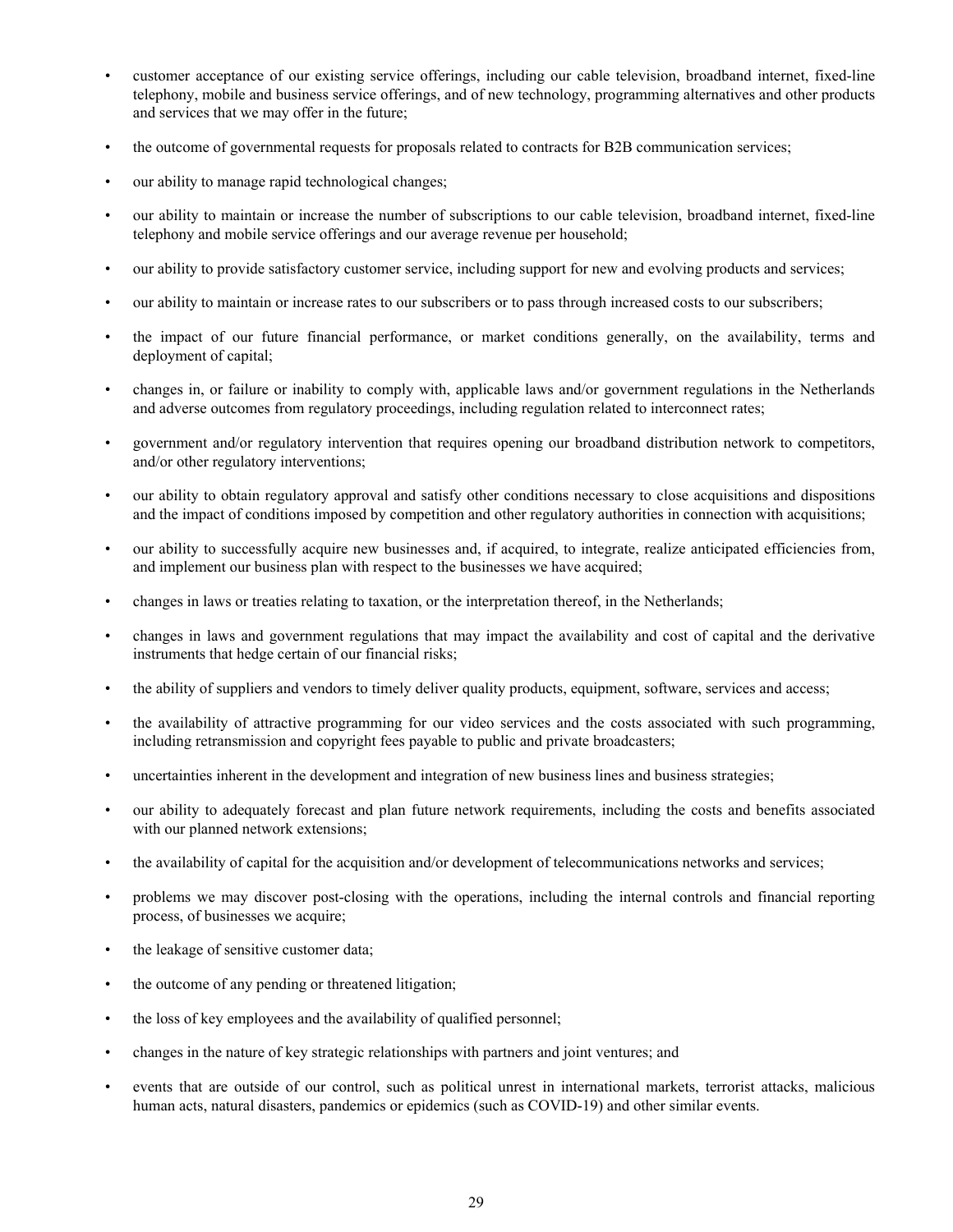The broadband distribution and mobile service industries are changing rapidly and, therefore, the forward-looking statements of expectations, plans and intent in this quarterly report are subject to a significant degree of risk. These forwardlooking statements and the above-described risks, uncertainties and other factors speak only as of the date of this quarterly report, and we expressly disclaim any obligation or undertaking to disseminate any updates or revisions to any forward-looking statement contained herein, to reflect any change in our expectations with regard thereto, or any other change in events, conditions or circumstances on which any such statement is based. Readers are cautioned not to place undue reliance on any forward-looking statement.

### **Overview**

### *General*

VodafoneZiggo is a provider of video, broadband internet, fixed-line telephony and mobile services to residential and business customers in the Netherlands.

### *Operations*

At March 31, 2021, we owned and operated networks that passed 7,298,100 homes and served 9,388,300 revenue generating units (**RGUs**), consisting of 3,811,100 video subscribers (including 3,299,800 enhanced video subscribers), 3,354,300 broadband internet subscribers and 2,222,900 fixed-line telephony subscribers. In addition, at March 31, 2021, we served 5,232,900 mobile subscribers, which includes 4,817,900 postpaid subscribers.

The following table provides details of our organic RGU and mobile subscriber changes for the periods indicated. Organic RGU and mobile subscriber changes exclude the effect of acquisitions (RGUs and mobile subscribers added on the acquisition date) and other non-organic adjustments, but includes post-acquisition date RGU and mobile subscriber additions or losses.

| March 31,<br>2021<br>2020<br>Organic RGU additions (losses):<br>Video:<br>Basic.<br>6,400<br>Enhanced<br>(26,600)<br>Total video.<br>(20, 200)<br>Broadband internet.<br>(9,200)<br>Fixed-line telephony.<br>(49,900)<br>Total organic RGU losses.<br>(79,300) |                         | Three months ended |           |  |
|----------------------------------------------------------------------------------------------------------------------------------------------------------------------------------------------------------------------------------------------------------------|-------------------------|--------------------|-----------|--|
|                                                                                                                                                                                                                                                                |                         |                    |           |  |
|                                                                                                                                                                                                                                                                |                         |                    |           |  |
| Organic mobile subscriber additions (losses):                                                                                                                                                                                                                  |                         |                    |           |  |
|                                                                                                                                                                                                                                                                |                         |                    |           |  |
|                                                                                                                                                                                                                                                                |                         |                    | (3,500)   |  |
|                                                                                                                                                                                                                                                                |                         |                    | (2,700)   |  |
|                                                                                                                                                                                                                                                                |                         |                    | (6,200)   |  |
|                                                                                                                                                                                                                                                                |                         |                    | 9,800     |  |
|                                                                                                                                                                                                                                                                |                         |                    | (26,700)  |  |
|                                                                                                                                                                                                                                                                |                         |                    | (23, 100) |  |
|                                                                                                                                                                                                                                                                |                         |                    |           |  |
|                                                                                                                                                                                                                                                                |                         |                    |           |  |
|                                                                                                                                                                                                                                                                | Postpaid net additions. | 60,700             | 72,200    |  |
| (17,700)<br>Prepaid net losses                                                                                                                                                                                                                                 |                         |                    | (35,700)  |  |
| Total organic mobile subscriber additions.<br>43,000                                                                                                                                                                                                           |                         |                    | 36,500    |  |

### *Impact of COVID-19*

The global COVID-19 pandemic continues to adversely impact the economy of the Netherlands. However, during the first quarter of 2021, the adverse impact on our company continued to be relatively minimal as demand for our products and services remained strong. It is not currently possible to estimate the duration and severity of the COVID-19 pandemic or the adverse economic impact resulting from the preventative measures taken to contain or mitigate its outbreak, therefore no assurance can be given that an extended period of global economic disruption would not have a material adverse impact on our business, financial condition and results of operations in future periods. For additional information regarding the impact of COVID-19 on our results of operations for the three months ended March 31, 2021, see *Material Changes in Results of Operations* below.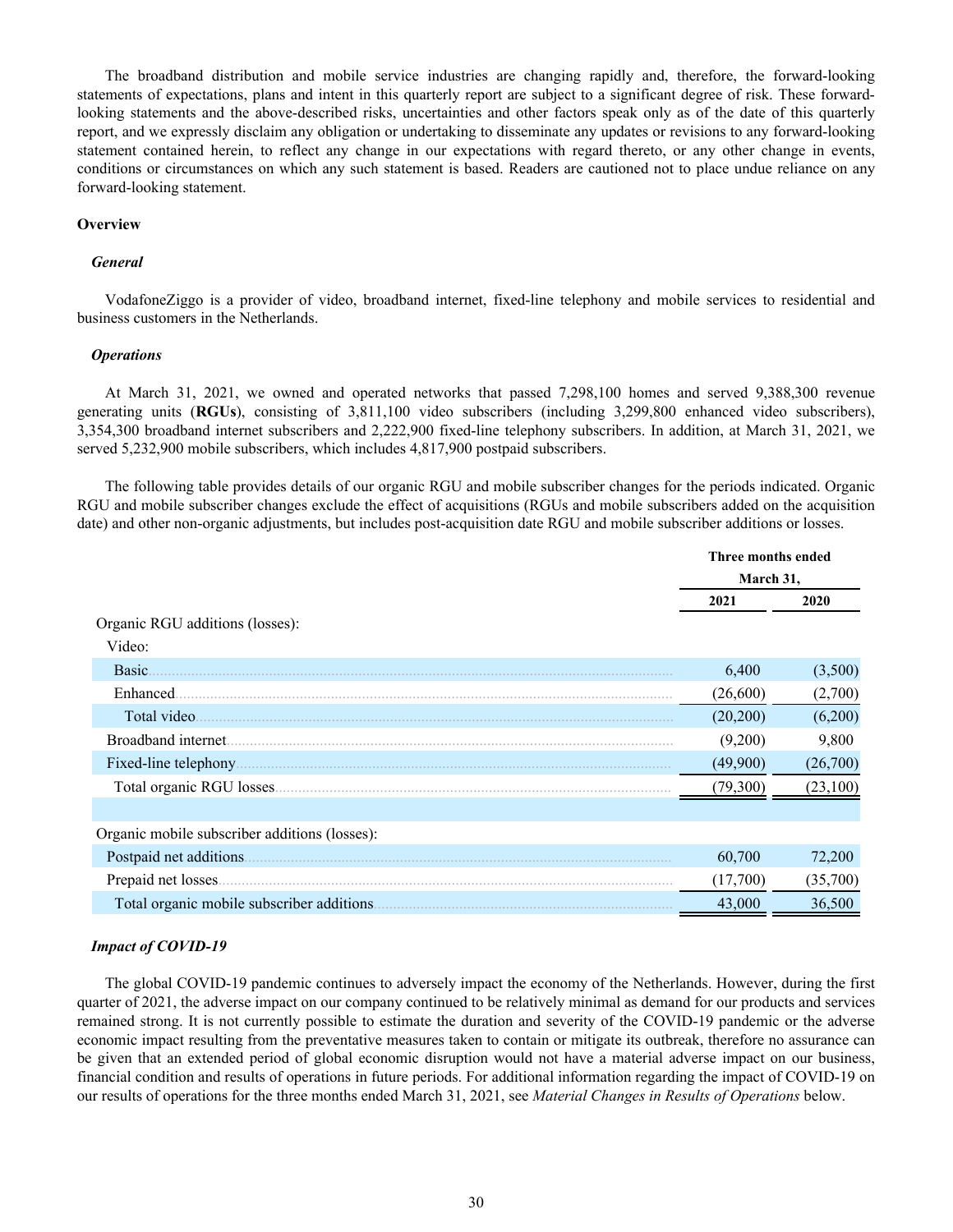### *Competition and Other External Factors*

The Dutch market for mobile and fixed services is highly competitive and rapidly evolving. Within our mobile operations we continue to experience pressure on pricing, characterized by aggressive promotion campaigns, heavy marketing spend and increasing or unlimited data bundles. Furthermore, there is growing competition from MVNOs that focus on certain niche segments such as no frill, youth or ethnic markets. Within our fixed operations we experience increased competition, mainly as a result of competitors' emphasis on accelerating the rollout of their fiber footprint. This significant competition, together with the macroeconomic factors, has adversely impacted our revenue, RGU and average monthly subscription revenue per average cable RGU or mobile subscriber, as applicable (**ARPU**). For additional information regarding the revenue impact of changes in the RGUs and ARPU, see *Results of Operations* below.

### **Material Changes in Results of Operations**

This section provides an analysis of our results of operations for the three months ended March 31, 2021 and 2020.

### *General*

Our revenue is earned in the Netherlands and is subject to applicable VAT. Any increases in these taxes could have an adverse impact on our ability to maintain or increase our revenue to the extent that we are unable to pass such tax increases onto our customers.

We pay interconnection fees to other telephony providers when calls or text messages from our subscribers terminate on another network, and we receive similar fees from such providers when calls or text messages from their customers terminate on our network. The amounts we charge and incur with respect to fixed-line telephony and mobile interconnection fees are subject to regulatory oversight. To the extent that regulatory authorities introduce fixed-line or mobile termination rate changes, we would experience prospective changes in our interconnect revenue and costs. The ultimate impact of any such changes in termination rates on our interconnect revenue and costs would be dependent on the call or text messaging patterns that are subject to the changed termination rates.

We are subject to inflationary pressures with respect to certain costs and foreign currency exchange risk. Any cost increases that we are not able to pass on to our subscribers through rate increases would result in increased pressure on our operating margins.

### *Adjusted EBITDA*

Adjusted EBITDA, which is a non-GAAP measure, is the primary measure used by our management to evaluate the operating performance of our businesses. It is also a key factor that is used by our management and our Supervisory Board to evaluate the effectiveness of our management for purposes of annual and other incentive compensation plans. As we use the term, "**Adjusted EBITDA**" is defined as operating income before depreciation and amortization, share-based compensation, provisions, and provision releases related to significant litigation and impairment, restructuring and other operating items. Other operating items include (i) gains and losses on the disposition of long-lived assets, (ii) third-party costs directly associated with successful and unsuccessful acquisitions and dispositions, including legal, advisory and due diligence fees, as applicable, and (iii) other acquisition-related items, such as gains and losses on the settlement of contingent consideration. Investors should view Adjusted EBITDA as a supplement to, and not a substitute for, GAAP measures of performance included in our condensed consolidated statements of operations.

### *Revenue*

We earn revenue from (i) subscribers to our consumer broadband communications and mobile services and (ii) B2B services, interconnect fees, channel carriage fees, installation fees and late fees. Consistent with the presentation of our revenue categories in note 12 to our condensed consolidated financial statements, we use the term "subscription revenue" and "service revenue" in the following discussion to refer to amounts received from subscribers for ongoing services. In the below tables, mobile service revenue excludes the related interconnect revenue.

Variances in the subscription and/or service revenue from our customers are a function of (i) changes in the number of RGUs or mobile subscribers outstanding during the period and (ii) changes in ARPU. Changes in ARPU can be attributable to (a) changes in prices, (b) changes in bundling or promotional discounts, (c) changes in the tier of services selected, (d) variances in subscriber usage patterns, and (e) the overall mix of cable and mobile products during the period. In the following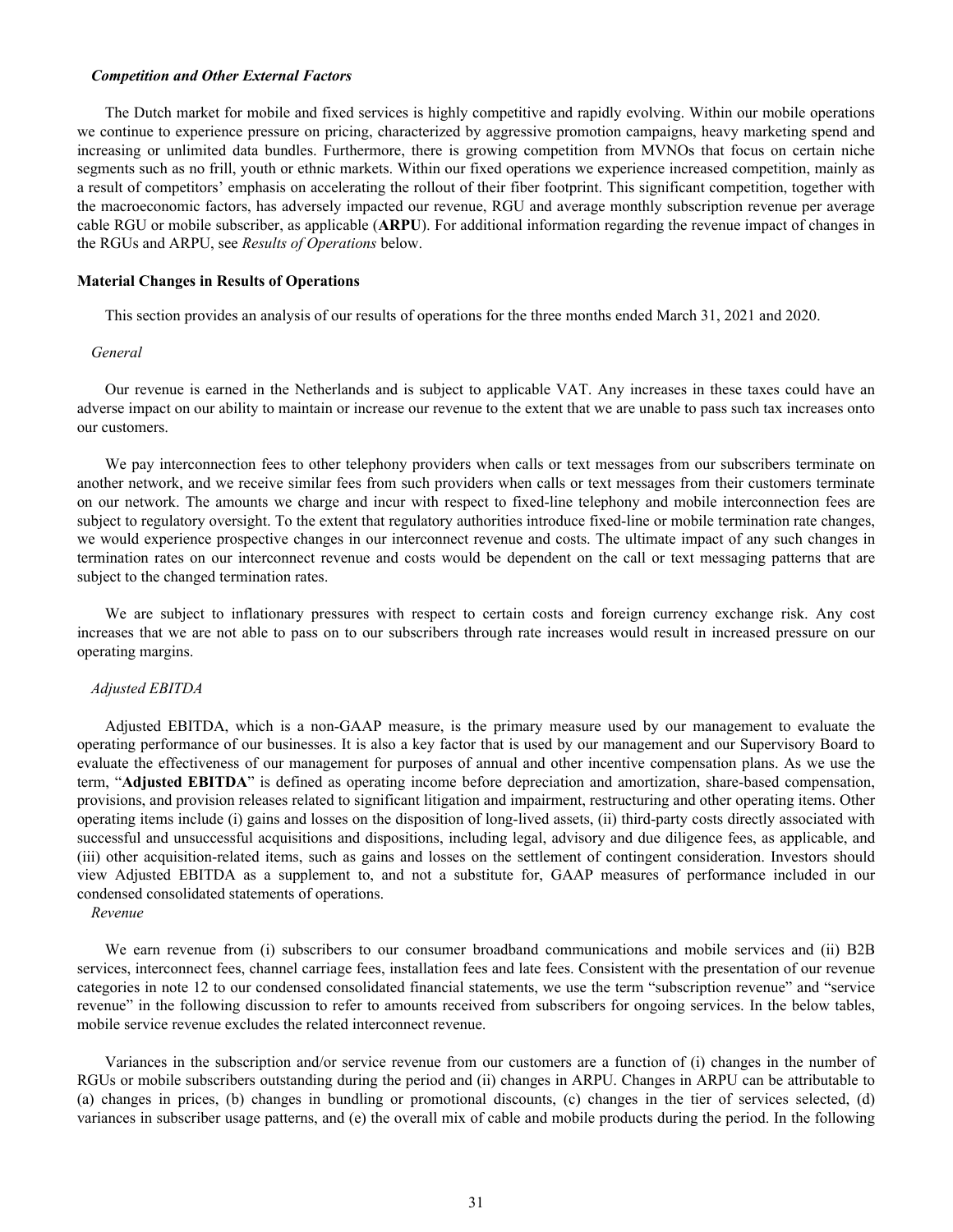discussion, we provide the net impact of the above factors on the ARPU that is derived from our video, broadband internet, fixed-line telephony, and mobile products.

Our revenue by major category is set forth below:

 $\mathcal{L}_\text{max}$  , where  $\mathcal{L}_\text{max}$ 

|                              | Three months ended |         |           |                               |                     |       |               |  |
|------------------------------|--------------------|---------|-----------|-------------------------------|---------------------|-------|---------------|--|
|                              |                    |         | March 31, |                               | Increase (decrease) |       |               |  |
|                              |                    | 2021    |           | 2020                          | €                   |       | $\frac{0}{0}$ |  |
|                              |                    |         |           | in millions, except % amounts |                     |       |               |  |
| Consumer cable revenue (a):  |                    |         |           |                               |                     |       |               |  |
|                              |                    | 521.5   | €         | 512.4                         | $-\epsilon$         | 9.1   | 1.8 %         |  |
|                              |                    | 8.2     |           | 4.6                           |                     | 3.6   | 78.3 %        |  |
|                              |                    | 529.7   |           | 517.0                         |                     | 12.7  | $2.5 \%$      |  |
| Consumer mobile revenue (b): |                    |         |           |                               |                     |       |               |  |
|                              |                    | 156.7   |           | 157.1                         |                     | (0.4) | $(0.3)\%$     |  |
|                              |                    | 60.1    |           | 60.5                          |                     | (0.4) | (0.7)%        |  |
|                              |                    | 216.8   |           | 217.6                         |                     | (0.8) | $(0.4)\%$     |  |
|                              |                    | 746.5   |           | 734.6                         |                     | 11.9  | $1.6\%$       |  |
| B2B cable revenue (c):       |                    |         |           |                               |                     |       |               |  |
|                              |                    | 128.5   |           | 115.3                         |                     | 13.2  | 11.4 %        |  |
|                              |                    | 3.7     |           | 3.9                           |                     | (0.2) | $(5.1)\%$     |  |
| Total B2B cable revenue      |                    | 132.2   |           | 119.2                         |                     | 13.0  | 10.9 %        |  |
| B2B mobile revenue (d):      |                    |         |           |                               |                     |       |               |  |
| Service revenue              |                    | 90.9    |           | 98.1                          |                     | (7.2) | $(7.3)\%$     |  |
|                              |                    | 29.7    |           | 31.1                          |                     | (1.4) | $(4.5)\%$     |  |
|                              |                    | 120.6   |           | 129.2                         |                     | (8.6) | (6.7)%        |  |
|                              |                    | 252.8   |           | 248.4                         |                     | 4.4   | 1.8 %         |  |
|                              |                    | 10.2    |           | 8.9                           |                     | 1.3   | 14.6 %        |  |
|                              |                    | 1,009.5 | €         | 991.9                         | €                   | 17.6  | $1.8 \%$      |  |

<sup>(</sup>a) Consumer cable revenue is classified as either subscription revenue or non-subscription revenue. Consumer cable subscription revenue includes revenue from subscribers for ongoing broadband internet, video, and voice services offered to residential customers and the amortization of installation fee. Consumer cable non-subscription revenue includes, among other items, interconnect, channel carriage fees, late fees and revenue from the sale of equipment. Subscription revenue from subscribers who purchase bundled services at a discounted rate is generally allocated proportionally to each service based on the stand-alone price for each individual service. As a result, changes in the stand-alone pricing of our cable and mobile products or the composition of bundles can contribute to changes in our product revenue categories from period to period.

<sup>(</sup>b) Consumer mobile revenue is classified as either service revenue or non-service revenue. Consumer mobile service revenue includes revenue from ongoing mobile and data services offered under postpaid and prepaid arrangements to residential customers. Consumer mobile non-service revenue includes, among other items, interconnect revenue, mobile handset and accessories sales, and late fees.

<sup>(</sup>c) B2B cable revenue is classified as either subscription revenue or non-subscription revenue. B2B cable subscription revenue includes revenue from business broadband internet, video, voice, and data services offered to SOHO, small and medium to large enterprises. B2B cable non-subscription revenue includes, among other items, revenue from hosting services, installation fees, carriage fees and interconnect.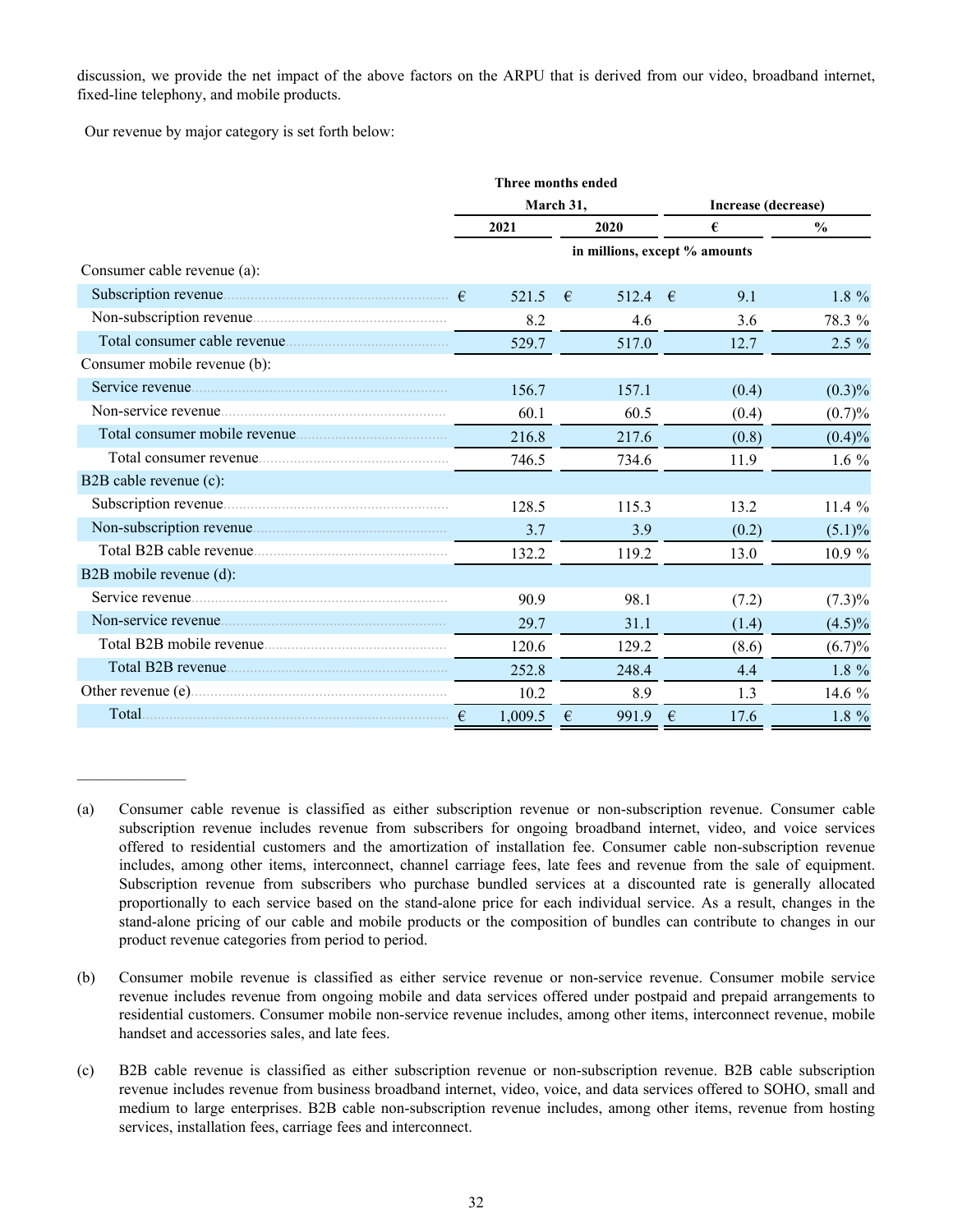- (d) B2B mobile revenue is classified as either service revenue or non-service revenue. B2B mobile service revenue includes revenue from ongoing mobile and data services offered to SOHO, small and medium to large enterprise customers. B2B mobile non-service revenue includes, among other items, interconnect revenue, mobile handset and accessories sales, and late fees.
- (e) Other revenue includes, among other items, programming, advertising and site sharing revenue.

The details of the increase in our revenue during the three ended March 31, 2021, as compared to the corresponding period in 2020, are set forth below:

|                                                                              | Three-month period |                                            |                                                                |            |  |
|------------------------------------------------------------------------------|--------------------|--------------------------------------------|----------------------------------------------------------------|------------|--|
|                                                                              |                    | <b>Subscription</b><br>/Service<br>revenue | Non-<br>subscription<br>/Non-service<br>revenue<br>in millions | Total      |  |
| Increase (decrease) in consumer cable subscription revenue due to change in: |                    |                                            |                                                                |            |  |
| Average number of RGUs (a) $\epsilon$                                        |                    | $(15.5) \in$                               |                                                                | € $(15.5)$ |  |
|                                                                              |                    | 24.6                                       |                                                                | 24.6       |  |
|                                                                              |                    |                                            | 3.6                                                            | 3.6        |  |
|                                                                              |                    | 9.1                                        | 3.6                                                            | 12.7       |  |
| Decrease in consumer mobile revenue                                          |                    | (0.4)                                      | (0.4)                                                          | (0.8)      |  |
|                                                                              |                    | 13.2                                       | (0.2)                                                          | 13.0       |  |
|                                                                              |                    | (7.2)                                      | (1.4)                                                          | (8.6)      |  |
| Increase in other revenue.                                                   |                    |                                            | 1.3                                                            | 1.3        |  |
| Total.                                                                       |                    | 14.7                                       | 2.9                                                            | 7.6        |  |

<sup>(</sup>a) The decrease in cable subscription revenue related to a change in the average number of RGUs is attributable to a decrease in the average number of fixed-line telephony, video and internet RGUs.

- (b) The increase in cable subscription revenue related to a change in ARPU is primarily attributable to the annual price increase implemented on July 1, 2020, and an increase in sales volumes of other equipment.
- (c) The increase in B2B cable subscription revenue is primarily due to (i) a higher average number of SOHO and Small Business RGUs and (ii) higher volumes of national calls.
- (d) The decrease in B2B mobile subscription revenue is primarily attributable to the net effect of (i) lower roaming out-ofbundle revenue associated with COVID-19 travel restrictions, (ii) the lower ARPU related to pricing pressure in the large corporate segment and (iii) customer base growth.

# *Programming and other direct costs of services*

Programming and other direct costs of services include programming and copyright costs, mobile access and interconnect costs, mobile handset and other equipment cost of goods sold and other direct costs related to our operations. Programming and copyright costs, which represent a significant portion of our operating costs, are subject to increase in future periods as a result of (i) higher costs associated with the expansion of our digital video content, including rights associated with ancillary product offerings and rights that provide for the broadcast of live sporting events, and (ii) rate increases. In addition we are subject to inflationary pressures with respect to our labor and other costs. Any cost increases that we are not able to pass on to our subscribers through rate increases would result in increased pressure on our operating margins.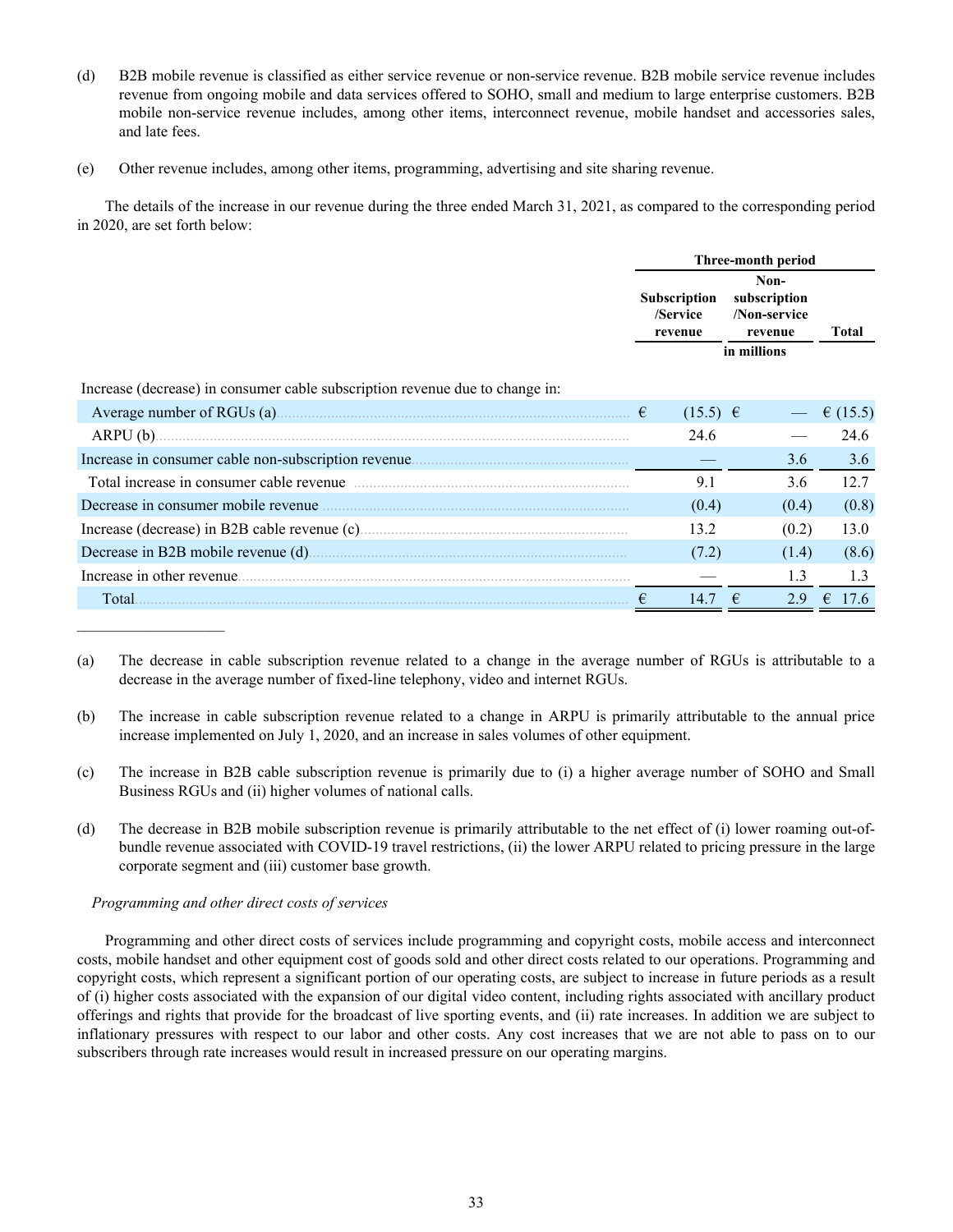Our programming and other direct costs of service increased by  $63.4$  million or 1.6% during the three months ended March 31, 2021, as compared to the corresponding period in 2020. This increase includes the following factors:

- An increase in equipment costs of  $\epsilon$ 4.0 million or 4.9%, primarily due to the net effect of (i) a decrease in sales volumes of mobile handsets and accessories following extended temporary retail store closures during the COVID-19 pandemic in the first quarter of 2021, (ii) higher average costs per mobile handset sold and (iii) an increase in sales volumes of other equipment;
- An increase in programming costs of  $\epsilon$ 1.9 million or 2.4%, primarily due to to net effect of contract renewals in 2020 and 2021, resulting in (i) higher costs for certain premium sport content and (ii) lower costs for basic content; and
- A decrease in interconnect costs of  $E2.4$  million or 5.2%, primarily due to the net effect of (i) lower roaming costs following the travel restrictions as a result of the COVID-19 pandemic and (ii) an increase in costs as a result of higher volumes of national calls.

### *Other operating expenses*

Other operating expenses include network operations, customer operations, customer care and other costs related to our operations.

Our other operating expenses decreased by €1.3 million or 1.1% during the three months ended March 31, 2021, as compared to the corresponding period in 2020. This decrease includes the following factors:

- A decrease in business service costs of  $E1.7$  million or 14.2%, primarily due to a decrease in facility, travel and entertainment costs;
- An increase in access costs of  $\epsilon$ 1.5 million or 33.0%, primarily due to higher maintenance costs; and

### *SG&A expenses*

SG&A expenses include human resources, information technology, general services, management, finance, legal, external sales and marketing costs, share-based compensation and other general expenses.

Our SG&A expenses increased by  $\epsilon$ 1.9 million or 1.3% during the three months ended March 31, 2021, as compared to the corresponding period in 2020. Our SG&A expenses include share-based compensation expense, which decreased by  $60.2$ million. Excluding the effects of share-based compensation expense, our SG&A expenses increased by  $\epsilon$ 2.1 million or 1.5%. This increase includes the following factors:

- An increase in core network and IT costs of  $E1.7$  million or 22.5%, primarily driven by an increase in IT maintenance cost;
- An increase in business services costs of  $E1.6$  million or 10.9%. primarily due to the net effect of (i) higher consultancy and legal costs, (ii) an increase in employee service costs following higher spend on hiring, training and development and (iii) a decrease in facility, travel and entertainment costs as a result of the stay-at-home behaviors during the COVID-19 pandemic; and
- A decrease in sales and marketing costs of  $\epsilon$ 1.0 million or 2.1%, primarily driven by lower sales commissions.

### *Charges for JV Services*

We recorded charges for JV Services of  $660.3$  million and  $659.6$  million during the three months ended March 31, 2021 and 2020, respectively. For additional information regarding charges for JV Services, see note 10 to our condensed consolidated financial statements.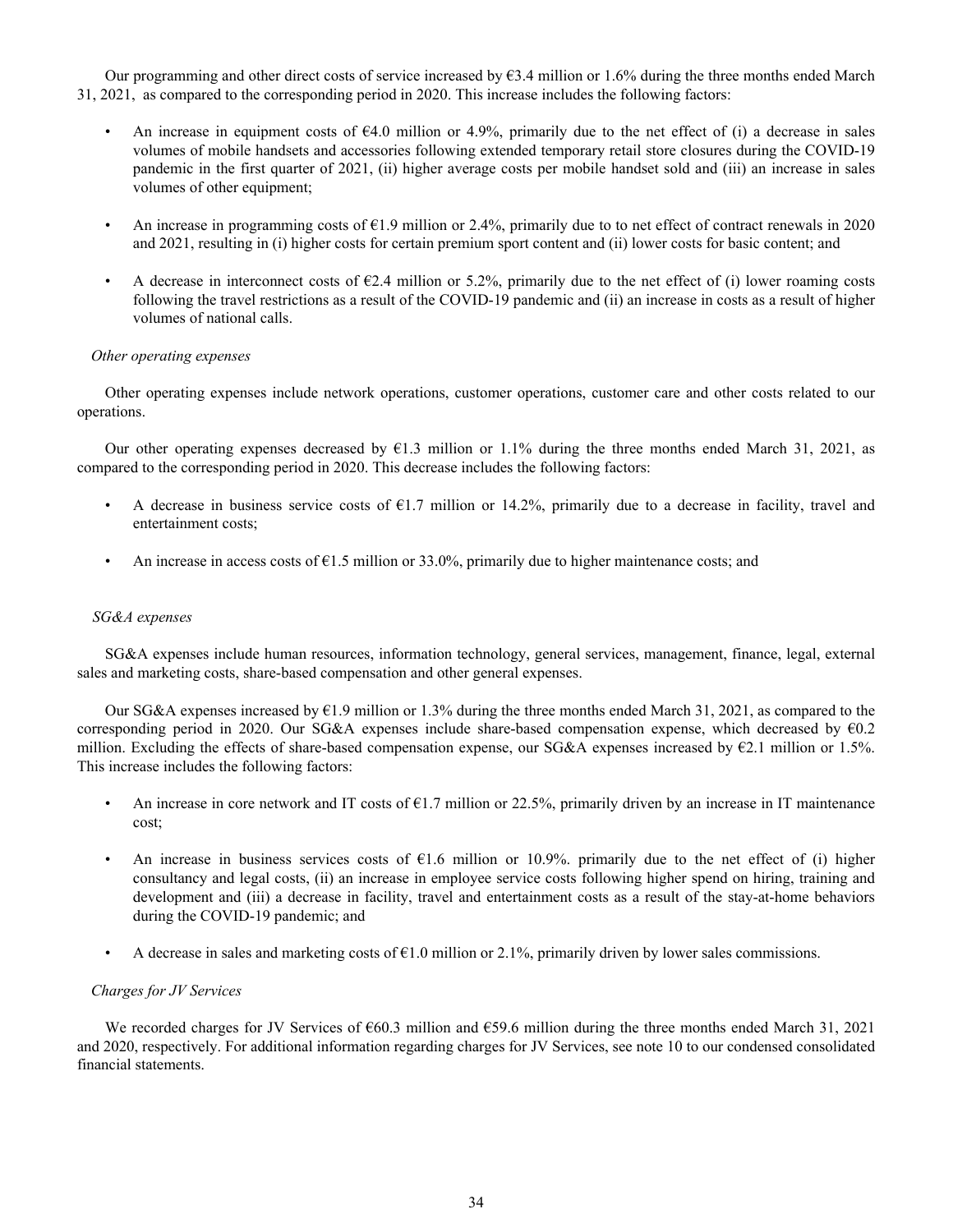### *Depreciation and amortization expense*

We recorded depreciation and amortization expenses of  $\epsilon$ 380.0 million during each of the three months ended March 31, 2021 and 2020.

### *Impairment, restructuring and other operating items, net*

We recognized impairment, restructuring and other operating items, net, of  $\epsilon$ 2.3 million and  $\epsilon$ 2.2 million during the three months ended March 31, 2021 and 2020, respectively.

The amount for the 2021 period includes (i) restructuring charges of  $\epsilon$ 2.2 million and (ii) impairment charges related to tangible assets of  $\epsilon$ 0.1 million.

The amount for the 2020 period includes (i) restructuring charges of  $E1.8$  million and (ii) impairment charges related to tangible assets of  $\epsilon$ 0.8 million.

### *Interest expense–third-party*

Our third-party interest expense decreased by  $\epsilon$ 14.2 million or 12.0% during the three months ended March 31, 2021, as compared to the corresponding period in 2020, primarily due to lower weighted average interest rates.

For additional information regarding our third-party debt, see note 7 to our condensed consolidated financial statements.

It is possible that the interest rates on (i) any new borrowings could be higher than the current interest rates on our existing indebtedness and (ii) our variable-rate indebtedness could increase in future periods. As further discussed in note 4 to our condensed consolidated financial statements, we use derivative instruments to manage our interest rate risks.

In July 2017, the U.K. Financial Conduct Authority (the authority that regulates LIBOR) announced that it intends to stop compelling banks to submit rates for the calculation of LIBOR after 2021. Additionally, the European Money Markets Institute (the authority that administers EURIBOR) has announced that measures will need to be undertaken by the end of 2021 to reform EURIBOR to ensure compliance with E.U. Benchmarks Regulation. In November 2020, ICE Benchmark administration (the entity that administers LIBOR) announced its intention to continue publishing USD LIBOR rates until June 30, 2023, with the exception of the one-week and two-month rates which, along with all GBP LIBOR rates, it intends to cease publishing after December 31, 2021. While this extension allows additional runway on existing contracts using USD LIBOR rates, companies are still encouraged to transition away from using USD LIBOR as soon as practicable and should not enter into new contracts that use USD LIBOR after 2021. The methodology for EURIBOR has been reformed and EURIBOR has been granted regulatory approval to continue to be used. Currently, it is not possible to predict the exact transitional arrangements for calculating applicable reference rates that may be made in the U.K., the U.S., the Eurozone or elsewhere given that a number of outcomes are possible, including the cessation of the publication of one or more reference rates.

In October 2020, the International Swaps and Derivatives Association (the **ISDA**) launched a new supplement (the Fallback Supplement), which effective January 25, 2021, will amend the standard definitions for interest rate derivatives to incorporate fallbacks for derivatives linked to certain key interbank offered rates (IBORs). The ISDA also launched a new protocol (the Fallback Protocol), also effective January 25, 2021, that will enable market participants to incorporate these revisions into their legacy non-cleared derivatives with other counterparties that choose to adhere to the protocol. The fallbacks for a particular currency will apply following a permanent cessation of the IBOR in that currency and will be adjusted versions of the risk-free rates identified in each currency. Our loan documents contain provisions that contemplate alternative calculations of the base rate applicable to our LIBOR-indexed and EURIBOR-indexed debt to the extent LIBOR or EURIBOR (as applicable) are not available, which alternative calculations we do not anticipate will be materially different from what would have been calculated under LIBOR or EURIBOR (as applicable). Additionally, no mandatory prepayment or redemption provisions would be triggered under our loan documents in the event that either the LIBOR rate or the EURIBOR rate is not available. It is possible, however, that any new reference rate that applies to our LIBOR-indexed or EURIBOR-indexed debt could be different than any new reference rate that applies to our LIBOR-indexed or EURIBOR-indexed derivative instruments. We anticipate managing this difference and any resulting increased variable-rate exposure through modifications to our debt and/or derivative instruments, however future market conditions may not allow immediate implementation of desired modifications and the company may incur significant associated costs.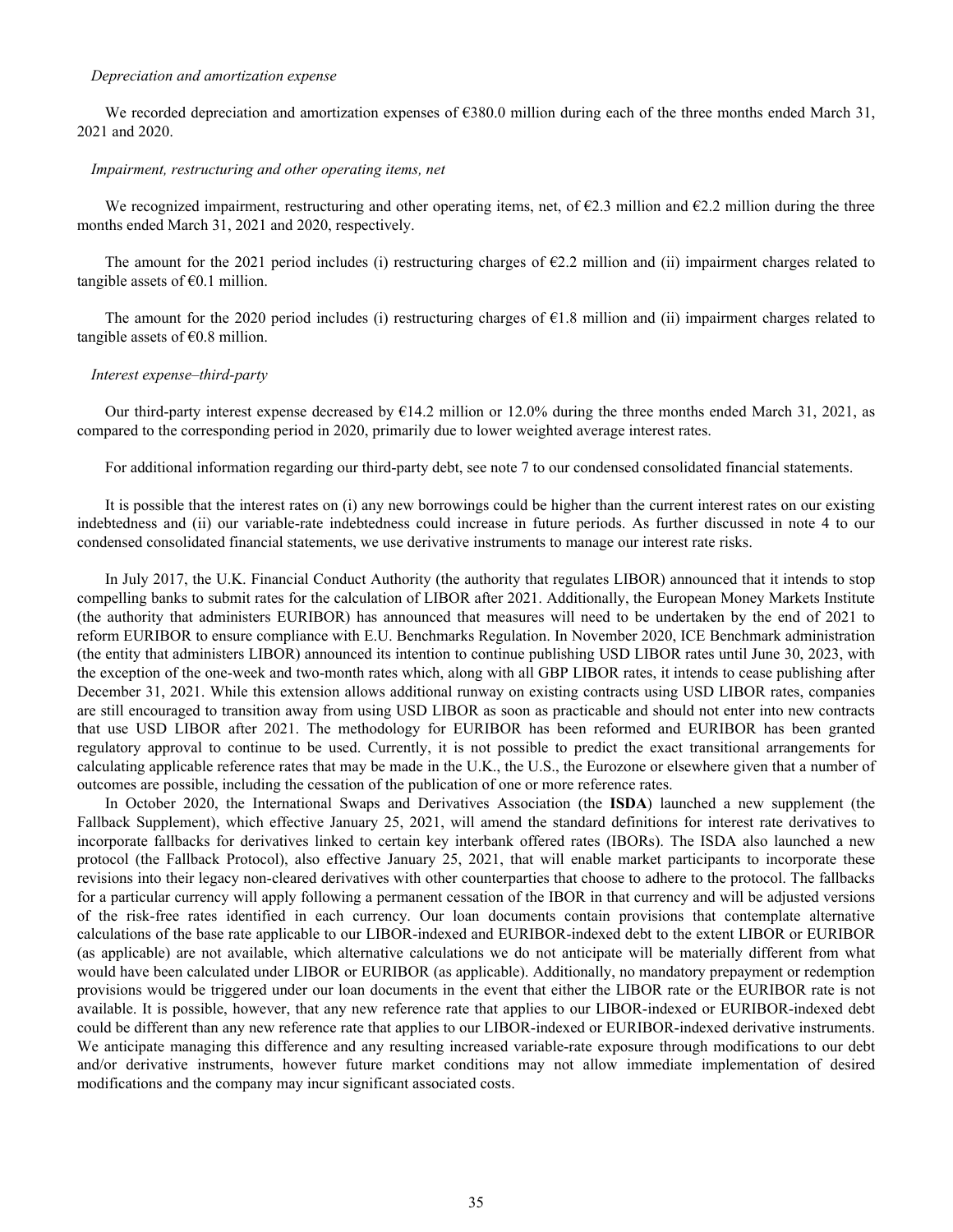### *Interest expense–related-party*

Our related-party interest expense increased by  $\epsilon$ 2.7 million or 13.8% during the three months ended March 31, 2021, as compared to the corresponding period in 2020. This decrease is primarily due to a higher average outstanding loan balances. For additional information regarding our related-party debt, see note 10 to our condensed consolidated financial statements.

### *Realized and unrealized gains on derivative instruments, net*

Our realized and unrealized gains on derivative instruments include (i) unrealized changes in the fair values of our derivative instruments that are non-cash in nature until such time as the derivative contracts are fully or partially settled and (ii) realized gains upon the full or partial settlement of the derivative contracts.

The details of our realized and unrealized gains on derivative instruments, net, are as follows:

|                                                           | Three months ended |            |       |  |
|-----------------------------------------------------------|--------------------|------------|-------|--|
|                                                           | March 31,          |            |       |  |
|                                                           | 2021               |            | 2020  |  |
|                                                           | in millions        |            |       |  |
| Cross-currency and interest rate derivative contracts (a) | 237.4 $\epsilon$   |            | 332.6 |  |
|                                                           |                    |            | (14)  |  |
| Total                                                     |                    | $\epsilon$ | 333.0 |  |

(a) The gains for the 2021 and 2020 periods are primarily attributable to (i) net gains associated with changes in the relative value of euro to the U.S. dollar and (ii) net gains associated with changes in certain market interest rates. In addition, the results include a net gain (loss) of ( $\epsilon$ 20.0 million) and  $\epsilon$ 38.5 million during the three months ended March 31, 2021 and 2020, respectively, resulting from changes in credit risk valuation adjustment.

For additional information regarding our derivative instruments, see notes 4 and 5 to our condensed consolidated financial statements.

### *Foreign currency transaction losses, net*

Our foreign currency transaction gains or losses primarily result from the remeasurement of monetary assets and liabilities that are denominated in currencies other than our functional currency. Unrealized foreign currency transaction gains or losses are computed based on period-end exchange rates and are non-cash in nature until such time as the amounts are settled. The details of our foreign currency transaction losses, net, are as follows:

|                              | Three months ended |               |    |        |  |
|------------------------------|--------------------|---------------|----|--------|--|
|                              |                    | March 31,     |    |        |  |
|                              |                    | 2021          |    | 2020   |  |
|                              |                    | in millions   |    |        |  |
| U.S. dollar-denominated debt | €                  | $(207.8) \in$ |    | .28.6) |  |
| Other.<br>.                  |                    | (0.2)         |    | 2.4    |  |
| Total                        |                    | 208.          | ŧ. |        |  |

### *Losses on debt extinguishment, net*

 We recognized a net loss on debt extinguishment of €7.6 million during the three months ended March 31, 2021, attributable to (i) the payment of  $\epsilon$ 5.0 million of redemption premiums and (ii) the write-off of  $\epsilon$ 2.6 million of fair value adjustments and unamortized deferred financing costs.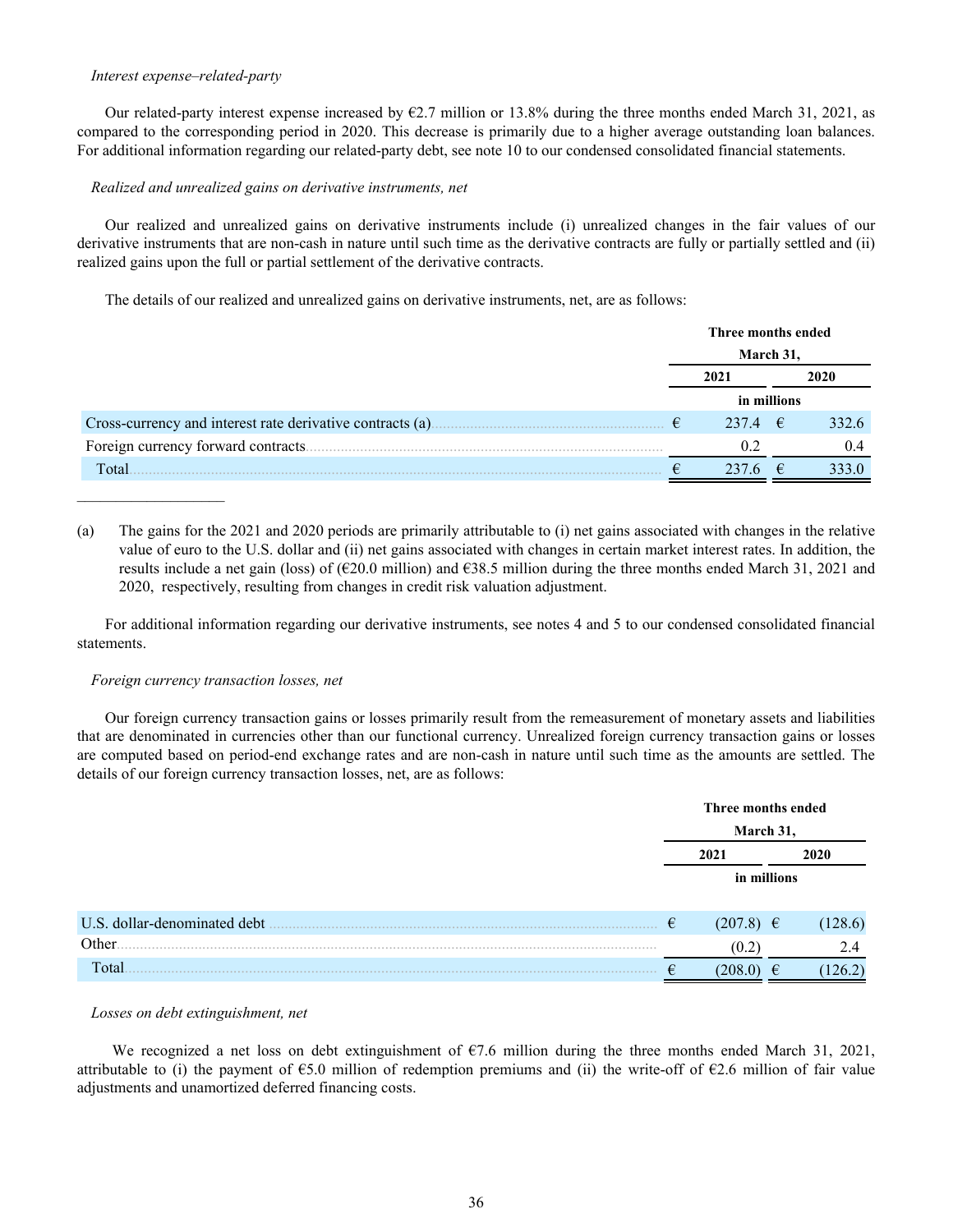We recognized a net loss on debt extinguishment of €29.6 million during the three months ended March 31, 2020, attributable to (i) the payment of  $\epsilon$ 40.7 million of redemption premiums and (ii) a gain associated with the write-off of  $\epsilon$ 11.1 million of net unamortized deferred financing costs, discounts and premiums.

For additional information concerning our losses on debt extinguishment, net, see note 7 to our condensed consolidated financial statements.

### *Income tax benefit (expense)*

We recognized an income tax benefit of €4.4 million during the three months ended March 31, 2021. The foregoing amount does not differ from the expected income tax benefit (based on the Dutch income tax rate of 25.0%).

We recognized a deferred tax expense of €22.9 million during the three months ended March 31, 2020. The foregoing amount does differs from the expected deferred tax expense of  $\epsilon$ 28.3 million (based on the Dutch income tax rate of 25.0%). The difference is primarily due to the impact of future rate changes in the valuation of the deferred taxes and release thereof in addition to a tax benefit related to the filing of the 2017 tax return.

For additional information regarding our income taxes, see note 9 to our condensed consolidated financial statements.

### *Net loss*

During the three months ended March 31, 2021 and 2020, we reported net earnings (loss) of (€13.2 million) and  $\epsilon$ 90.4 million, respectively, including (i) operating income of  $\epsilon$ 86.6 million and  $\epsilon$ 73.8 million, respectively, (ii) net non-operating income (expense) of ( $\epsilon$ 104.2 million) and  $\epsilon$ 39.5 million, respectively, and (iii) income tax benefit (expense) of  $\epsilon$ 4.4 million and  $(E22.9 \text{ million})$ , respectively.

Gains or losses associated with (i) changes in the fair values of derivative instruments, (ii) movements in foreign currency exchange rates and (iii) the disposition of assets are subject to a high degree of volatility and, as such, any gains from these sources do not represent a reliable source of income. In the absence of significant gains in the future from these sources or from other non-operating items, our ability to achieve earnings from operations is largely dependent on our ability to increase our Adjusted EBITDA to a level that more than offsets the aggregate amount of our (a) depreciation and amortization, (b) impairment, restructuring and other operating items, net, (c) interest expense, (d) other income and (e) income tax expenses.

Subject to the limitations included in our various debt instruments, we expect to maintain our debt at current levels relative to our Covenant EBITDA. As a result, we expect that we will continue to report significant levels of interest expense for the foreseeable future. For information concerning our expectations with respect to trends that may affect our operating results in future periods, see the discussion under *Overview* above.

### **Material Changes in Financial Condition**

### *Sources and Uses of Cash*

As a holding company, VodafoneZiggo's primary assets are its investments in consolidated subsidiaries. As further described in note 7 to our condensed consolidated financial statements, the terms of the instruments governing the indebtedness of certain of these subsidiaries may restrict our ability to access the assets of these subsidiaries. The ability to access the liquidity of our subsidiaries may also be limited by tax and legal considerations and other factors. At March 31, 2021, most of our €326.5 million of consolidated cash was held by our subsidiaries.

### *Liquidity of VodafoneZiggo*

Our sources of liquidity at the parent level include, subject to the restrictions noted above, proceeds in the form of distributions or loans from our subsidiaries. It is the intention of the Shareholders of the VodafoneZiggo JV, that VodafoneZiggo will be a self-funding company capable of financing its activities on a stand-alone basis without recourse to either Shareholder. No assurance can be given that funding from our subsidiaries or external sources would be available on favorable terms, or at all.

VodafoneZiggo's corporate liquidity requirements include corporate general and administrative expenses and fees associated with the JV Service Agreements. From time to time, VodafoneZiggo may also require cash in connection with (i) the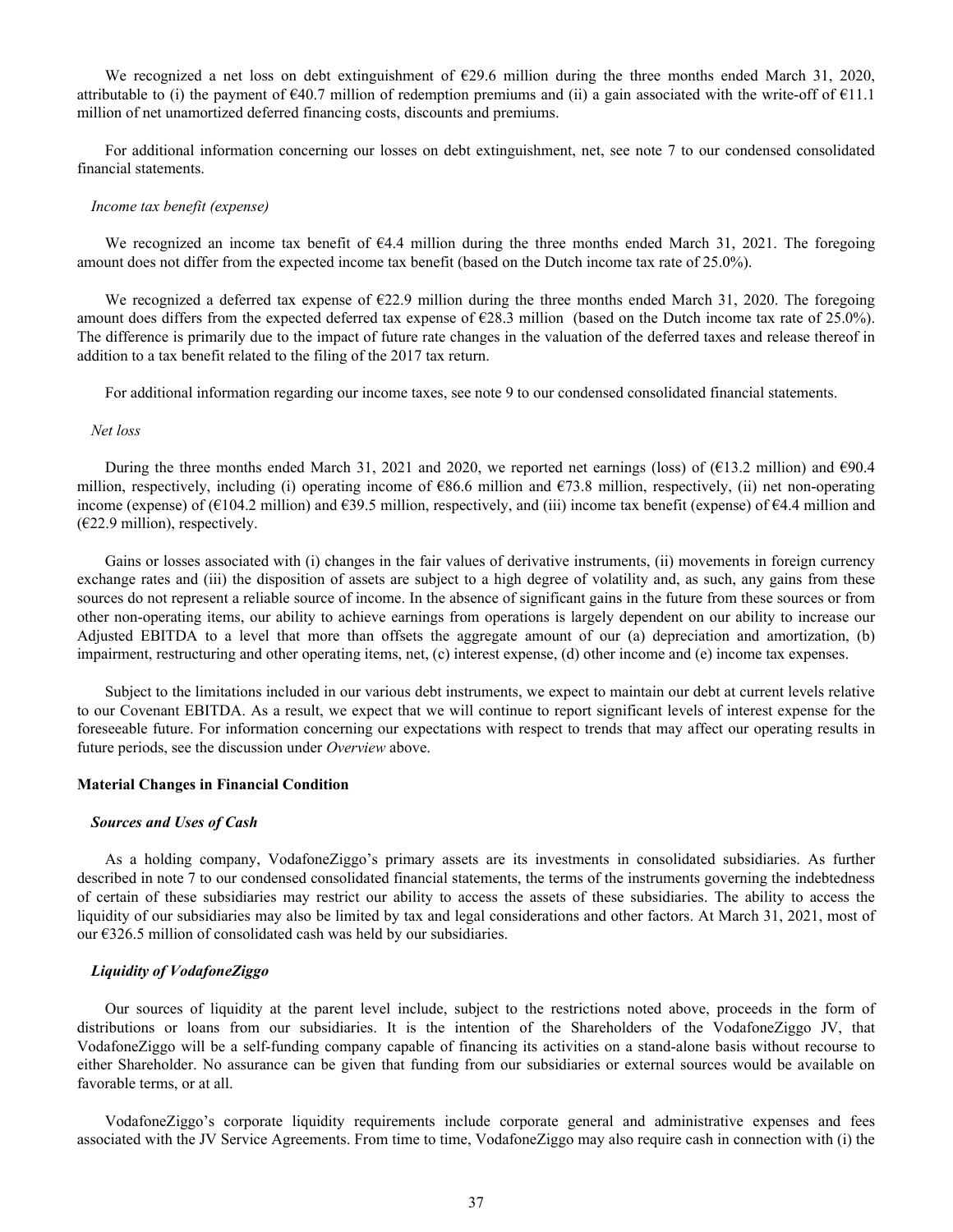repayment of its related-party debt and interest, (ii) the funding of dividends or distributions pursuant to the Shareholders Agreement, which requires VodafoneZiggo to distribute all unrestricted cash (as defined in the Shareholders Agreement) to the Shareholders every two months (subject to VodafoneZiggo maintaining a minimum amount of cash and complying with the terms of its financing arrangements), (iii) the satisfaction of contingent liabilities, (iv) acquisitions and other investment opportunities or (v) income tax payments.

### *Liquidity of our Subsidiaries*

In addition to cash, the primary sources of liquidity of our operating subsidiaries are cash provided by operations and, in the case of Ziggo B.V. and certain of its subsidiaries, any borrowing availability under the Revolving Facilities.

The liquidity of our operating subsidiaries generally is used to fund property and equipment additions, debt service requirements and other liquidity requirements that may arise from time to time. For additional information regarding our condensed consolidated cash flows, see the discussion under *Condensed Consolidated Statements of Cash Flows* below. Our subsidiaries may also require funding in connection with (i) the repayment of amounts due under the third-party and relatedparty debt instruments of our subsidiaries, (ii) acquisitions and other investment opportunities, including the acquisition of spectrum licenses, (iii) distributions or loans to VodafoneZiggo (and ultimately to the Shareholders of the VodafoneZiggo JV) or (iv) the satisfaction of contingencies. No assurance can be given that any external funding would be available to our subsidiaries on favorable terms, or at all.

### *Capitalization*

At March 31, 2021, the outstanding principal amount of our third-party debt and finance lease obligations aggregated €10.9 billion, including  $\epsilon$ 1.1 billion that is classified as current in our condensed consolidated balance sheet and  $\epsilon$ 9.6 billion that is not due until 2027 or thereafter*.* For additional information regarding our debt and finance lease maturities, see notes 7 and 8, respectively, to our condensed consolidated financial statements.

As further discussed in note 4 to our condensed consolidated financial statements, we use derivative instruments to mitigate foreign currency and interest rate risk associated with our debt instruments.

Our ability to service or refinance our debt and to maintain compliance with the leverage covenants in our credit agreements and indentures is dependent primarily on our ability to maintain or increase our Covenant EBITDA and to achieve adequate returns on our property and equipment additions and acquisitions. Pursuant to the Shareholders Agreement, we expect to maintain a leverage ratio between 4.5 and 5.0 times Covenant EBITDA. In addition, our ability to obtain additional debt financing is limited by the leverage covenants contained in the various debt instruments of our subsidiaries. In this regard, if our Covenant EBITDA were to decline, we could be required to repay or limit our borrowings under the Credit Facility in order to maintain compliance with applicable covenants. No assurance can be given that we would have sufficient sources of liquidity, or that any external funding would be available on favorable terms, or at all, to fund any such required repayment. We do not anticipate any instances of non-compliance with respect to any of our subsidiaries' debt covenants that would have a material adverse impact on our liquidity during the next 12 months.

Notwithstanding our negative working capital position at March 31, 2021, we believe that we have sufficient resources to repay or refinance the current portion of our debt and finance lease obligations and to fund our foreseeable liquidity requirements during the next 12 months. However, as our maturing debt grows in later years, we anticipate that we will seek to refinance or otherwise extend our debt maturities. No assurance can be given that we will be able to complete these refinancing transactions or otherwise extend our debt maturities. In this regard, it is not possible to predict how political and economic conditions (including with respect to the COVID-19 pandemic), sovereign debt concerns or any adverse regulatory developments could impact the credit markets we access and, accordingly, our future liquidity and financial position. Our ability to access debt financing at favorable terms, or at all, could be adversely impacted by (i) the financial failure of any of our counterparties, which could (a) reduce amounts available under committed credit facilities and (b) adversely impact our ability to access cash deposited with any failed financial institution and (ii) tightening of the credit markets. In addition, sustained or increased competition, particularly in combination with adverse economic or regulatory developments, could have an unfavorable impact on our cash flows and liquidity.

All of our third-party debt and finance lease obligations at March 31, 2021, have been borrowed or incurred by our subsidiaries.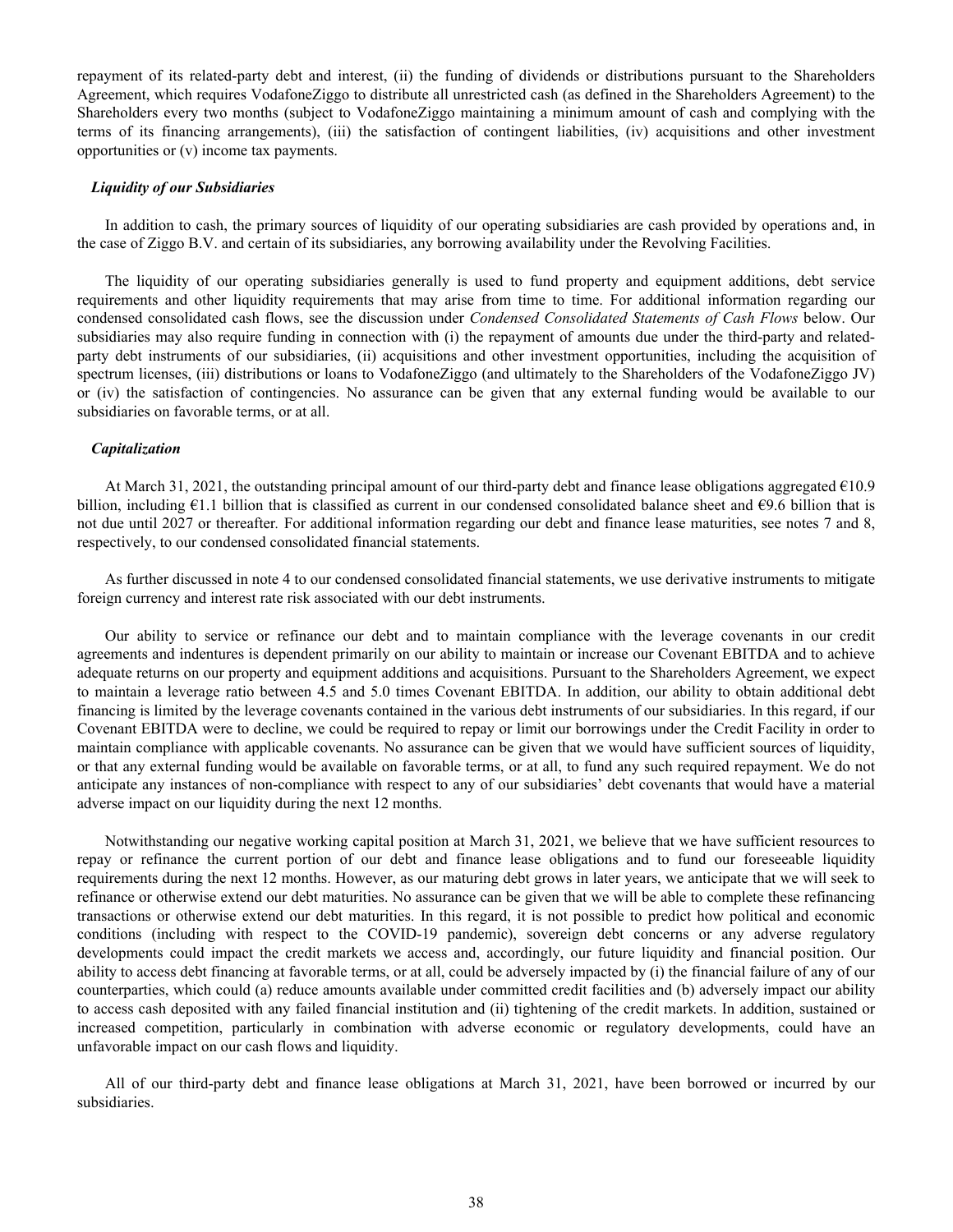For additional information regarding our debt and finance lease obligations, see notes 7 and 8, respectively, to our condensed consolidated financial statements.

# *Condensed Consolidated Statements of Cash Flows*

Our condensed consolidated statements of cash flows for the three months ended March 31, 2021 and 2020 are summarized as follows:

|                                                                                   | Three months ended |              |    |              |  |        |
|-----------------------------------------------------------------------------------|--------------------|--------------|----|--------------|--|--------|
|                                                                                   |                    | March 31,    |    |              |  |        |
|                                                                                   |                    | 2021<br>2020 |    |              |  | Change |
|                                                                                   |                    | in millions  |    |              |  |        |
|                                                                                   |                    |              |    |              |  |        |
| Net cash provided by operating activities.                                        | €                  | 315.2 $\in$  |    | $256.6$ €    |  | 58.6   |
| Net cash used by investing activities.                                            |                    | (81.3)       |    | (93.7)       |  | 12.4   |
| Net cash used by financing activities.                                            |                    | (206.2)      |    | (256.3)      |  | 50.1   |
| Effect of exchange rate changes on cash and cash equivalents and restricted cash. |                    | 0.1          |    | 2.6          |  | (2.5)  |
| Net increase (decrease) in cash and cash equivalents and restricted cash.         |                    | 27.8         | −€ | $(90.8) \in$ |  | 118.6  |

*Operating Activities.* The increase in net cash provided by our operating activities is primarily attributable to an increase in the cash provided by our Adjusted EBITDA and related working capital changes. Adjusted EBITDA is a non-GAAP measure, which investors should view as a supplement to, and not a substitute for, GAAP measures of performance included in our condensed consolidated statements of operations.

*Investing Activities.* The decrease in net cash used by our investing activities is primarily attributable to the net effect of (i) lower property and equipment additions and (ii) changes in current liabilities related to capital expenditures.

The capital expenditures that we report in our condensed consolidated statements of cash flows do not include amounts that our company has financed under vendor financing or finance lease arrangements. Instead, these expenditures are reflected as non-cash additions to our property and equipment when the underlying assets are delivered, and as repayments of debt when the principal is repaid. In this discussion, we refer to (i) our capital expenditures as reported in our condensed consolidated statements of cash flows, which exclude amounts financed under vendor financing or finance lease arrangements, and (ii) our total property and equipment additions, which include our capital expenditures on an accrual basis and amounts financed under capital-related vendor financing or finance lease arrangements. For further details regarding our property and equipment additions and our debt, see notes 6 and 7, respectively, to our condensed consolidated financial statements. Spectrum license additions include capital expenditures for spectrum licenses on an accrual basis.

A reconciliation of our property and equipment additions to our capital expenditures as reported in our condensed consolidated statements of cash flows is set forth below:

|                                                                      | Three months ended |             |            |         |  |
|----------------------------------------------------------------------|--------------------|-------------|------------|---------|--|
|                                                                      |                    | March 31,   |            |         |  |
|                                                                      |                    | 2021        | 2020       |         |  |
|                                                                      |                    | in millions |            |         |  |
| Property and equipment additions.                                    | €                  | $194.5 \t∈$ |            | 222.7   |  |
| Assets acquired under capital-related vendor financing arrangements. |                    | (122.2)     |            | (114.6) |  |
| Assets acquired under related-party finance leases                   |                    | (1.9)       |            | (1.5)   |  |
| Changes in current liabilities related to capital expenditures.      |                    | 10.7        |            | (12.4)  |  |
| Capital expenditures.                                                |                    | 81.1        | $\epsilon$ | 94.2    |  |

The decrease in our property and equipment additions is primarily attributable to a decrease in our baseline, capacity and new build expenditure related to expansion of our fixed-line network, partially offset by an increase in product and enablers expenditure.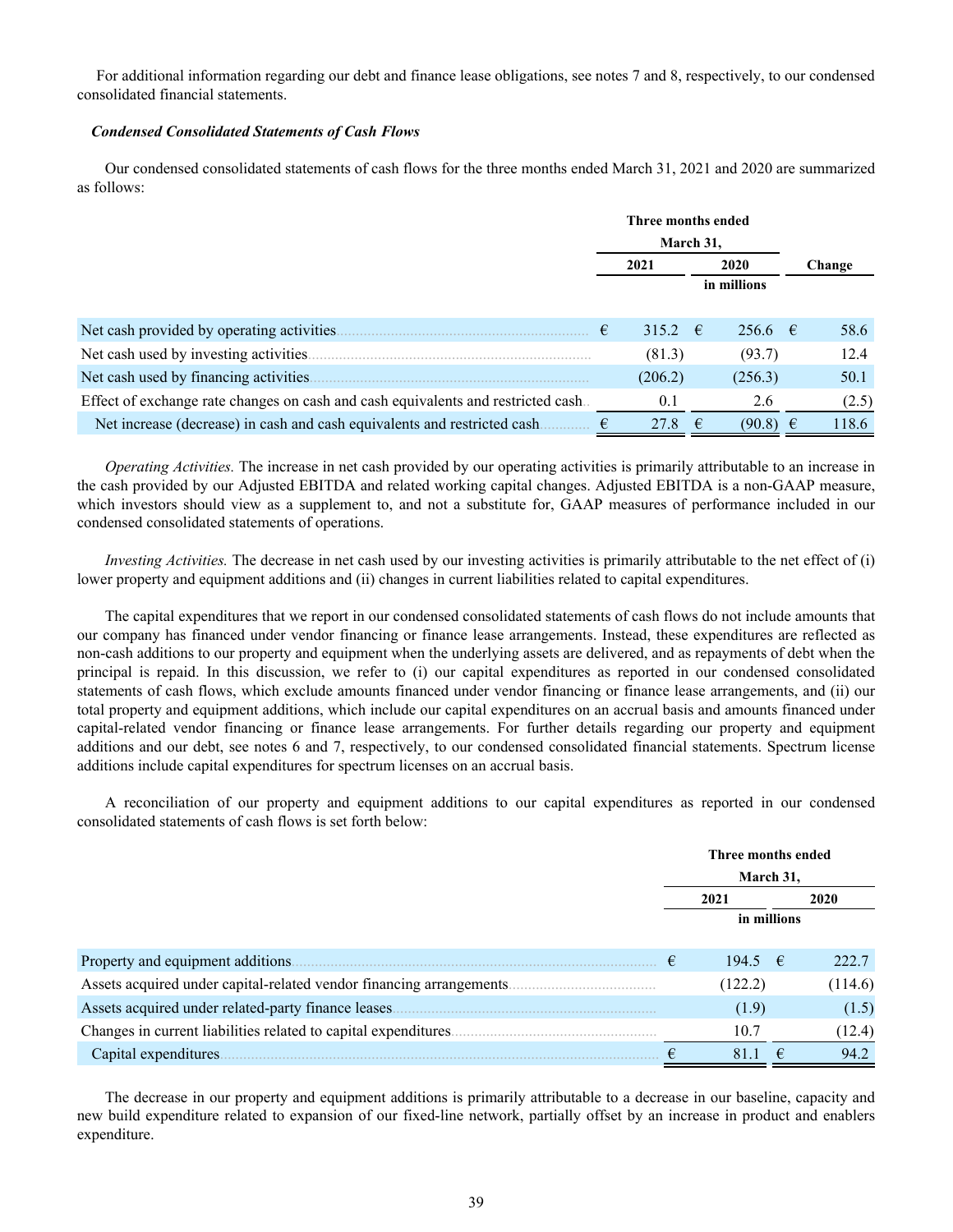During the first quarter of 2021, we recorded spectrum license additions of €163.3 million associated with the 2100 MHz band acquired during the multi-band spectrum auction in July 2020. As of March 31, 2021, the full amount has been accrued to be paid in July 2021.

*Financing Activities.* The decrease in net cash used by our financing activities is primarily due to lower payments for financing costs and debt premiums as a result of the financing transactions as discussed in note 7 to our condensed consolidated financial statements.

### *Contractual Commitments*

The following table sets forth the euro equivalents of our commitments as of March 31, 2021:

|                                                              | <b>Payments due during:</b> |                  |                  |            |                                 |           |                   |                        |  |
|--------------------------------------------------------------|-----------------------------|------------------|------------------|------------|---------------------------------|-----------|-------------------|------------------------|--|
|                                                              | Remainder<br>of 2021        | 2022             | 2023             | 2024       | 2025                            | 2026      | <b>Thereafter</b> | <b>Total</b>           |  |
|                                                              |                             |                  |                  |            | in millions                     |           |                   |                        |  |
| Debt (excluding interest):                                   |                             |                  |                  |            |                                 |           |                   |                        |  |
|                                                              | 984.0                       | $\epsilon$ 265.4 | $\epsilon$       | $\epsilon$ | $\epsilon$                      | €         | € 9,586.4         | € 10,835.8             |  |
|                                                              |                             |                  |                  |            |                                 |           | 1,607.9           | 1,607.9                |  |
| Finance leases (including interest)                          | 6.7                         | 7.5              | 5.0              | 3.0        | 0.9                             |           |                   | 23.1                   |  |
|                                                              | 47.7                        | 78.7             | 74.2             | 71.6       | 42.1                            | 35.0      | 114.3             | 463.6                  |  |
| Programming commitments                                      | 121.7                       | 118.2            | 109.6            | 80.7       | 43.3                            |           |                   | 473.5                  |  |
| JV Service Agreements (a)                                    | 117.6                       | 117.1            | 32.8             | 30.6       | 30.4                            |           |                   | 328.5                  |  |
| Purchase commitments                                         | 219.2                       | 76.3             | 3.6              | 1.5        | 1.0                             | 0.8       |                   | 302.4                  |  |
| Network and connectivity                                     | 12.5                        | 8.5              | 0.2              |            |                                 |           |                   | 21.2                   |  |
|                                                              | 14.3                        | 16.4             | 8.9              | 1.8        | 1.8                             | 1.6       | 1.8               | 46.6                   |  |
|                                                              |                             | € $688.1$        | € 234.3          | 189.2<br>€ | € 119.5                         | €<br>37.4 |                   | €11,310.4 $∈$ 14,102.6 |  |
| Projected cash interest payments<br>on debt obligations (c): |                             |                  |                  |            |                                 |           |                   |                        |  |
|                                                              | 236.3                       | € 381.0          | € 380.8          | € 380.8    | € 380.2                         | € 372.5   | 700.6<br>€        | 2,832.2<br>€           |  |
|                                                              | 68.2                        | 90.5             | 90.5             | 90.5       | 90.5                            | 90.5      | 361.9             | 882.6                  |  |
|                                                              | €<br>304.5                  | € 471.5          | $\epsilon$ 471.3 |            | € 471.3 $\in$ 470.7 $\in$ 463.0 |           | € 1,062.5         | € 3,714.8              |  |

(a) Amounts represent fixed minimum charges from Liberty Global and Vodafone pursuant to the JV Service Agreements. In addition to the fixed minimum charges, the JV Service Agreements provide for certain JV Services to be charged to us based upon usage of the services received. The fixed minimum charges set forth in the table above exclude fees for the usage-based services as these fees will vary from period to period. Accordingly, we expect to incur charges in addition to those set forth in the table above for usage-based services. For additional information concerning the JV Service Agreements, see note 10 to our condensed consolidated financial statements.

- (b) The commitments included in this table do not reflect any liabilities that are included in our March 31, 2021, condensed consolidated balance sheet other than debt and finance and operating lease obligations.
- (c) Amounts include interest payments on third-party debt obligations, as well as interest payments on the Liberty Global Notes and the Vodafone Notes. Amounts related to third-party debt are based on interest rates, interest payment dates, commitment fees and contractual maturities in effect as of March 31, 2021. These amounts are presented for illustrative purposes only and will likely differ from the actual cash payments required in future periods. In addition, the amounts presented do not include the impact of our interest rate derivative contracts, deferred financing costs or original issue premiums or discounts.